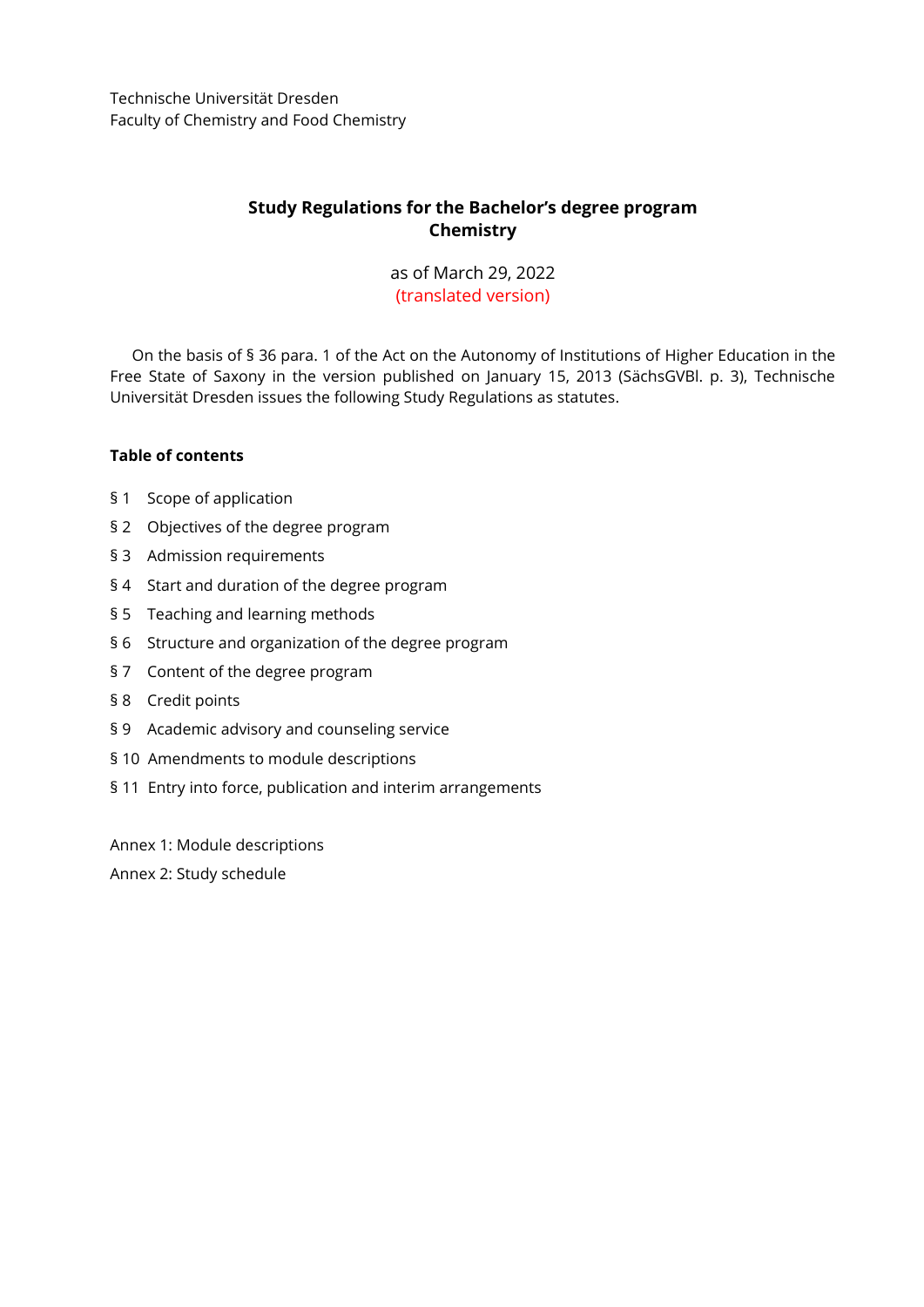### **§ 1 Scope of application**

<span id="page-1-0"></span>On the basis of the Act on the Autonomy of Institutions of Higher Education in the Free State of Saxony and the examination regulations, these Study Regulations stipulate the objectives, content, structure and organization of the Bachelor's degree program in Chemistry at Technische Universität Dresden.

## **§ 2 Objectives of the degree program**

<span id="page-1-1"></span>(1) Upon completion of the Bachelor's degree program in Chemistry, students will have a command of the theoretical and practical fundamentals of the subject of chemistry and they will be able to solve scientific and technical problems on the basis of natural scientific approaches. They know properties of elements as well as compounds and are familiar with synthesis methods and the basic characterization of chemical substances. Upon completion of the program, students will be proficient in both independent work and interdisciplinary collaboration with other scientists or other professionals. In the interweaving of chemistry with other related disciplines, such as mathematics, physics and biology in particular, students are able to apply the interdisciplinary working methods of a chemist in an exemplary manner. They are able to work scientifically referring to specialist and methodological knowledge as well as the rules of academic integrity and assume their responsibility as a natural scientist. In particular, they are cognizant of how to handle hazardous substances, allowing them to judge and act in a socially responsible manner. Students possess general skills such as teamwork, communication and presentation skills, time and organizational management, and critical self-reflection. They have strengthened their English language skills.

(2) Thanks to their broad fundamental education in chemistry and the natural sciences, graduates possess a wide range of specialist and methodological knowledge as well as practical skills, which they usually deepen in a consecutive Master's degree program in Chemistry in order to meet international standards. Chemists may work in chemical and pharmaceutical industries, automotive and food industries, petroleum industries, energy and environmental sectors, or universities and research institutions.

## **§ 3 Admission requirements**

<span id="page-1-2"></span>To be admitted to the degree program, applicants must have a general university entrance qualification, a subject-specific university entrance qualification in the relevant discipline, or a university entrance qualification that the university has recognized as equivalent.

## **§ 4 Start and duration of the degree program**

<span id="page-1-3"></span>(1) The program can be started each winter semester.

<span id="page-1-4"></span>(2) The standard period of study is six semesters and includes on-site attendance, independent study, supervised practice periods, and the final examination.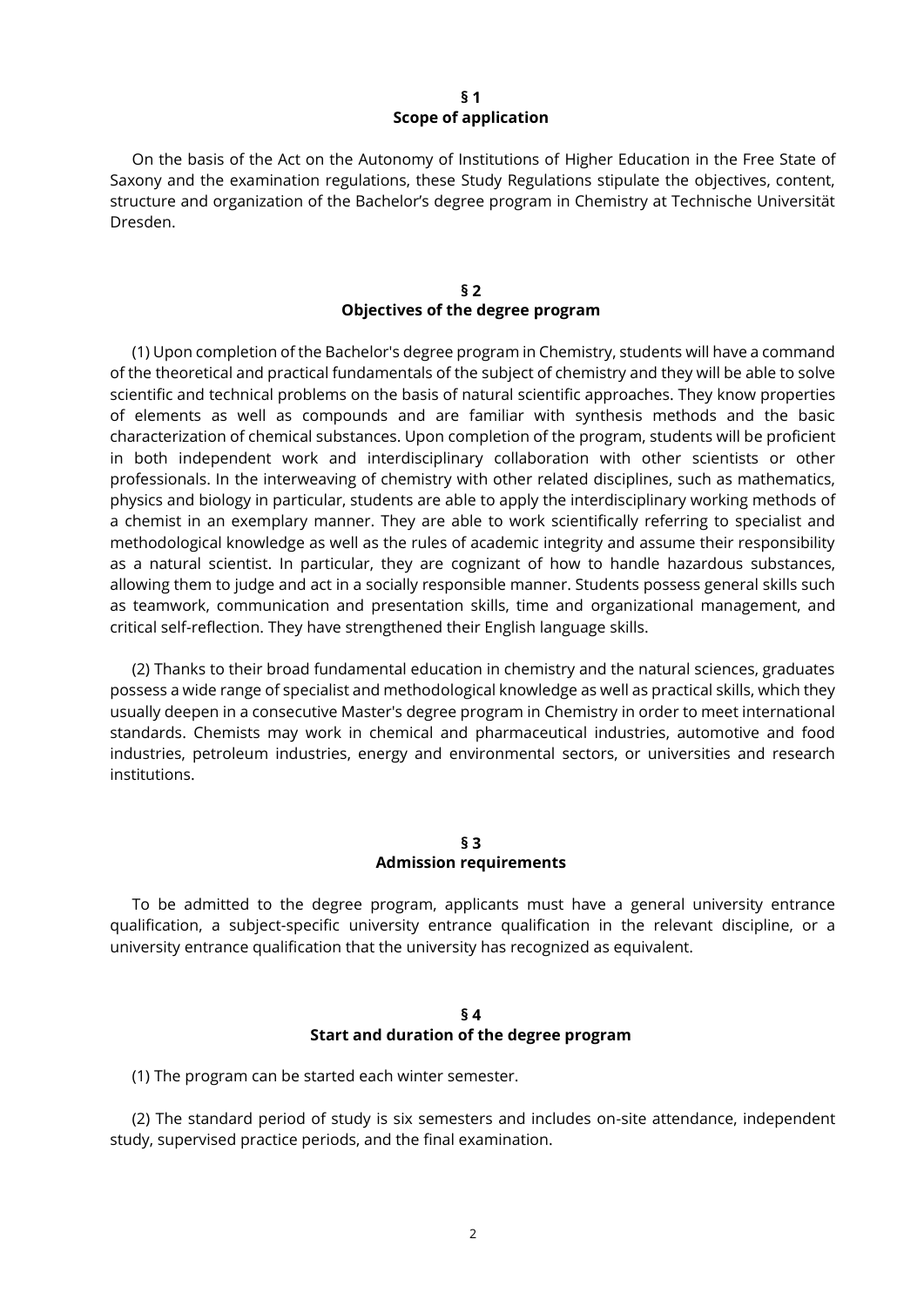### **§ 5 Teaching and learning methods**

(1) The curriculum is structured in modules. In the individual modules, the course content is taught, consolidated and deepened through lectures, seminars, practical training, exercises and self-study.

(2) Lectures introduce the subject matter of the modules. Seminars enable students to familiarize themselves under supervision in a selected subject area on the basis of specialist literature or other material, to report on the results of their work, to discuss them within the group and to present them in writing. Practical training serves to apply the subject matter taught and to acquire practical skills in potential areas of employment. Exercises allow to apply the subject matter in exemplary sub-areas. Self-study allows students to consolidate what they have learned on their own and to set their own emphases.

### **§ 6 Structure and organization of the degree program**

<span id="page-2-0"></span>(1) The program is organized in modules. The curriculum is divided into six semesters. The fifth semester is particularly suitable for a temporary stay at another university (mobility window). Parttime study is possible in accordance with the regulations on part-time study.

(2) The degree program comprises 23 compulsory modules and one elective compulsory module, which allows students to choose their concentration. Students can choose between the modules Fundamentals of Biochemistry, Macromolecular Chemistry and Fundamentals of Technical Chemistry. The selection is binding. A concentration can be re-selected once; the student must submit a written request to the Examination Office stating the module to be replaced and the newly selected module.

(3) Qualification objectives, contents, comprehensive teaching and learning methods, requirements, usability, frequency, workload, and duration of the individual modules are listed in the module descriptions (Annex 1).

(4) The courses are held in German or, if indicated by the module descriptions, in English. If a module involves the acquisition of foreign language qualifications, courses may also be held in the respective language in accordance with the content and qualification objectives.

(5) The appropriate allocation of the modules to the individual semester, the observance of which makes it possible to complete the program within the standard period of study, as well as the type and scope of the respective courses included, and the number and standard time of the required study achievements and examined assessments are defined in the study schedule attached (Annex 2), or in an individual study schedule for part-time studies approved by the faculty.

(6) Upon proposal of the Academic Affairs Committee, the Faculty Board may change the range of elective compulsory modules as well as the study schedule. The current selection of elective compulsory modules available shall be announced at the beginning of the semester as is customary at the faculty. The amended study schedule shall apply to all students who have been informed about this as is customary at the faculty at the beginning of their studies. The Examination Committee shall decide, upon application by the student, on any exceptions to sentence 3.

(7) If participation in a course of an elective compulsory module is limited by the number of available places as specified in the module description, the participants will be selected by drawing lots. Students must enroll in the appropriate courses to be considered for admission to these modules. The form and deadline for registering will be announced to students as is customary at the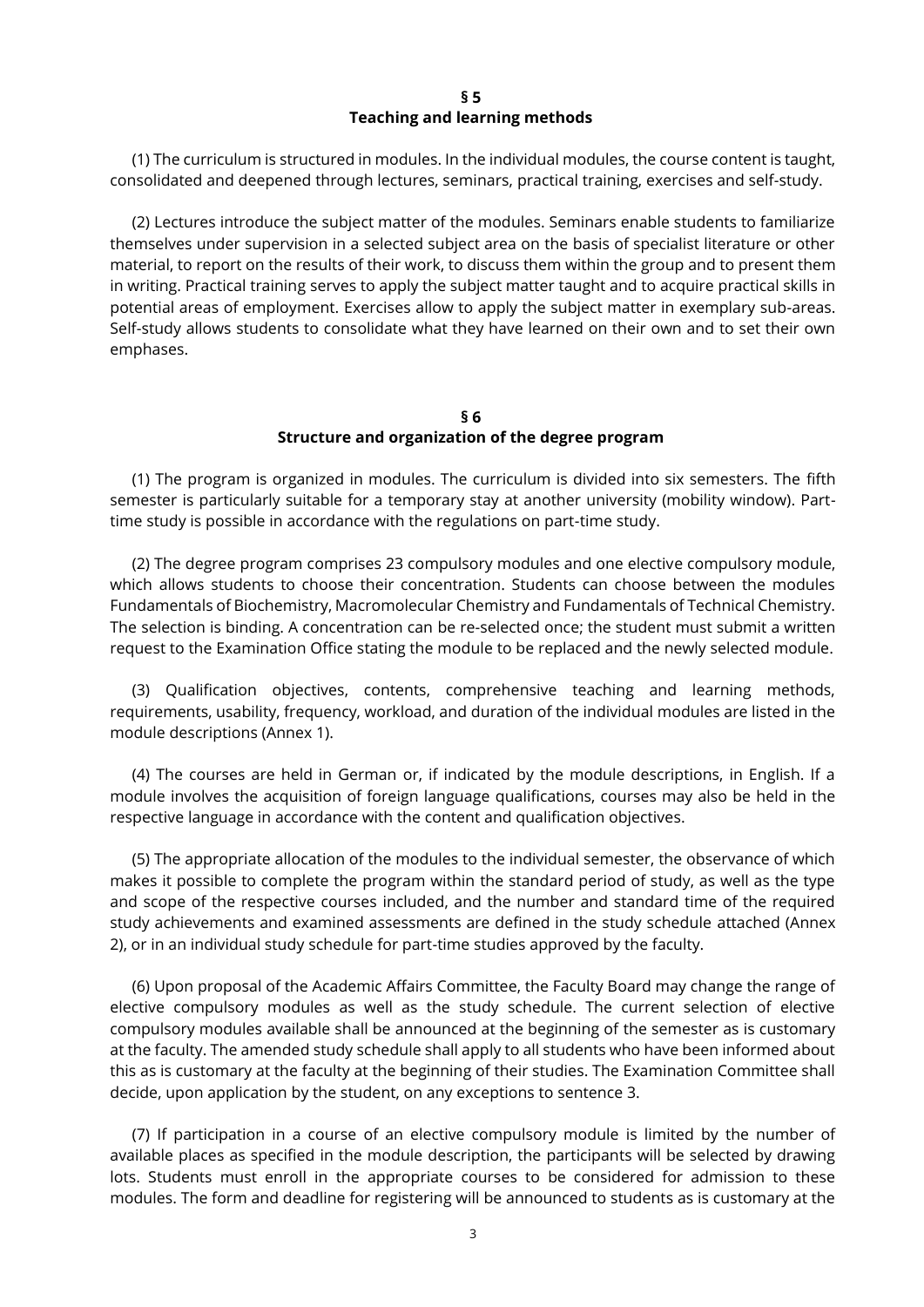faculty in due course. Elective compulsory modules with restricted participation in courses according to sentence 1 will only be deemed a binding selection pursuant to para. 2 sentence 2 if the student is a selected participant.

(8) For the laboratory training in the modules Physics for Chemists and Food Chemists - Quantum Mechanics and Electrical Science, Chemistry of Main Group Elements, Chemistry of Transition Elements and Coordination Chemistry, Preparative Inorganic Chemistry, Practice of Instrumental Analysis, Reaction Classes and Mechanisms of Organic Chemistry, Preparative Application of Modern Synthesis Methods in Organic Chemistry, Fundamentals of Physical Chemistry: Electrochemistry and Kinetics, Fundamentals of Physical and Theoretical Chemistry, Special Physical Chemistry, Advanced Theoretical Chemistry, Fundamentals of Biochemistry, Macromolecular Chemistry and Fundamentals of Technical Chemistry, students must prove the knowledge that is required to successfully complete the training through non-graded entrance tests in written or oral form. These tests serve to verify that the student is familiar with the safety-related, equipment-related and substance-chemical aspects in order to avoid endangering themselves, other people or the environment. The assessment of the entrance tests is not included in the assessment of the respective module examinations.

### **§ 7 Content of the degree program**

<span id="page-3-0"></span>The degree program comprises the area of inorganic chemistry (fundamentals of chemistry, main group and transition elements, inorganic solid state, molecular and complex chemistry), the area of physical chemistry (kinetic gas theory, fundamentals of thermodynamics and phase equilibria, phase boundaries/surfaces, electrochemistry, kinetics, quantum mechanical theory of chemical bonding and spectroscopy, quantum chemical computational methods, and photochemistry), the area of organic chemistry (fundamentals and classes of substances, reaction classes and mechanisms, and applications of organic chemistry), and the area of analytical chemistry (general knowledge of analytical chemistry, instrumental analysis, and molecular structure determination). Furthermore, it includes the area of technical chemistry (chemical reaction engineering and chemical process technologies), biochemistry (descriptive and functional biochemistry) and macromolecular chemistry (fundamentals of macromolecular chemistry). In the field of mathematics, the program includes fundamental mathematical training in the areas of complex numbers, differential and integral calculus, Euclidean geometry, elements of linear algebra and vector algebra, rational functions, and polynomial functions. In the field of physics, the program includes fundamental physical education in mechanics, thermodynamics, electricity, electrodynamics, optics, as well as waves and quanta. Moreover, the program includes English language training.

#### **§ 8 Credit points**

<span id="page-3-1"></span>(1) ECTS credits document the average workload of the students and their individual study progress. One credit point corresponds to a 30-hour workload. Normally, 60 credit points are awarded per academic year, i.e. 30 credit points per semester. The total workload for the program corresponds to 180 credit points and comprises the teaching and learning methods according to type and scope stipulated in the module descriptions, the study achievements and examined assessments, and the final thesis.

<span id="page-3-2"></span>(2) The module descriptions indicate the number of credits that can be earned by each module. Credits are awarded upon passing the module examination. § 34 of the examination regulations shall remain unaffected.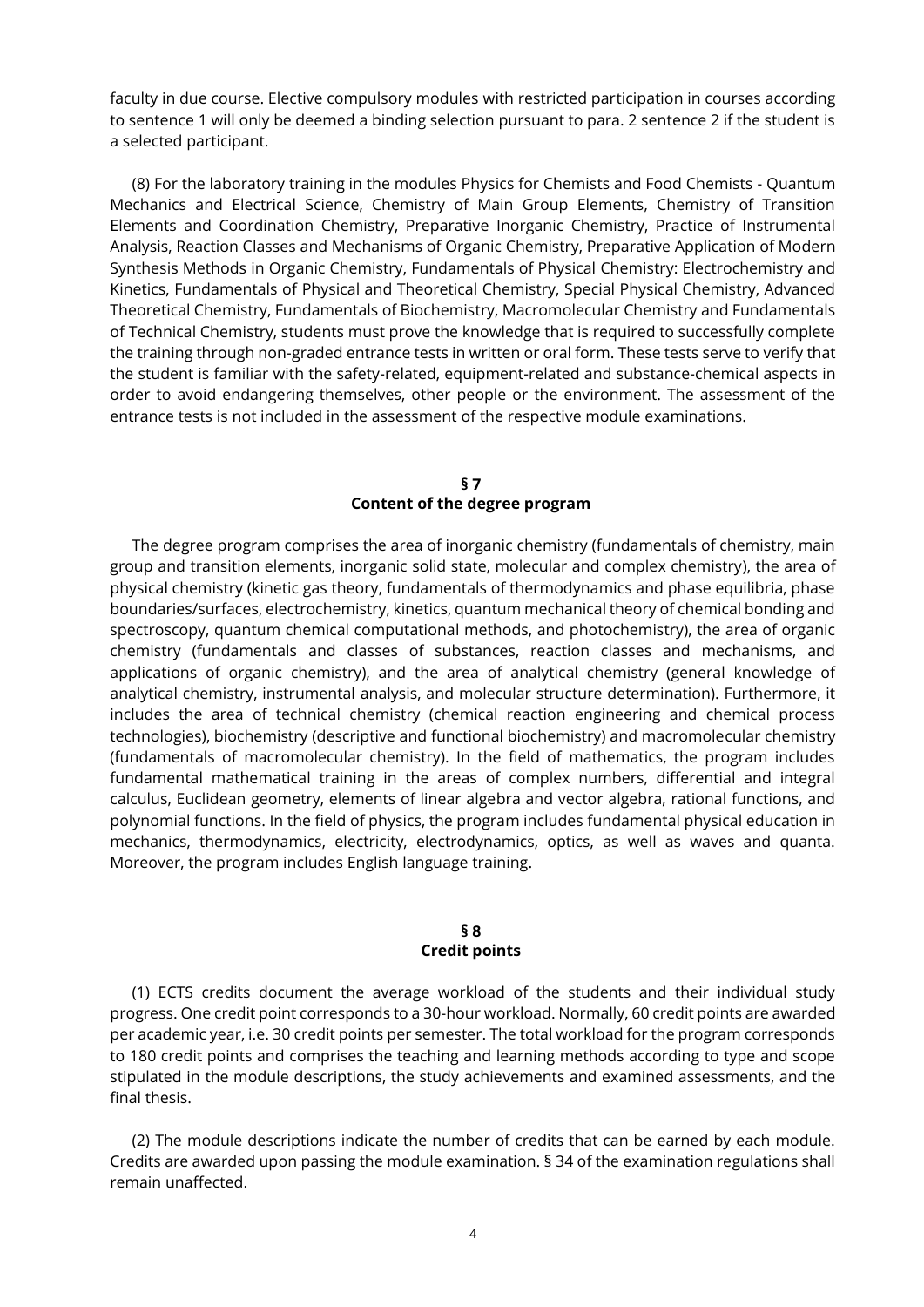#### **§ 9**

#### **Academic advisory and counseling service**

(1) General advice will be provided by the Central Student Information and Counseling Service at TU Dresden. It covers questions regarding study options, enrollment modalities and general student affairs. Subject-specific advice during studies will be provided by the Academic Advisory Service of the Faculty of Chemistry and Food Chemistry. This subject-specific advisory service assists students with regard to the design of their studies.

(2) At the beginning of the third semester, each student who has not yet provided proof of academic performance shall make use of the subject-specific advisory services.

#### **§ 10 Amendments to module descriptions**

<span id="page-4-0"></span>(1) In order to amend to changed conditions, the module descriptions may be adapted in a simplified procedure in order to optimize study organization, with the exemption of the fields "module name", "qualification objectives", "contents", "teaching and learning methods", "requirements for earning credit points", and "credit points and grades" as well as "duration of the module".

(2) In a simplified procedure, the Faculty Board will adopt the amendments to the module descriptions upon proposal of the Academic Affairs Committee. The amendments shall be published as is customary at the faculty.

## **§ 11 Entry into force, publication and interim arrangements**

<span id="page-4-1"></span>(1) These Study Regulations shall enter into force on the day following their publication in the Official Announcements of TU Dresden.

(2) They apply to all newly enrolled students in the Bachelor's degree program in Chemistry in the 2022/2023 winter semester or later.

(3) For students enrolled earlier than the 2022/2023 winter semester, the version of the Study Regulations for the Bachelor's degree program in Chemistry previously valid for them continues to apply.

(4) From the 2025/2026 winter semester, these Study Regulations apply to all students enrolled in the Bachelor's degree program in Chemistry.

Issued based on the resolution of the Faculty Board of the Faculty of Chemistry and Food Chemistry as of November 24, 2021, and the approval of the University Executive Board as of February 22, 2022.

Dresden, as of March 29, 2022

The Rector of Technische Universität Dresden

Prof. Dr. Ursula M. Staudinger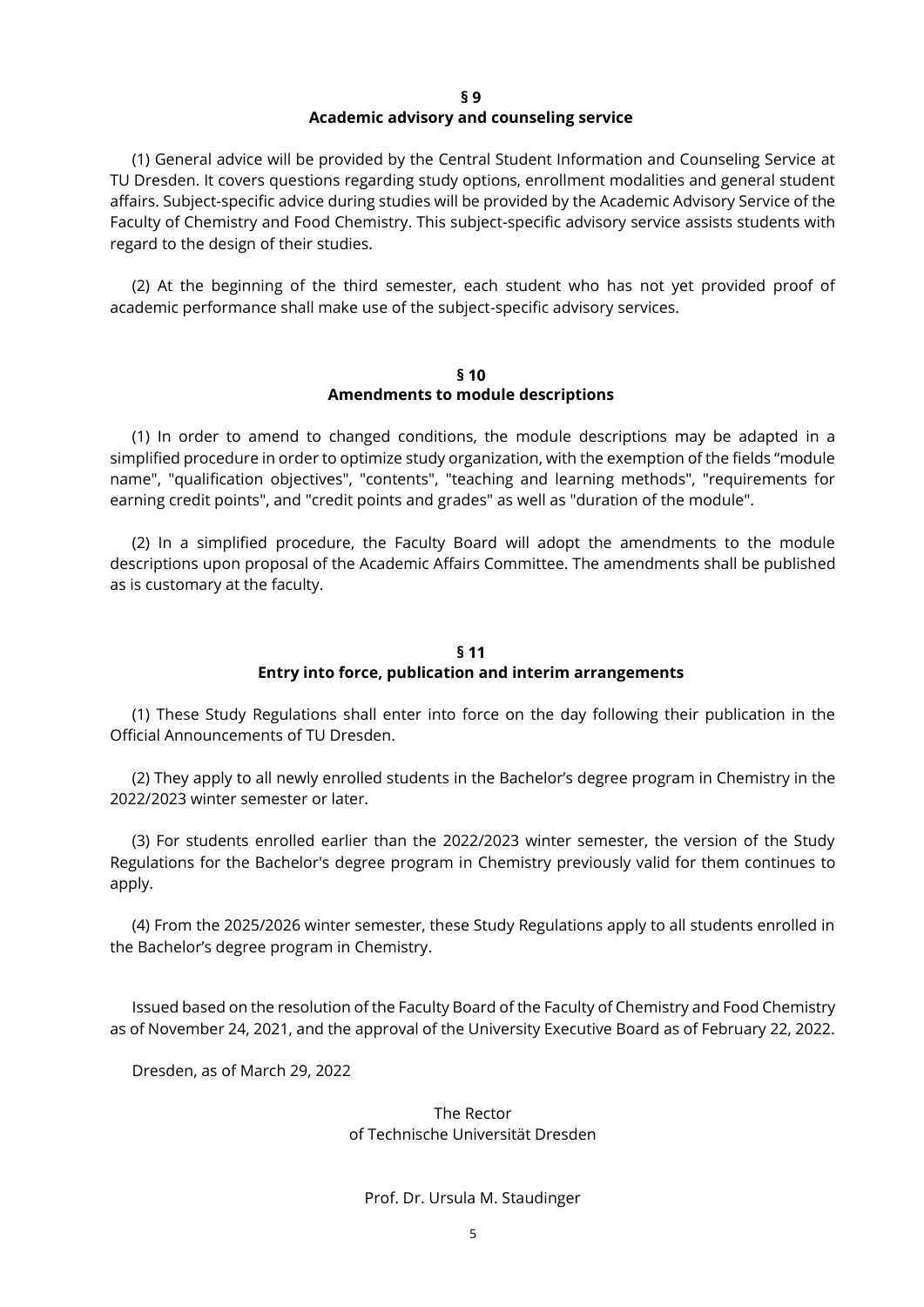# <span id="page-5-0"></span>**Annex 1: Module descriptions**

| <b>Module number</b>                             | <b>Module name</b>                                                                                                                                                                                                                                                                                                                          | <b>Responsible lecturer</b>                            |
|--------------------------------------------------|---------------------------------------------------------------------------------------------------------------------------------------------------------------------------------------------------------------------------------------------------------------------------------------------------------------------------------------------|--------------------------------------------------------|
| Chem-Ba-MAT                                      | Fundamentals of Mathematics for<br>Chemistry and Food Chemistry                                                                                                                                                                                                                                                                             | Prof. Gunar Matthies<br>(gunar.matthies@tu-dresden.de) |
| Qualification<br>objectives                      | The students have basic knowledge in the areas of complex numbers,<br>differential and integral calculus, Euclidean geometry, elements of linear<br>algebra, polynomial functions and can handle them confidently. They are able<br>to apply their knowledge to problems in their field and independently deepen<br>the acquired knowledge. |                                                        |
| Content                                          | The module includes an overview of mathematical fundamentals from the<br>areas of complex numbers, differential and integral calculus, Euclidean<br>geometry, elements of linear algebra, and polynomial functions.                                                                                                                         |                                                        |
| <b>Teaching and</b><br>learning methods          | The module comprises lecture (3 hours per week), exercise (4 hours per week)<br>and self-study.                                                                                                                                                                                                                                             |                                                        |
| <b>Prerequisites for</b><br>participation        | Participants require knowledge of mathematic at university entrance-level<br>proficiency.                                                                                                                                                                                                                                                   |                                                        |
| <b>Applicability</b>                             | This module is a compulsory module in the Bachelor's degree program<br>Chemistry. The module is a prerequisite for participation in the modules<br>Fundamentals of Physical Chemistry: Electrochemistry and Kinetics,<br>Fundamentals of Theoretical Chemistry, Instrumental Analysis as well as<br>Orientation Module for Chemistry.       |                                                        |
| <b>Requirements for</b><br>earning credit points | Credit points are earned after passing the module examination. The module<br>examination consists of a written test lasting 120 minutes.                                                                                                                                                                                                    |                                                        |
| <b>Credit points and</b><br>grades               | Participants can earn five credit points for this module. The module grade<br>corresponds to the grade of the examined assessment.                                                                                                                                                                                                          |                                                        |
| <b>Module frequency</b>                          | The module is offered each winter semester.                                                                                                                                                                                                                                                                                                 |                                                        |
| Workload                                         | The workload comprises a total of 150 hours.                                                                                                                                                                                                                                                                                                |                                                        |
| <b>Module duration</b>                           | The module comprises one semester.                                                                                                                                                                                                                                                                                                          |                                                        |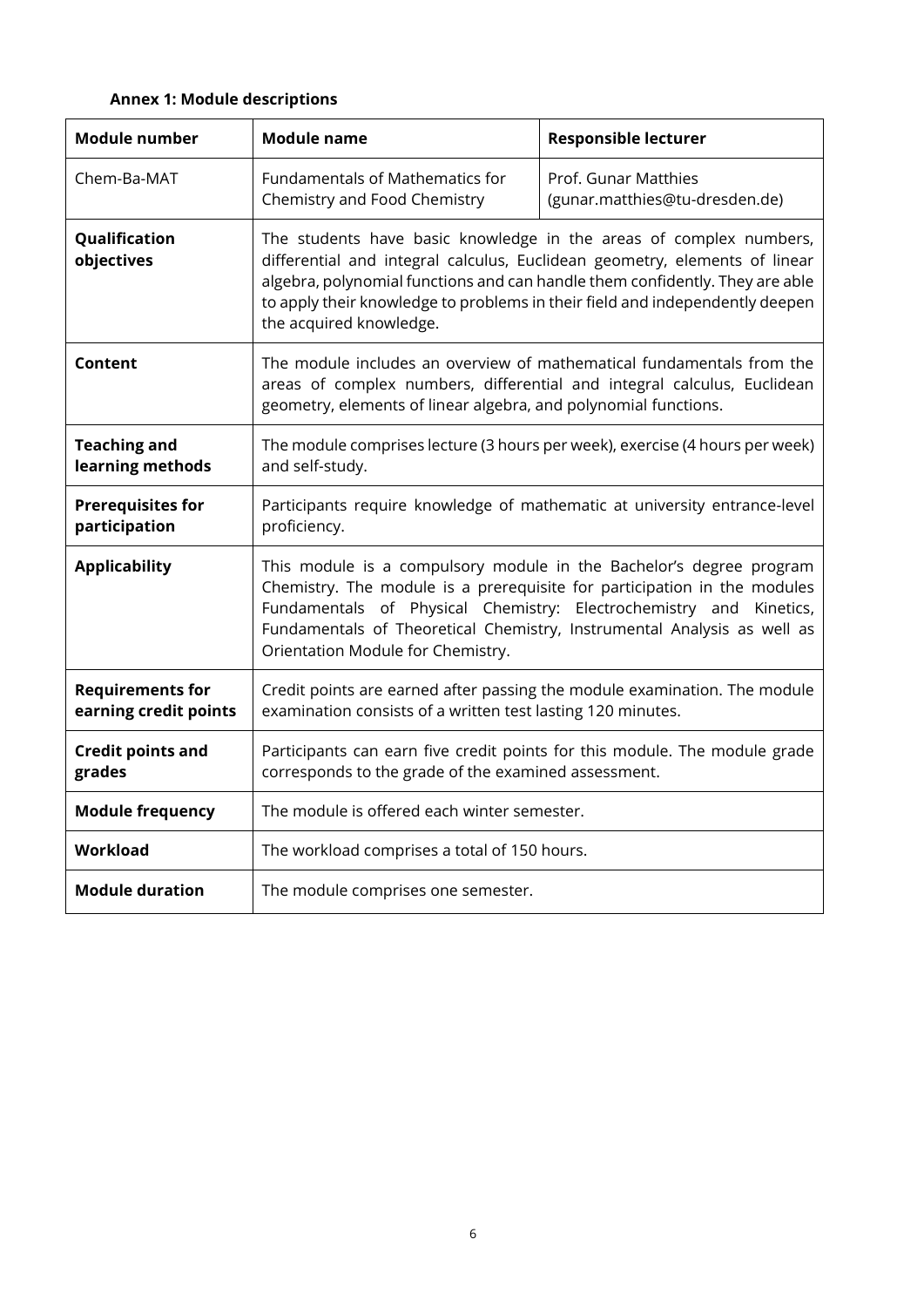| <b>Module number</b>                             | <b>Module name</b>                                                                                                                                                                                                                                                                                                                              | <b>Responsible lecturer</b>                                  |
|--------------------------------------------------|-------------------------------------------------------------------------------------------------------------------------------------------------------------------------------------------------------------------------------------------------------------------------------------------------------------------------------------------------|--------------------------------------------------------------|
| Chem-Ba-PH1                                      | Physics for Chemists and Food<br>Chemists - Mechanics and<br>Thermodynamics                                                                                                                                                                                                                                                                     | Prof. Clemens Laubschat<br>(clemens.laubschat@tu-dresden.de) |
| Qualification<br>objectives                      | Students will be able to present the physical fundamentals of mechanics,<br>thermodynamics and electricity. They will also be able to apply this knowledge<br>of physical principles to problems in their field.                                                                                                                                |                                                              |
| Content                                          | The module includes an overview of physical principles from the fields of<br>mechanics, hydrodynamics and thermodynamics using chemistry-relevant<br>examples.                                                                                                                                                                                  |                                                              |
| <b>Teaching and</b><br>learning methods          | The module comprises lecture (2 hours per week), seminar (2 hours per week)<br>and self-study.                                                                                                                                                                                                                                                  |                                                              |
| <b>Prerequisites for</b><br>participation        | Participants require knowledge of physics at university entrance-level<br>proficiency.                                                                                                                                                                                                                                                          |                                                              |
| <b>Applicability</b>                             | This module is a compulsory module in the Bachelor's degree program<br>Chemistry. The module is a prerequisite for participation in the modules<br>Physics for Chemists and Food Chemists - Quantum Mechanics and Electricity<br>Theory, Instrumental Analysis as well as Fundamentals of Physical Chemistry:<br>Electrochemistry and Kinetics. |                                                              |
| <b>Requirements for</b><br>earning credit points | Credit points are earned after passing the module examination. The module<br>examination consists of a written test lasting 120 minutes.                                                                                                                                                                                                        |                                                              |
| <b>Credit points and</b><br>grades               | Participants can earn five credit points for this module. The module grade<br>corresponds to the grade of the examined assessment.                                                                                                                                                                                                              |                                                              |
| <b>Module frequency</b>                          | The module is offered each winter semester.                                                                                                                                                                                                                                                                                                     |                                                              |
| Workload                                         | The workload comprises a total of 150 hours.                                                                                                                                                                                                                                                                                                    |                                                              |
| <b>Module duration</b>                           | The module comprises one semester.                                                                                                                                                                                                                                                                                                              |                                                              |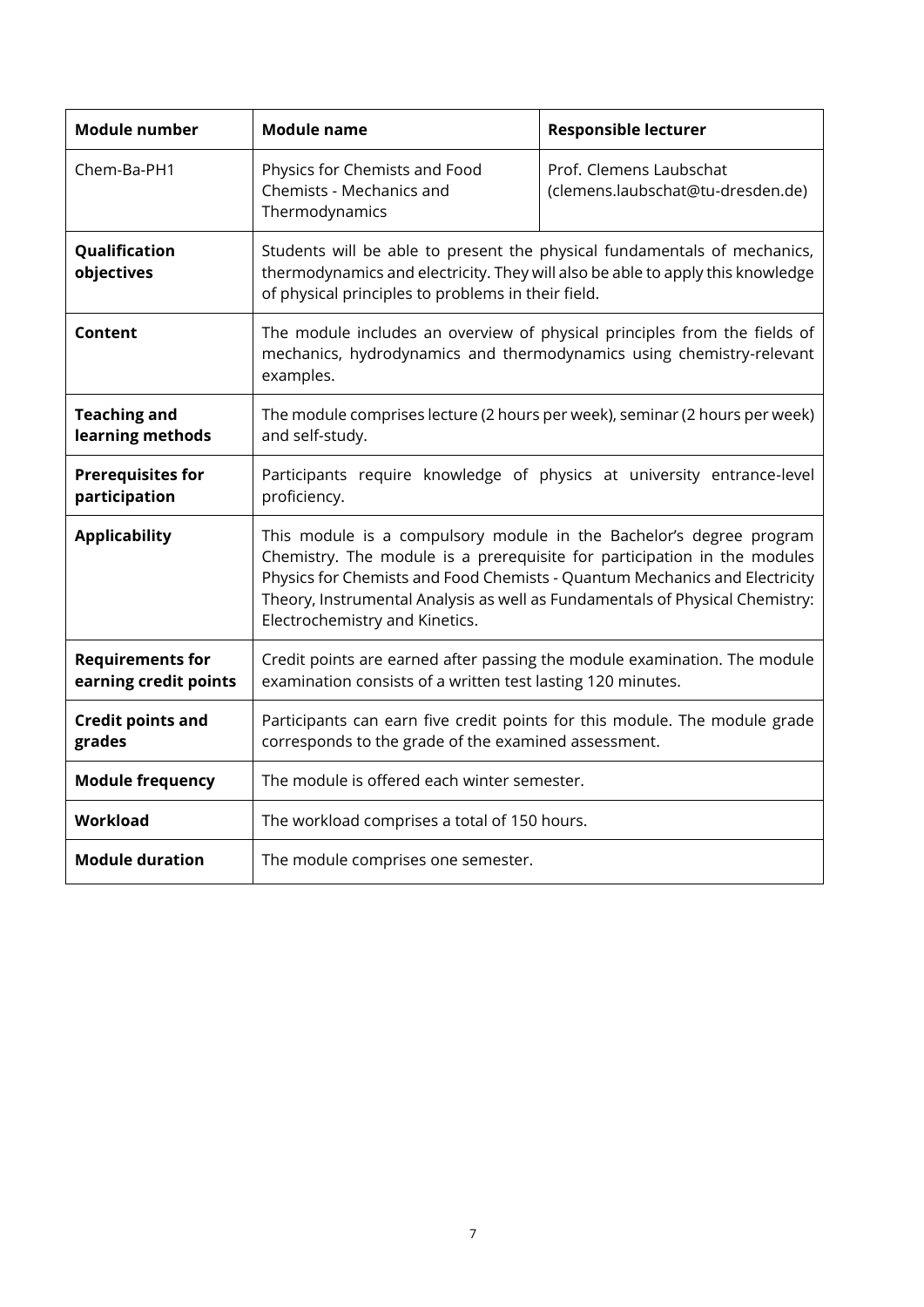| Module number                                    | <b>Module name</b>                                                                                                                                                                                                                                                                                                                                                                                                                     | <b>Responsible lecturer</b>                                  |
|--------------------------------------------------|----------------------------------------------------------------------------------------------------------------------------------------------------------------------------------------------------------------------------------------------------------------------------------------------------------------------------------------------------------------------------------------------------------------------------------------|--------------------------------------------------------------|
| Chem-Ba-PH2                                      | Physics for Chemists and Food<br>Chemists - Quantum Mechanics and<br><b>Electricity Theory</b>                                                                                                                                                                                                                                                                                                                                         | Prof. Clemens Laubschat<br>(clemens.laubschat@tu-dresden.de) |
| Qualification<br>objectives                      | Students will be able to present the physical fundamentals of the fields of<br>electrodynamics, optics, and waves and quanta. They will also be able to apply<br>this knowledge of basic physics to problems in their field. Students are<br>enabled to practically apply their theoretical and experimental knowledge by<br>basic experimental skills and critically analyzing<br>learning<br>physical<br>measurement results.        |                                                              |
| <b>Content</b>                                   | The module includes an overview of basic physics from the fields of<br>electrodynamics, optics, waves, and quanta using examples relevant to<br>chemistry.                                                                                                                                                                                                                                                                             |                                                              |
| <b>Teaching and</b><br>learning methods          | The module comprises lecture (2 hours per week), seminar (2 hours per<br>week), practical training (2 hours per week) and self-study.                                                                                                                                                                                                                                                                                                  |                                                              |
| <b>Prerequisites for</b><br>participation        | Participants require skills acquired in the module Physics for Chemists and<br>Food Chemists - Mechanics and Thermodynamics. According to § 6 para. 8 of<br>the Study Regulations, participation in the practical training an entrance test<br>must be taken and passed for safety-relevant aspects. The form of the<br>entrance test is determined by the lecturer at the beginning of each semester<br>and announced by the Faculty. |                                                              |
| <b>Applicability</b>                             | This module is a compulsory module in the Bachelor's degree program<br>Chemistry. The module is a prerequisite for participation in the modules<br>Fundamentals of Theoretical Chemistry, Practical Fundamentals of Physical<br>and Theoretical Chemistry as well as Orientation Module for Chemistry.                                                                                                                                 |                                                              |
| <b>Requirements for</b><br>earning credit points | Credit points are earned after passing the module examination. The module<br>examination consists of a written test lasting 120 minutes and a portfolio<br>equating to 5 hours, which must both be graded at least "sufficient" (4.0) in<br>accordance with § 19 para. 1 of the Examination Regulations.                                                                                                                               |                                                              |
| <b>Credit points and</b><br>grades               | Participants can earn five credit points for this module. The module grade is<br>calculated from the weighted average grade of the examined assessments.<br>The grade of the written test is weighted two times, the grade of the portfolio<br>one times.                                                                                                                                                                              |                                                              |
| <b>Module frequency</b>                          | The module is offered each summer semester.                                                                                                                                                                                                                                                                                                                                                                                            |                                                              |
| <b>Workload</b>                                  | The workload comprises a total of 150 hours.                                                                                                                                                                                                                                                                                                                                                                                           |                                                              |
| <b>Module duration</b>                           | The module comprises one semester.                                                                                                                                                                                                                                                                                                                                                                                                     |                                                              |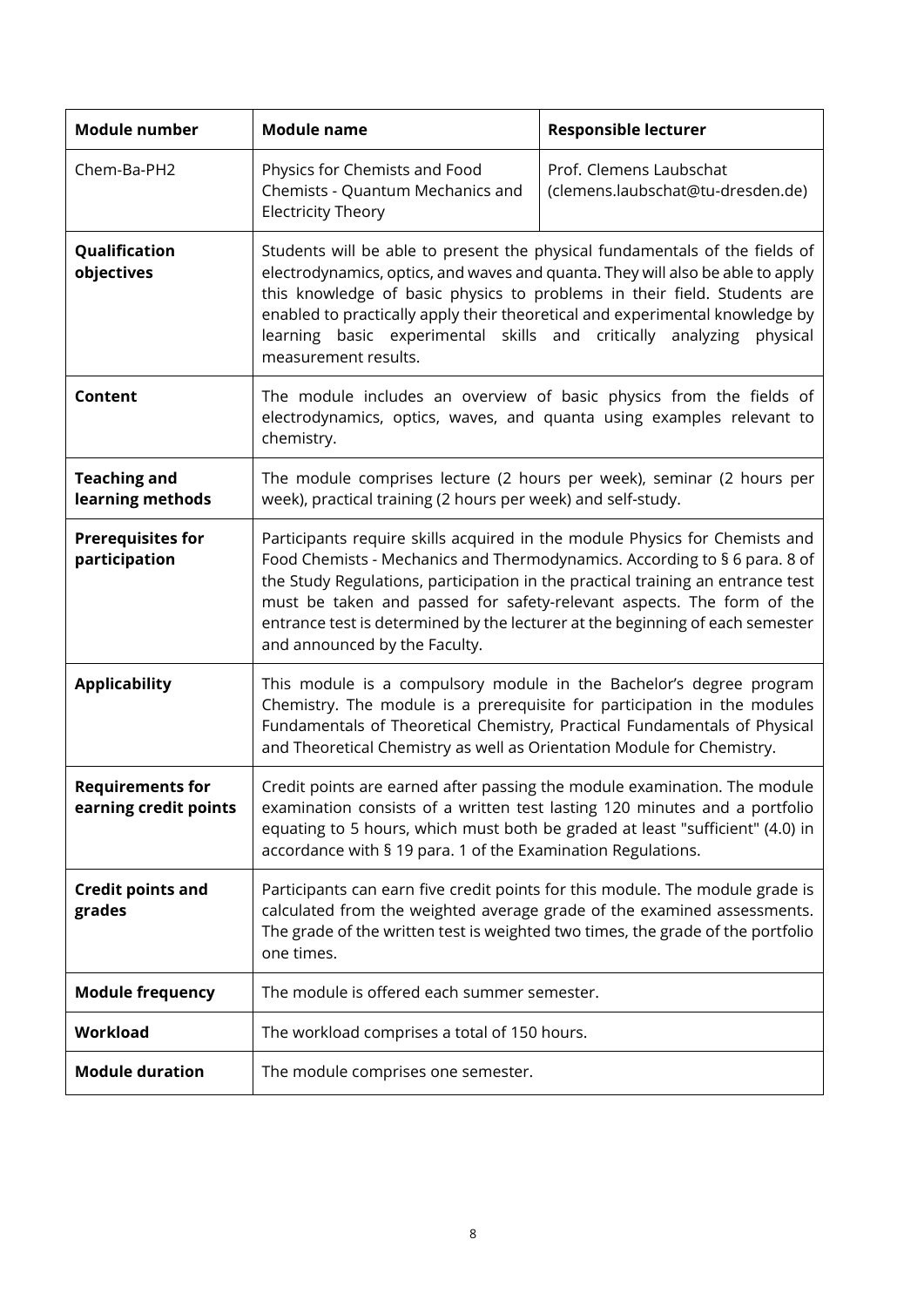| <b>Module number</b>                             | <b>Module name</b>                                                                                                                                                                                                                                                                                                                                                                                                                                                                                                                                                                                                                                                                                                                                                                                                                                                                                                                                                                                                                                                                                                                                                                                                                | <b>Responsible lecturer</b>                                                                                                                                                                                                                                                                                                   |
|--------------------------------------------------|-----------------------------------------------------------------------------------------------------------------------------------------------------------------------------------------------------------------------------------------------------------------------------------------------------------------------------------------------------------------------------------------------------------------------------------------------------------------------------------------------------------------------------------------------------------------------------------------------------------------------------------------------------------------------------------------------------------------------------------------------------------------------------------------------------------------------------------------------------------------------------------------------------------------------------------------------------------------------------------------------------------------------------------------------------------------------------------------------------------------------------------------------------------------------------------------------------------------------------------|-------------------------------------------------------------------------------------------------------------------------------------------------------------------------------------------------------------------------------------------------------------------------------------------------------------------------------|
| Chem-Ba-AC1                                      | Chemistry of Main Group Elements                                                                                                                                                                                                                                                                                                                                                                                                                                                                                                                                                                                                                                                                                                                                                                                                                                                                                                                                                                                                                                                                                                                                                                                                  | Prof. Stefan Kaskel<br>(stefan.kaskel@tu-dresden.de)                                                                                                                                                                                                                                                                          |
|                                                  |                                                                                                                                                                                                                                                                                                                                                                                                                                                                                                                                                                                                                                                                                                                                                                                                                                                                                                                                                                                                                                                                                                                                                                                                                                   | <b>Additional lectures:</b><br>Prof. Michael Ruck<br>(michael.ruck@tu-dresden.de)                                                                                                                                                                                                                                             |
| Qualification<br>objectives                      | The students can classify the chemical elements in the periodic table and<br>derive electron configuration, oxidation states and periodic properties. They<br>can present the preparation, structural formulas and chemical properties of<br>the elements and important inorganic compounds of the main group<br>elements and place them in general chemical contexts. They are also able to<br>set up reaction equations, perform stoichiometric calculations and apply<br>basic concepts of chemistry. Students will be able to classify compounds<br>based on their bonding ratios and discuss the geometric arrangement of<br>atoms or ions in compounds. They know the qualitative detection reactions<br>of selected elements, especially non-metals and their compounds. They can<br>work in a chemical laboratory in a hazard-free manner and handle chemicals<br>appropriately so that they are capable of socially responsible judgment and<br>action. They are proficient in laboratory techniques of qualitative analysis and<br>can separate selected main group elements by wet chemistry and detect<br>them analytically in the laboratory as well as synthesize selected compounds<br>of the main group elements. |                                                                                                                                                                                                                                                                                                                               |
| <b>Content</b>                                   | The module covers the inorganic chemistry of the main group elements and<br>their reactions. It also includes practical methods of qualitative analysis of the<br>main group elements. Occupational safety in the chemical laboratory, proper<br>handling and disposal of chemicals and environmental protection are further<br>contents.                                                                                                                                                                                                                                                                                                                                                                                                                                                                                                                                                                                                                                                                                                                                                                                                                                                                                         |                                                                                                                                                                                                                                                                                                                               |
| <b>Teaching and</b><br>learning methods          | week), practical training (6 hours per week) and self-study.                                                                                                                                                                                                                                                                                                                                                                                                                                                                                                                                                                                                                                                                                                                                                                                                                                                                                                                                                                                                                                                                                                                                                                      | The module comprises lecture (4 hours per week), seminar (2 hours per                                                                                                                                                                                                                                                         |
| <b>Prerequisites for</b><br>participation        | at the beginning of each semester and announced by the Faculty.                                                                                                                                                                                                                                                                                                                                                                                                                                                                                                                                                                                                                                                                                                                                                                                                                                                                                                                                                                                                                                                                                                                                                                   | Participants require knowledge of chemistry at university entrance-level<br>proficiency. According to § 6 para. 8 of the Study Regulations, participation in<br>the practical training an entrance test must be taken and passed for safety-<br>relevant aspects. The form of the entrance test is determined by the lecturer |
| <b>Applicability</b>                             | Chemistry of d-block Elements and Coordination Chemistry.                                                                                                                                                                                                                                                                                                                                                                                                                                                                                                                                                                                                                                                                                                                                                                                                                                                                                                                                                                                                                                                                                                                                                                         | This module is a compulsory module in the Bachelor's degree program<br>Chemistry. The module is a prerequisite for participation in the module                                                                                                                                                                                |
| <b>Requirements for</b><br>earning credit points | Credit points are earned after passing the module examination. The module<br>accordance with § 19 para. 1 of the Examination Regulations.                                                                                                                                                                                                                                                                                                                                                                                                                                                                                                                                                                                                                                                                                                                                                                                                                                                                                                                                                                                                                                                                                         | examination consists of a written test lasting 180 minutes and a portfolio<br>equating to 20 hours, which must both be graded at least "sufficient" (4.0) in                                                                                                                                                                  |
| <b>Credit points and</b><br>grades               |                                                                                                                                                                                                                                                                                                                                                                                                                                                                                                                                                                                                                                                                                                                                                                                                                                                                                                                                                                                                                                                                                                                                                                                                                                   | Participants can earn ten credit points for this module. The module grade is<br>calculated from the weighted average grade of the examined assessments.                                                                                                                                                                       |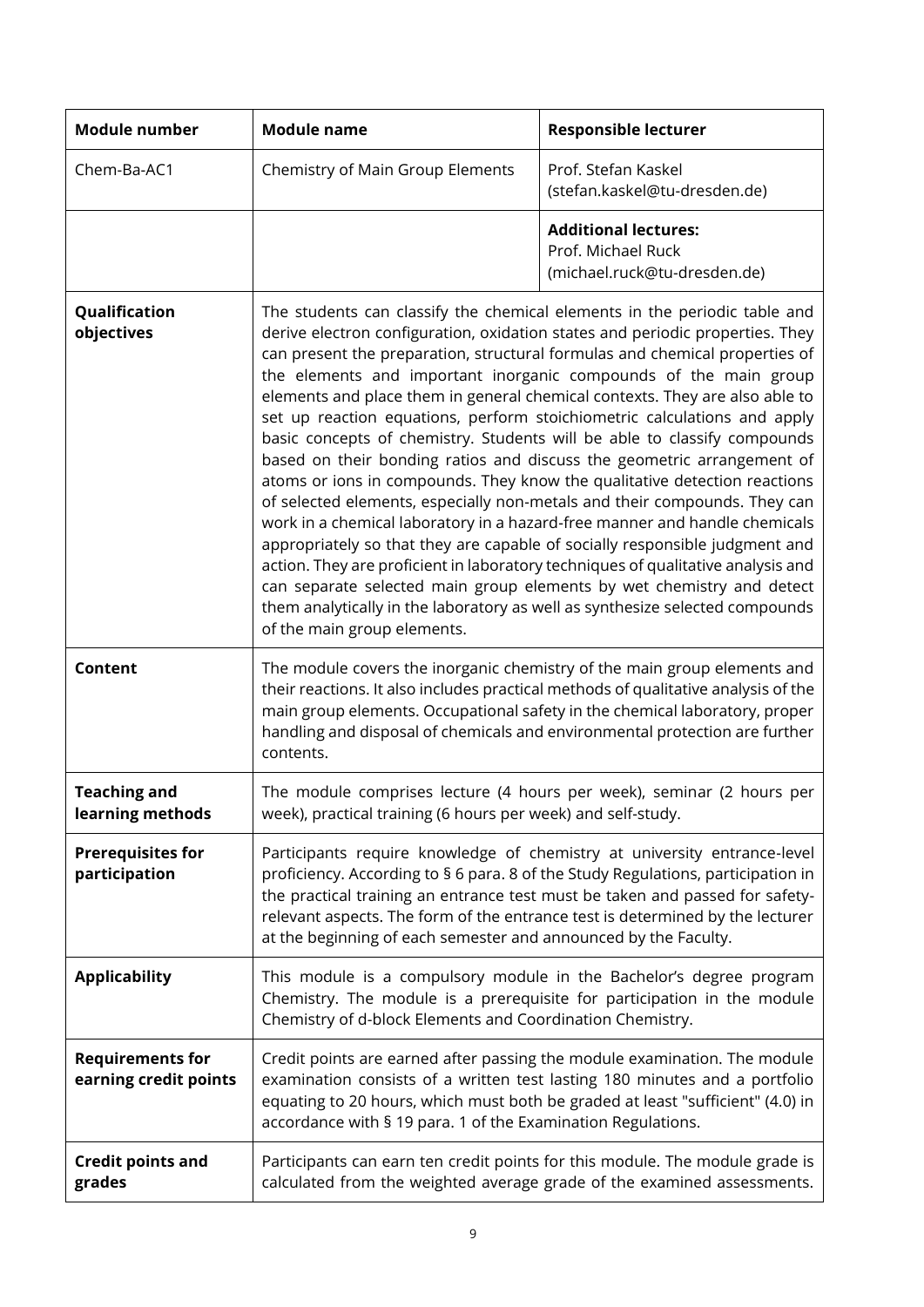|                         | The grade of the written test is weighted seven times, the grade of the<br>portfolio three times. |
|-------------------------|---------------------------------------------------------------------------------------------------|
| <b>Module frequency</b> | The module is offered each winter semester.                                                       |
| Workload                | The workload comprises a total of 300 hours.                                                      |
| <b>Module duration</b>  | The module comprises one semester.                                                                |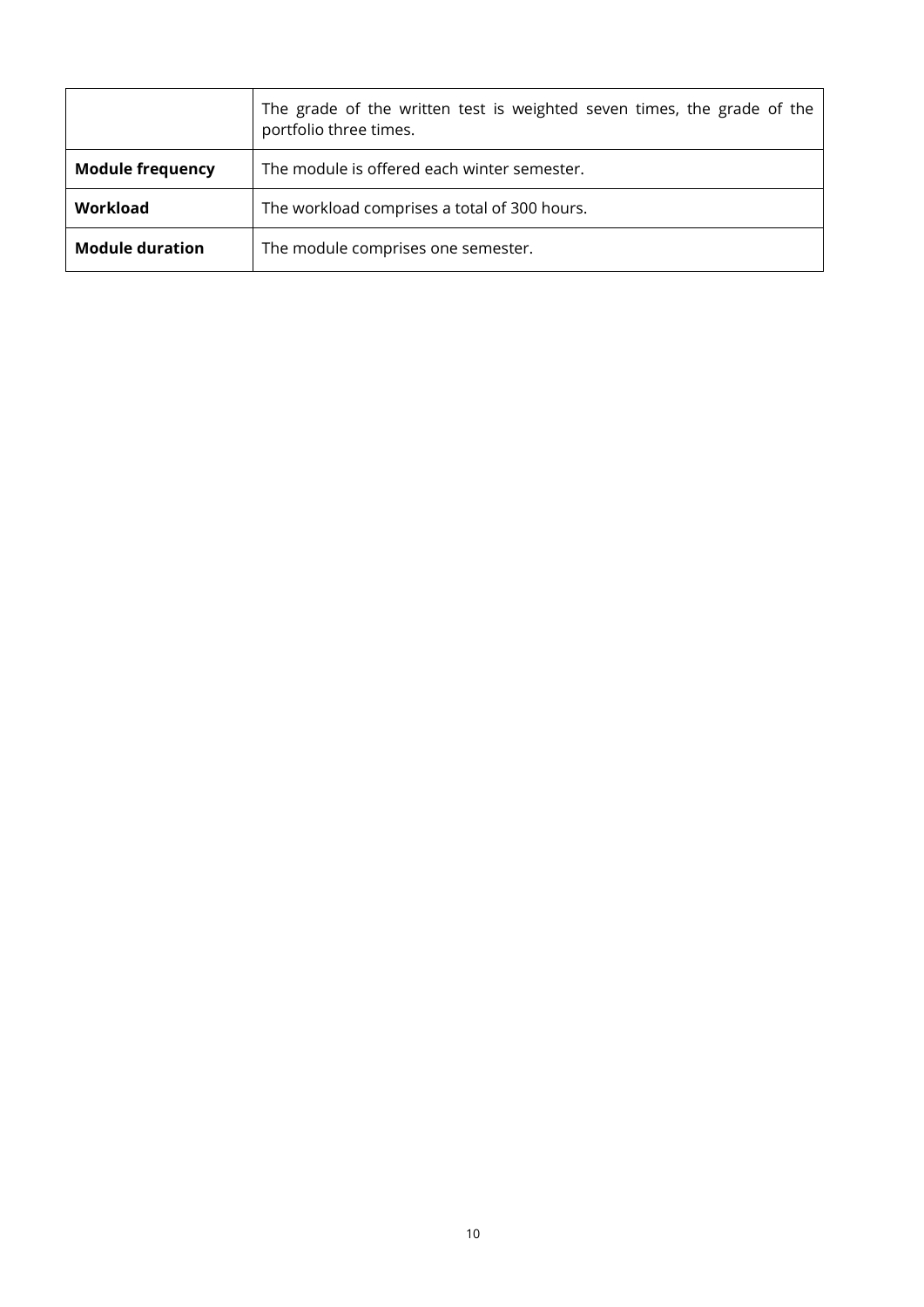| <b>Module number</b>                             | <b>Module name</b>                                                                                                                                                                                                                                                                                                                                                                                                                                                                                                                                                                                                                                                                                                                                                                                                                                                                                                                                                                                                                                                                                                   | <b>Responsible lecturer</b>                                                                                                                                                                                                               |
|--------------------------------------------------|----------------------------------------------------------------------------------------------------------------------------------------------------------------------------------------------------------------------------------------------------------------------------------------------------------------------------------------------------------------------------------------------------------------------------------------------------------------------------------------------------------------------------------------------------------------------------------------------------------------------------------------------------------------------------------------------------------------------------------------------------------------------------------------------------------------------------------------------------------------------------------------------------------------------------------------------------------------------------------------------------------------------------------------------------------------------------------------------------------------------|-------------------------------------------------------------------------------------------------------------------------------------------------------------------------------------------------------------------------------------------|
| Chem-Ba-AC2                                      | Chemistry of d-block Elements and<br><b>Coordination Chemistry</b>                                                                                                                                                                                                                                                                                                                                                                                                                                                                                                                                                                                                                                                                                                                                                                                                                                                                                                                                                                                                                                                   | Prof. Stefan Kaskel<br>(stefan.kaskel@tu-dresden.de)                                                                                                                                                                                      |
|                                                  |                                                                                                                                                                                                                                                                                                                                                                                                                                                                                                                                                                                                                                                                                                                                                                                                                                                                                                                                                                                                                                                                                                                      | <b>Additional lectures:</b><br>Prof. Jan J. Weigand<br>(jan.weigand@tu-dresden.de)                                                                                                                                                        |
| Qualification<br>objectives                      | Students can name and classify the chemical subgroup elements in the<br>periodic table and derive essential information about their electron<br>configuration, oxidation states and chemical reactions. They can discuss the<br>representation of elements and selected compounds. In addition, they are<br>able to describe the structures of coordination compounds and master their<br>nomenclature. They know the qualitative detection reactions of selected<br>transition metals and their compounds. They will be able to explain and apply<br>laboratory techniques of qualitative and quantitative analysis. Students are<br>able to analytically detect selected d-block elements in the laboratory, they<br>can independently perform the wet chemical separation procedures for main<br>group and d-block elements and they are able to prepare selected complexes<br>and salts. Relevant laboratory techniques of quantitative analysis, in<br>particular titration, gravimetry and photometry can be performed practically<br>and they are able to quantify selected analytes in solutions and solids. |                                                                                                                                                                                                                                           |
| <b>Content</b>                                   | The module covers the inorganic chemistry of the d-block elements,<br>coordination compounds and their reactions. In addition, it includes practical<br>methods of qualitative analysis of the main group and d-block elements in<br>the laboratory as well as the main methods of classical quantitative analysis.                                                                                                                                                                                                                                                                                                                                                                                                                                                                                                                                                                                                                                                                                                                                                                                                  |                                                                                                                                                                                                                                           |
| <b>Teaching and</b><br>learning methods          | The module comprises lecture (3 hours per week), seminar (2 hours per<br>week), practical training (8 hours per week) and self-study.                                                                                                                                                                                                                                                                                                                                                                                                                                                                                                                                                                                                                                                                                                                                                                                                                                                                                                                                                                                |                                                                                                                                                                                                                                           |
| <b>Prerequisites for</b><br>participation        | Participants require skills acquired in the modules Chemistry of Main Group<br>Elements as well as General and Analytical Chemistry. According to § 6 para.<br>8 of the Study Regulations, participation in the practical training an entrance<br>test must be taken and passed for safety-relevant aspects. The form of the<br>entrance test is determined by the lecturer at the beginning of each semester<br>and announced by the Faculty.                                                                                                                                                                                                                                                                                                                                                                                                                                                                                                                                                                                                                                                                       |                                                                                                                                                                                                                                           |
| <b>Applicability</b>                             | Chemistry.                                                                                                                                                                                                                                                                                                                                                                                                                                                                                                                                                                                                                                                                                                                                                                                                                                                                                                                                                                                                                                                                                                           | This This module is a compulsory module in the Bachelor's degree program<br>Chemistry. The module is a prerequisite for participation in the modules<br>Concepts of Inorganic Chemistry as well as Fundamentals of Organic                |
| <b>Requirements for</b><br>earning credit points | accordance with § 19 para. 1 of the Examination Regulations.                                                                                                                                                                                                                                                                                                                                                                                                                                                                                                                                                                                                                                                                                                                                                                                                                                                                                                                                                                                                                                                         | Credit points are earned after passing the module examination. The module<br>examination consists of a written test lasting 180 minutes and a portfolio<br>equating to 20 hours, which must both be graded at least "sufficient" (4.0) in |
| <b>Credit points and</b><br>grades               | Participants can earn ten credit points for this module. The module grade is<br>calculated from the weighted average grade of the examined assessments.                                                                                                                                                                                                                                                                                                                                                                                                                                                                                                                                                                                                                                                                                                                                                                                                                                                                                                                                                              |                                                                                                                                                                                                                                           |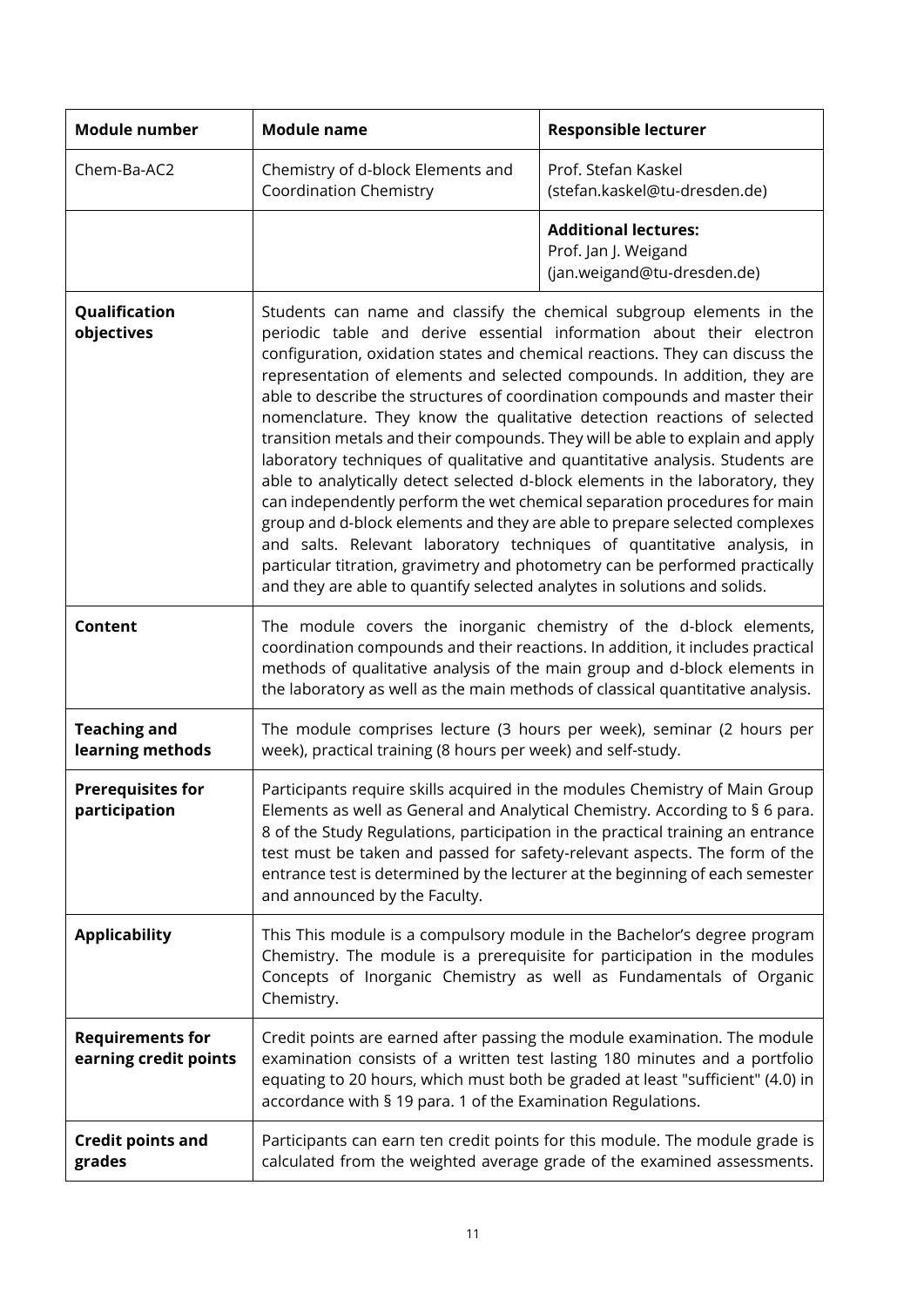|                         | The grade of the written test is weighted seven times, the grade of the<br>portfolio three times. |
|-------------------------|---------------------------------------------------------------------------------------------------|
| <b>Module frequency</b> | The module is offered each summer semester.                                                       |
| Workload                | The workload comprises a total of 150 hours.                                                      |
| <b>Module duration</b>  | The module comprises one semester.                                                                |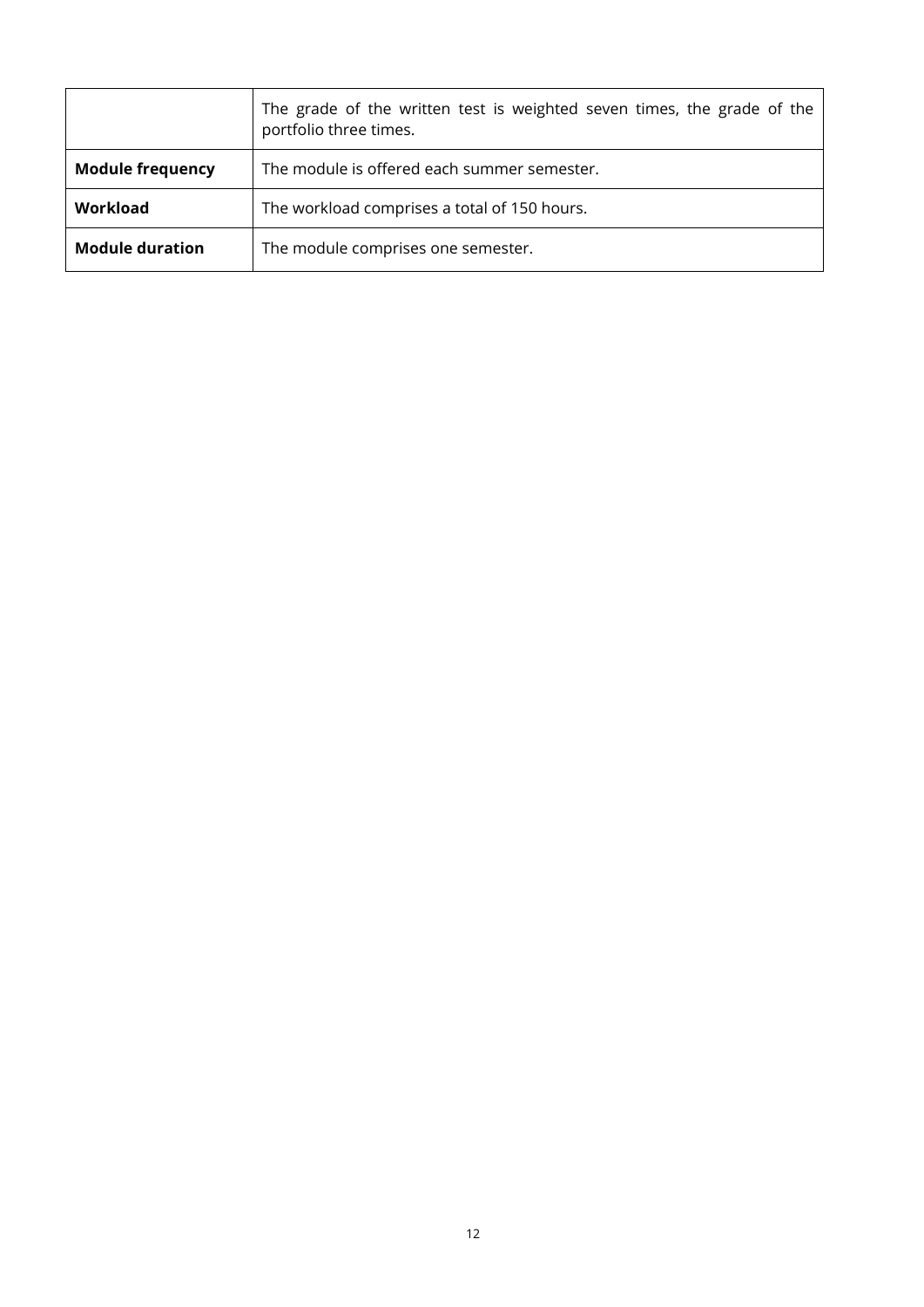| <b>Module number</b>                             | <b>Module name</b>                                                                                                                                                                                                                                                                                                                                                                                                                                                                                                                                                                                                                                                                                                                                                                                                                                      | <b>Responsible lecturer</b>                                                                                                                                                                                                     |
|--------------------------------------------------|---------------------------------------------------------------------------------------------------------------------------------------------------------------------------------------------------------------------------------------------------------------------------------------------------------------------------------------------------------------------------------------------------------------------------------------------------------------------------------------------------------------------------------------------------------------------------------------------------------------------------------------------------------------------------------------------------------------------------------------------------------------------------------------------------------------------------------------------------------|---------------------------------------------------------------------------------------------------------------------------------------------------------------------------------------------------------------------------------|
| Chem-Ba-AC3                                      | Concepts of Inorganic Chemistry                                                                                                                                                                                                                                                                                                                                                                                                                                                                                                                                                                                                                                                                                                                                                                                                                         | Prof. Michael Ruck<br>(michael.ruck@tu-dresden.de)                                                                                                                                                                              |
|                                                  |                                                                                                                                                                                                                                                                                                                                                                                                                                                                                                                                                                                                                                                                                                                                                                                                                                                         | <b>Additional lectures:</b><br>Prof. Stefan Kaskel<br>(stefan.kaskel@tu-dresden.de);<br>Prof. Jan J. Weigand<br>(jan.weigand@tu-dresden.de)                                                                                     |
| Qualification<br>objectives                      | Students can discuss the methods of synthesis of inorganic solids, molecules<br>and materials and derive synthesis strategies from them. They can describe<br>the main types of crystal structures and link them to the material properties<br>as well as to the chemical bonding present. Furthermore, they can discuss the<br>most important inorganic material classes based on their property profiles<br>and are able to explain the physical fundamentals of the methods used to<br>characterize inorganic compounds and materials and evaluate their<br>measurement results. They are able to describe industrial material<br>processing methods and processes as well as selected applications of<br>inorganic materials. In addition, they are able to prepare special questions<br>and explain complex issues in presentation and discussion. |                                                                                                                                                                                                                                 |
| <b>Content</b>                                   | Das Modul umfasst die stofflichen, methodischen und konzeptionellen<br>Grundlagen der modernen anorganischen Festkörper-, Molekül- und<br>Materialchemie sowie deren Anwendungen.                                                                                                                                                                                                                                                                                                                                                                                                                                                                                                                                                                                                                                                                       |                                                                                                                                                                                                                                 |
| <b>Teaching and</b><br>learning methods          | The module comprises lecture (6 hours per week), seminar (2 hours per<br>week), exercise (2 hours per week) and self-study.                                                                                                                                                                                                                                                                                                                                                                                                                                                                                                                                                                                                                                                                                                                             |                                                                                                                                                                                                                                 |
| <b>Prerequisites for</b><br>participation        | Participants require skills acquired in the modules Chemistry of d-block<br>Elements and Coordination Chemistry, Instrumental Analysis as well as<br>Fundamentals of Physical Chemistry: Electrochemistry and Kinetics.                                                                                                                                                                                                                                                                                                                                                                                                                                                                                                                                                                                                                                 |                                                                                                                                                                                                                                 |
| <b>Applicability</b>                             |                                                                                                                                                                                                                                                                                                                                                                                                                                                                                                                                                                                                                                                                                                                                                                                                                                                         | This module is a compulsory module in the Bachelor's degree program<br>Chemistry. The module is a prerequisite for participation in the modules<br>Preparative Inorganic Chemistry as well as Orientation Module for Chemistry. |
| <b>Requirements for</b><br>earning credit points | is a presentation equating to 10 hours.                                                                                                                                                                                                                                                                                                                                                                                                                                                                                                                                                                                                                                                                                                                                                                                                                 | Credit points are earned after passing the module examination. The module<br>examination consists of a written test lasting 180 minutes. Pre-examination                                                                        |
| <b>Credit points and</b><br>grades               | corresponds to the grade of the examined assessment.                                                                                                                                                                                                                                                                                                                                                                                                                                                                                                                                                                                                                                                                                                                                                                                                    | Participants can earn ten credit points for this module. The module grade                                                                                                                                                       |
| <b>Module frequency</b>                          | The module is offered each winter semester.                                                                                                                                                                                                                                                                                                                                                                                                                                                                                                                                                                                                                                                                                                                                                                                                             |                                                                                                                                                                                                                                 |
| <b>Workload</b>                                  | The workload comprises a total of 300 hours.                                                                                                                                                                                                                                                                                                                                                                                                                                                                                                                                                                                                                                                                                                                                                                                                            |                                                                                                                                                                                                                                 |
| <b>Module duration</b>                           | The module comprises one semester.                                                                                                                                                                                                                                                                                                                                                                                                                                                                                                                                                                                                                                                                                                                                                                                                                      |                                                                                                                                                                                                                                 |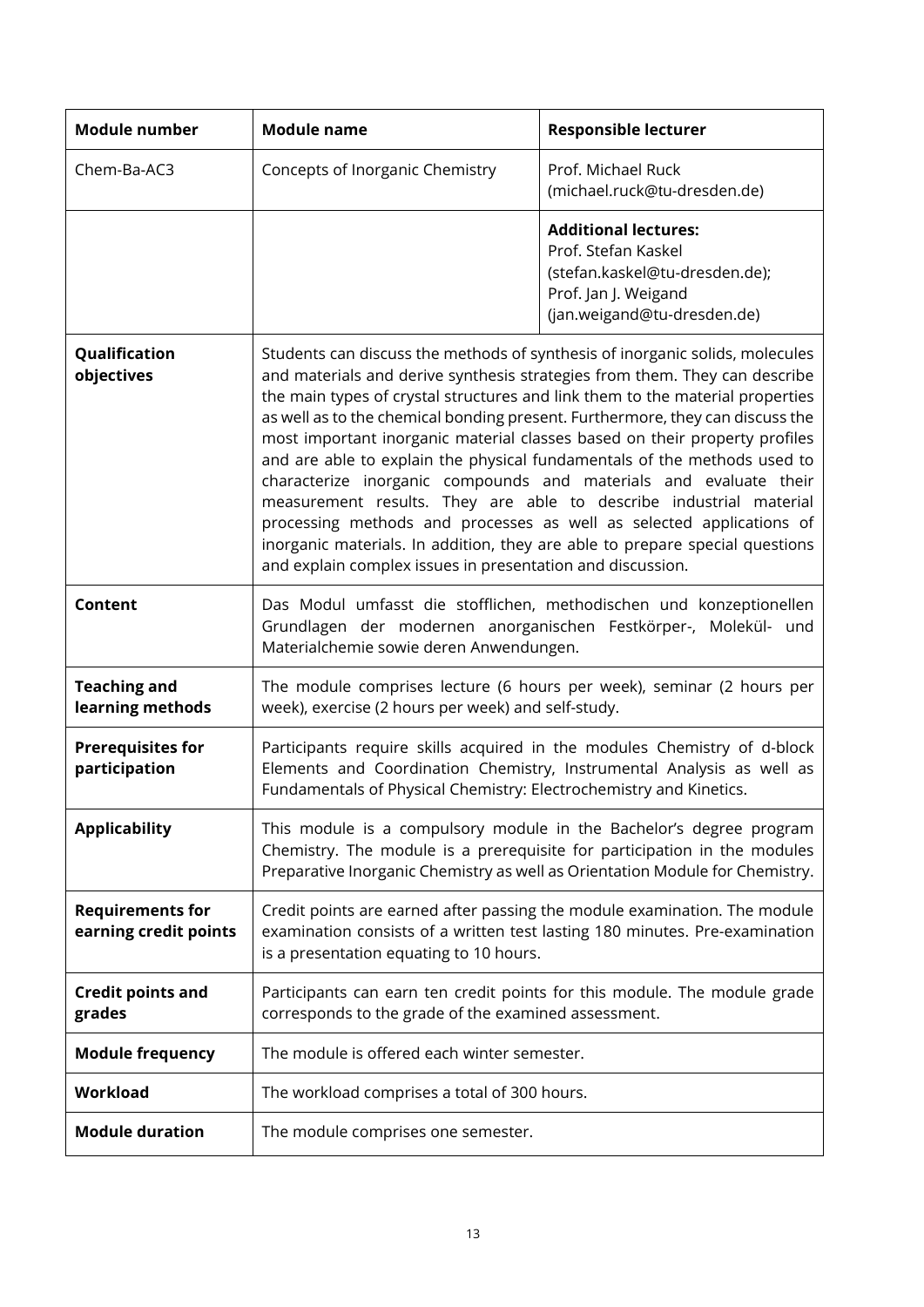| Module number                                    | <b>Module name</b>                                                                                                                                                                                                                                                                                                                                                                                                                                                                                                                                                                                                                                                                                                                                                                                                                                                                  | <b>Responsible lecturer</b>                                                                                                                 |
|--------------------------------------------------|-------------------------------------------------------------------------------------------------------------------------------------------------------------------------------------------------------------------------------------------------------------------------------------------------------------------------------------------------------------------------------------------------------------------------------------------------------------------------------------------------------------------------------------------------------------------------------------------------------------------------------------------------------------------------------------------------------------------------------------------------------------------------------------------------------------------------------------------------------------------------------------|---------------------------------------------------------------------------------------------------------------------------------------------|
| Chem-Ba-AC4                                      | Preparative Inorganic Chemistry                                                                                                                                                                                                                                                                                                                                                                                                                                                                                                                                                                                                                                                                                                                                                                                                                                                     | Prof. Michael Ruck<br>(michael.ruck@tu-dresden.de)                                                                                          |
|                                                  |                                                                                                                                                                                                                                                                                                                                                                                                                                                                                                                                                                                                                                                                                                                                                                                                                                                                                     | <b>Additional lectures:</b><br>Prof. Stefan Kaskel<br>(stefan.kaskel@tu-dresden.de);<br>Prof. Jan J. Weigand<br>(jan.weigand@tu-dresden.de) |
| Qualification<br>objectives                      | Students are able to apply advanced synthesis and characterization methods<br>of inorganic molecular, solid state and materials chemistry with moderate<br>assistance. They link theoretical knowledge with practical skills and are able<br>to handle vacuum, pressure, gas and refrigeration apparatus safely. They<br>master sophisticated working techniques for the synthesis, handling and<br>analysis of air- and moisture-sensitive compounds and materials as well as<br>working with gases under high pressures and at high temperatures. They are<br>able to classify different synthesis methods in terms of their suitability for<br>different classes of compounds and evaluate the synthesis success using<br>modern characterization methods. In addition, they are able to prepare<br>special questions and explain complex issues in presentation and discussion. |                                                                                                                                             |
| Content                                          | The module covers the practical application of advanced synthesis and<br>characterization methods in inorganic molecular, solid state, and materials<br>chemistry.                                                                                                                                                                                                                                                                                                                                                                                                                                                                                                                                                                                                                                                                                                                  |                                                                                                                                             |
| <b>Teaching and</b><br>learning methods          | The module comprises seminar (2 hours per week), practical training (6 hours<br>per week) and self-study.                                                                                                                                                                                                                                                                                                                                                                                                                                                                                                                                                                                                                                                                                                                                                                           |                                                                                                                                             |
| <b>Prerequisites for</b><br>participation        | Participants require skills acquired in the modules Concepts of Inorganic<br>Chemistry as well as Fundamentals of Organic Chemistry. According to § 6<br>para. 8 of the Study Regulations, participation in the practical training an<br>entrance test must be taken and passed for safety-relevant aspects. The form<br>of the entrance test is determined by the lecturer at the beginning of each<br>semester and announced by the Faculty.                                                                                                                                                                                                                                                                                                                                                                                                                                      |                                                                                                                                             |
| <b>Applicability</b>                             | This module is a compulsory module in the Bachelor's degree program<br>Chemistry. The module is a prerequisite for participation in the module<br>Interdisciplinary Aspects of Chemistry.                                                                                                                                                                                                                                                                                                                                                                                                                                                                                                                                                                                                                                                                                           |                                                                                                                                             |
| <b>Requirements for</b><br>earning credit points | Credit points are earned after passing the module examination. The module<br>examination consists of a portfolio equating to 10 hours. Pre-examination is<br>a presentation equating to 5 hours.                                                                                                                                                                                                                                                                                                                                                                                                                                                                                                                                                                                                                                                                                    |                                                                                                                                             |
| <b>Credit points and</b><br>grades               | Participants can earn ten credit points for this module. The module grade<br>corresponds to the grade of the examined assessment.                                                                                                                                                                                                                                                                                                                                                                                                                                                                                                                                                                                                                                                                                                                                                   |                                                                                                                                             |
| <b>Module frequency</b>                          | The module is offered each summer semester.                                                                                                                                                                                                                                                                                                                                                                                                                                                                                                                                                                                                                                                                                                                                                                                                                                         |                                                                                                                                             |
| Workload                                         | The workload comprises a total of 150 hours.                                                                                                                                                                                                                                                                                                                                                                                                                                                                                                                                                                                                                                                                                                                                                                                                                                        |                                                                                                                                             |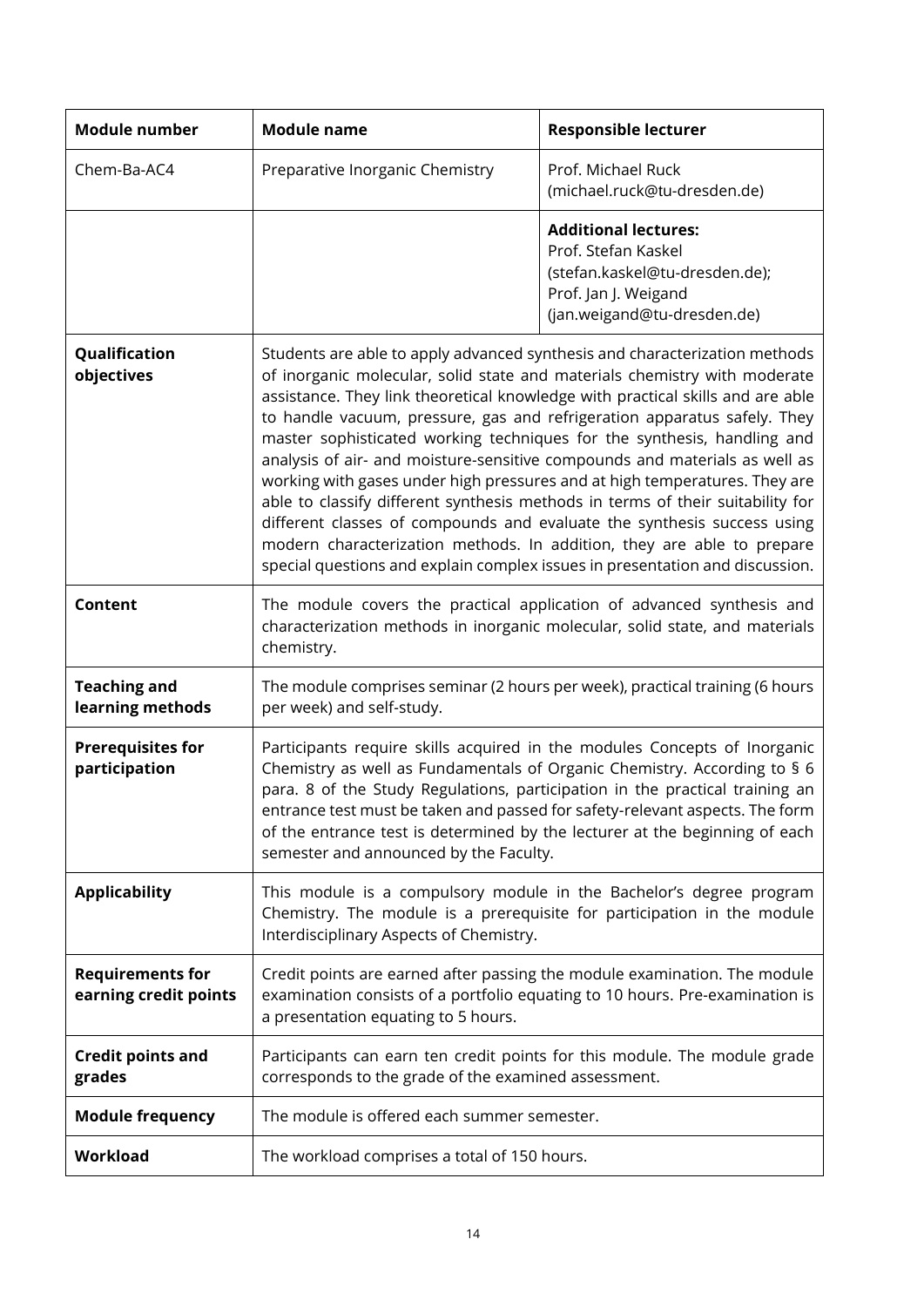| <b>Module duration</b> | I The module comprises one semester. |
|------------------------|--------------------------------------|
|                        |                                      |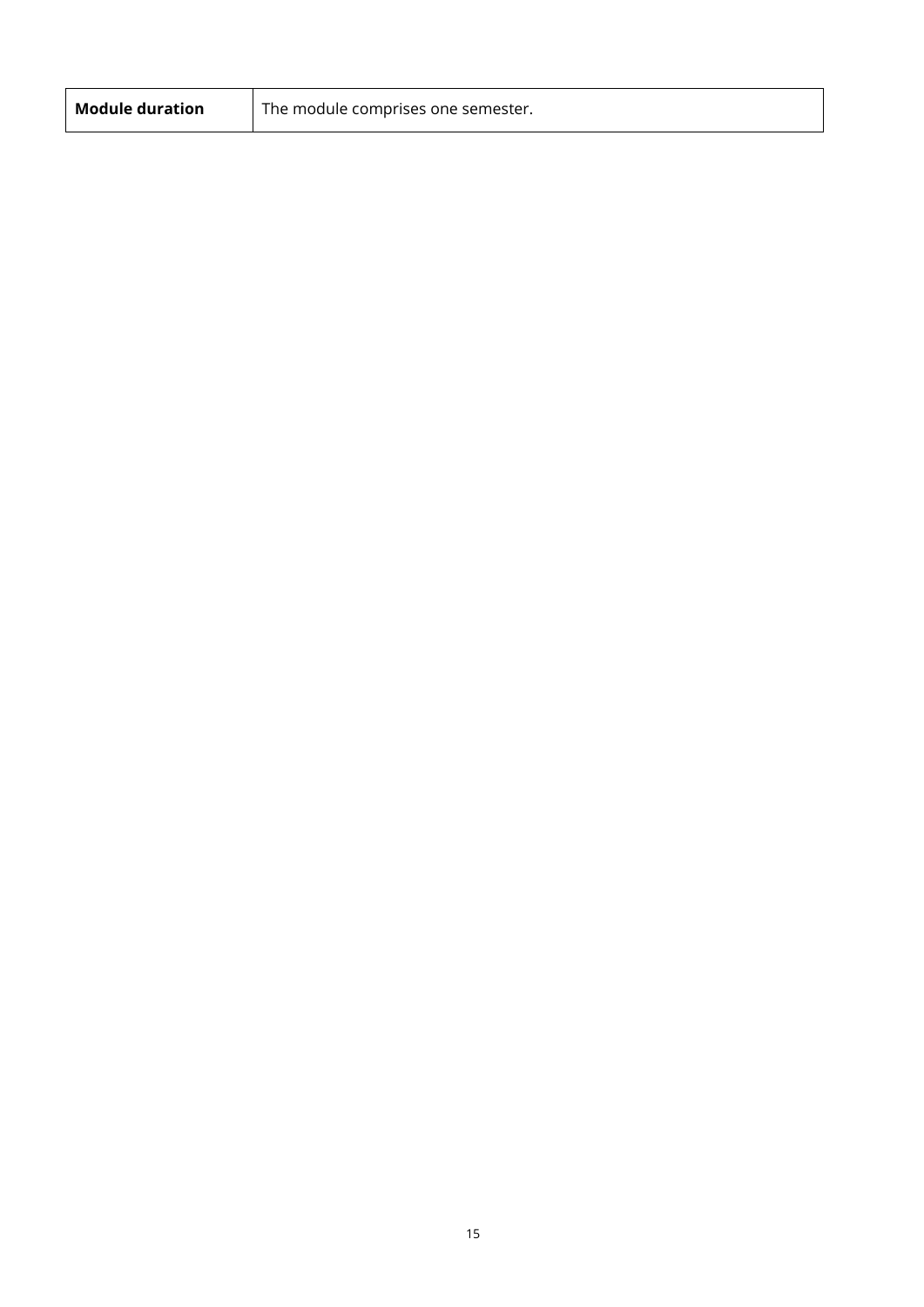| <b>Module number</b>                             | <b>Module name</b>                                                                                                                                                                                                                                                                                                                                                                                                                                                                                                                                                                                                                                                                                                                                                                                                                                                                                                                                    | <b>Responsible lecturer</b>                                                                                                                                                                                           |
|--------------------------------------------------|-------------------------------------------------------------------------------------------------------------------------------------------------------------------------------------------------------------------------------------------------------------------------------------------------------------------------------------------------------------------------------------------------------------------------------------------------------------------------------------------------------------------------------------------------------------------------------------------------------------------------------------------------------------------------------------------------------------------------------------------------------------------------------------------------------------------------------------------------------------------------------------------------------------------------------------------------------|-----------------------------------------------------------------------------------------------------------------------------------------------------------------------------------------------------------------------|
| Chem-Ba-AN1                                      | General and Analytical Chemistry                                                                                                                                                                                                                                                                                                                                                                                                                                                                                                                                                                                                                                                                                                                                                                                                                                                                                                                      | Prof. Jan J. Weigand<br>(jan.weigand@tu-dresden.de)                                                                                                                                                                   |
|                                                  |                                                                                                                                                                                                                                                                                                                                                                                                                                                                                                                                                                                                                                                                                                                                                                                                                                                                                                                                                       | <b>Additional lectures:</b><br>Prof. Stefan Kaskel<br>(stefan.kaskel@tu-dresden.de)                                                                                                                                   |
| Qualification<br>objectives                      | Students know the structure of atoms and can classify the elements in the<br>periodic table based on the electron configurations. They are able to discuss<br>periodic properties of the elements such as electronegativity, ionization<br>energy and electron affinity. They will be able to assign the different types of<br>chemical bonding as well as describe the bonding ratios of small molecules<br>using MO theory and predict molecular geometry using VSEPR theory.<br>Students will be able to calculate the concentrations of substances in acid-<br>base and solubility equilibria. They know the basic concepts of classical<br>quantitative analysis and are able to outline various methods for the<br>quantitative determination of different analytes and use their theoretical<br>knowledge to plan and evaluate appropriate experiments for quantification<br>and assess the precision of analytical results.                   |                                                                                                                                                                                                                       |
| Content                                          | The module covers the general principles and concepts of chemistry. It covers<br>atomic structure, periodic properties of the elements and the main types of<br>chemical bonding and their theoretical description, quantitative calculations<br>of acid-base and redox equilibria, and insights into the kinetics of chemical<br>reactions. The manifestations of matter and their classification in phase<br>diagrams are also part of the module. The module covers basic knowledge of<br>classical quantitative analysis. In addition to gravimetry, the focus is on<br>measurement analysis methods using various basic chemical reactions<br>(precipitation, acid-base, complex and redox reactions). An essential aspect is<br>the evaluation and simulation of the corresponding titration curves.<br>Furthermore, the module also includes the use of different separation<br>methods (extraction, ion exchanger) for quantitative analysis. |                                                                                                                                                                                                                       |
| <b>Teaching and</b><br>learning methods          | and self-study.                                                                                                                                                                                                                                                                                                                                                                                                                                                                                                                                                                                                                                                                                                                                                                                                                                                                                                                                       | The module comprises lecture (4 hours per week), seminar (1 hour per week)                                                                                                                                            |
| <b>Prerequisites for</b><br>participation        | entrance-level proficiency.                                                                                                                                                                                                                                                                                                                                                                                                                                                                                                                                                                                                                                                                                                                                                                                                                                                                                                                           | Participants require knowledge of chemistry and mathematic at university                                                                                                                                              |
| <b>Applicability</b>                             | Coordination Chemistry.                                                                                                                                                                                                                                                                                                                                                                                                                                                                                                                                                                                                                                                                                                                                                                                                                                                                                                                               | This module is a compulsory module in the Bachelor's degree program<br>Chemistry. The module is a prerequisite for participation in the modules<br>Instrumental Analysis as well as Chemistry of d-block Elements and |
| <b>Requirements for</b><br>earning credit points | examination consists of a written test lasting 180 minutes.                                                                                                                                                                                                                                                                                                                                                                                                                                                                                                                                                                                                                                                                                                                                                                                                                                                                                           | Credit points are earned after passing the module examination. The module                                                                                                                                             |
| <b>Credit points and</b><br>grades               | Participants can earn five credit points for this module. The module grade<br>corresponds to the grade of the examined assessment.                                                                                                                                                                                                                                                                                                                                                                                                                                                                                                                                                                                                                                                                                                                                                                                                                    |                                                                                                                                                                                                                       |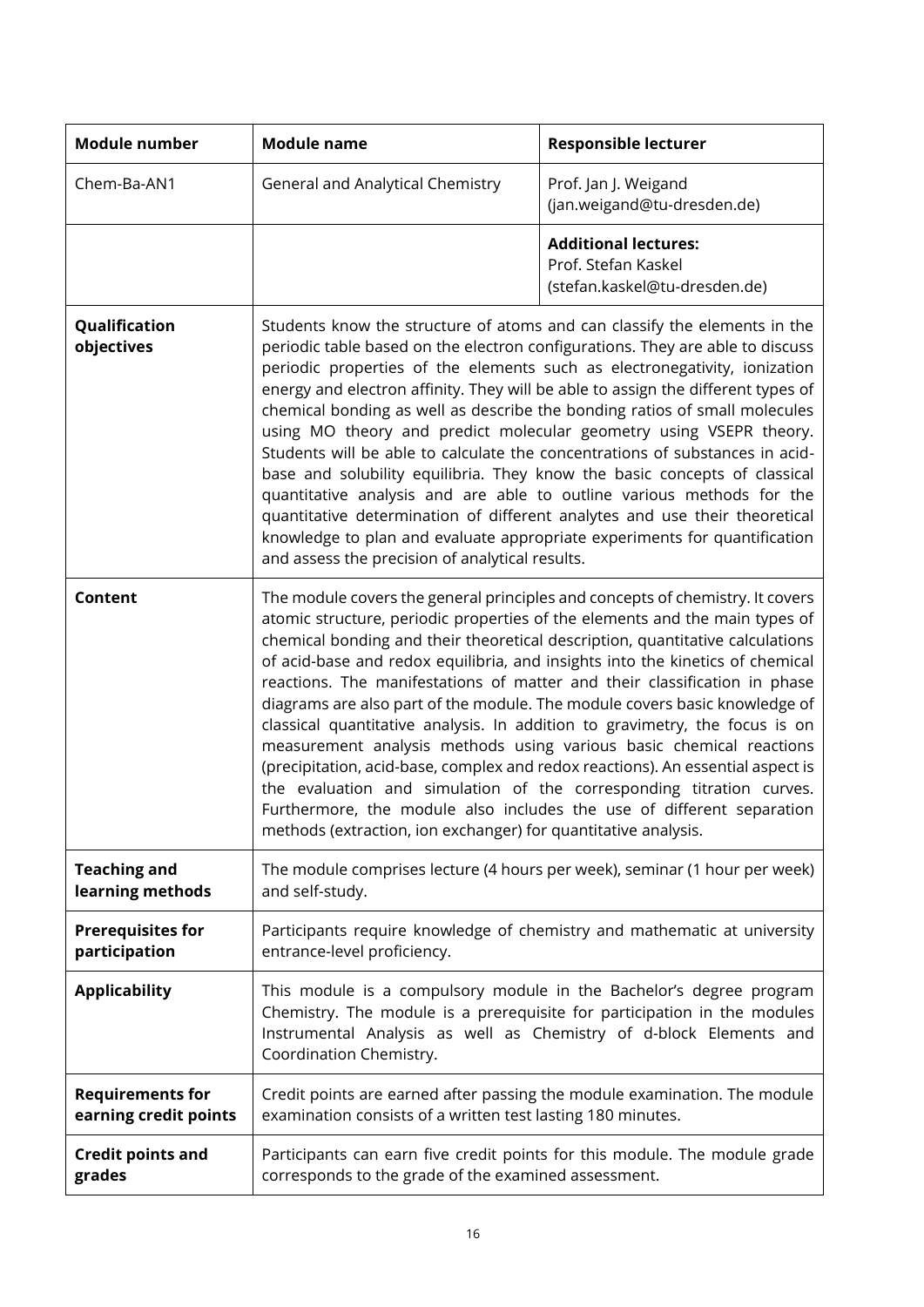| <b>Module frequency</b> | The module is offered each winter semester.  |
|-------------------------|----------------------------------------------|
| Workload                | The workload comprises a total of 150 hours. |
| <b>Module duration</b>  | The module comprises one semester.           |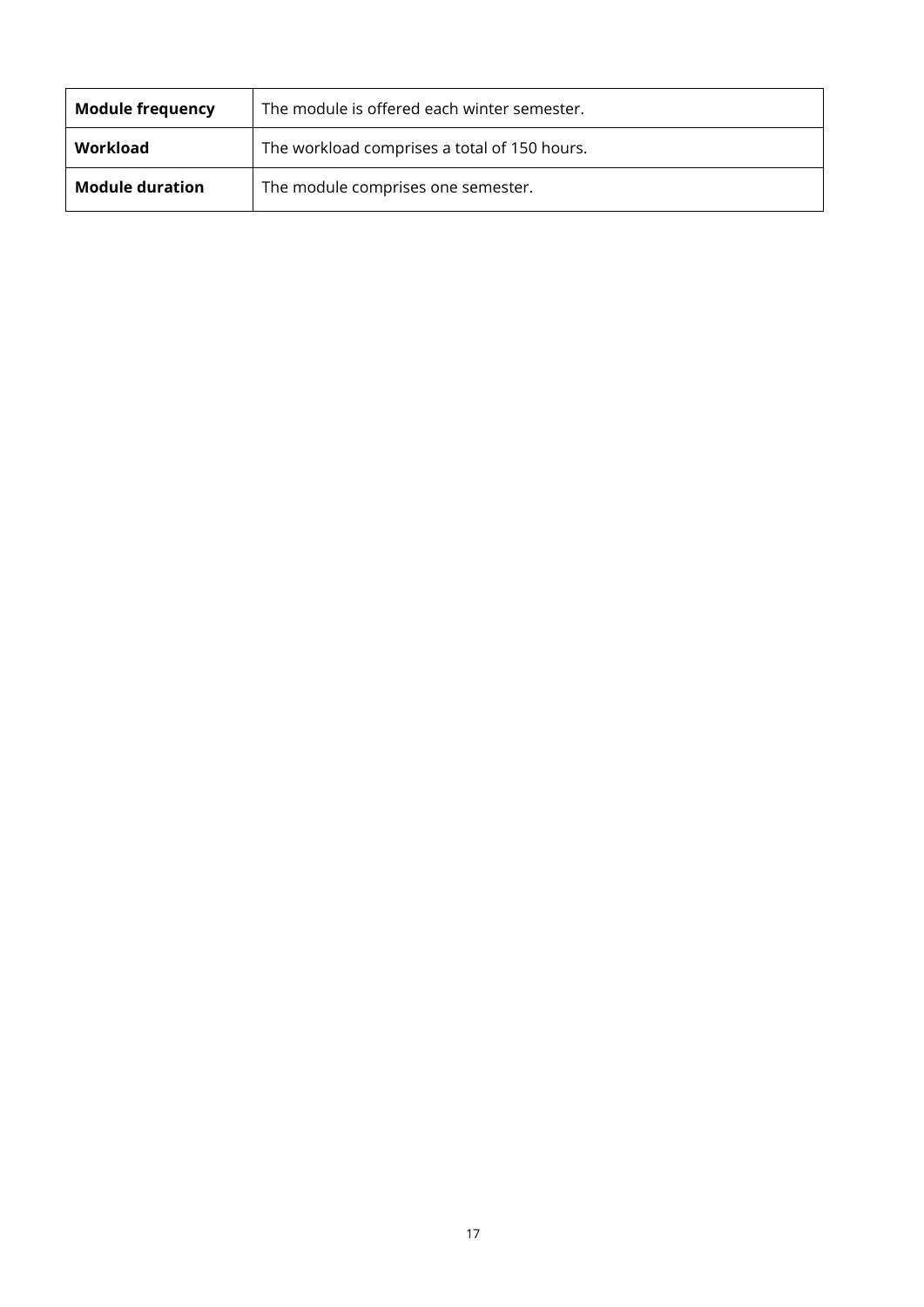| <b>Module number</b>                             | <b>Module name</b>                                                                                                                                                                                                                                                                                                                                                                                                                                                                      | <b>Responsible lecturer</b>                        |
|--------------------------------------------------|-----------------------------------------------------------------------------------------------------------------------------------------------------------------------------------------------------------------------------------------------------------------------------------------------------------------------------------------------------------------------------------------------------------------------------------------------------------------------------------------|----------------------------------------------------|
| Chem-Ba-AN2                                      | Instrumental Analysis                                                                                                                                                                                                                                                                                                                                                                                                                                                                   | Prof. Eike Brunner<br>(eike.brunner@tu-dresden.de) |
| Qualification<br>objectives                      | Students know and understand the basics of instrumental analysis and<br>molecular structure determination. They have a sound understanding of the<br>functionality and informative value of important instrumental analytical<br>methods. They possess the necessary theoretical knowledge and skills to<br>independently select and plan chemical analysis experiments appropriate to<br>the problem.                                                                                  |                                                    |
| <b>Content</b>                                   | Methodological focal points of the module include the diverse methods of<br>spectroscopy, chromatography and electroanalytical methods. With regard to<br>structural analysis, the module includes in particular NMR spectroscopy,<br>mass spectrometry and optical spectroscopy. The module also covers the<br>mathematical<br>of<br>data<br>evaluation/statistics<br>aspects<br>Fourier<br>and<br>analysis/Fourier transformation, which are fundamental for analytical<br>chemistry. |                                                    |
| <b>Teaching and</b><br>learning methods          | The module comprises lecture (5 hours per week) and self-study.                                                                                                                                                                                                                                                                                                                                                                                                                         |                                                    |
| <b>Prerequisites for</b><br>participation        | Participants require skills acquired in the modules General and Analytical<br>Chemistry, Fundamentals of Mathematics for Chemistry and Food Chemistry<br>as well as Physics for Chemists and Food Chemists - Mechanics and<br>Thermodynamics.                                                                                                                                                                                                                                           |                                                    |
| <b>Applicability</b>                             | This module is a compulsory module in the Bachelor's degree program<br>Chemistry. The module is a prerequisite for participation in the modules<br>Concepts of Inorganic Chemistry, Practice of Instrumental Analysis as well as<br>Fundamentals of Organic Chemistry.                                                                                                                                                                                                                  |                                                    |
| <b>Requirements for</b><br>earning credit points | Credit points are earned after passing the module examination. The module<br>examination consists of a written test lasting 90 minutes.                                                                                                                                                                                                                                                                                                                                                 |                                                    |
| <b>Credit points and</b><br>grades               | Participants can earn five credit points for this module. The module grade<br>corresponds to the grade of the examined assessment.                                                                                                                                                                                                                                                                                                                                                      |                                                    |
| <b>Module frequency</b>                          | The module is offered each summer semester.                                                                                                                                                                                                                                                                                                                                                                                                                                             |                                                    |
| Workload                                         | The workload comprises a total of 150 hours.                                                                                                                                                                                                                                                                                                                                                                                                                                            |                                                    |
| <b>Module duration</b>                           | The module comprises one semester.                                                                                                                                                                                                                                                                                                                                                                                                                                                      |                                                    |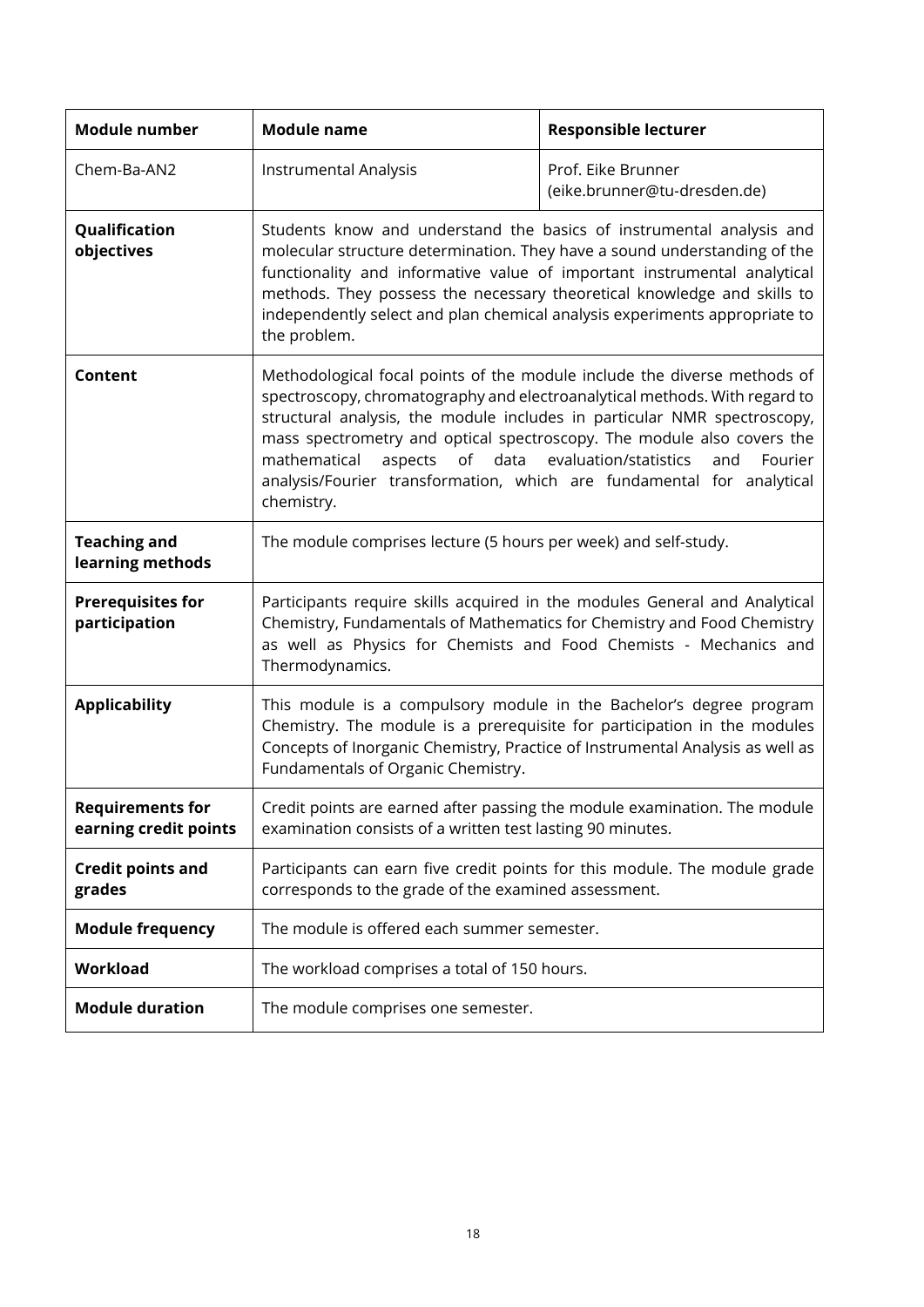| Module number                                    | <b>Module name</b>                                                                                                                                                                                                                                                                                                                                                                                                                     | <b>Responsible lecturer</b>                        |
|--------------------------------------------------|----------------------------------------------------------------------------------------------------------------------------------------------------------------------------------------------------------------------------------------------------------------------------------------------------------------------------------------------------------------------------------------------------------------------------------------|----------------------------------------------------|
| Chem-Ba-AN3                                      | Practice of Instrumental Analysis                                                                                                                                                                                                                                                                                                                                                                                                      | Prof. Eike Brunner<br>(eike.brunner@tu-dresden.de) |
| Qualification<br>objectives                      | Students are able to plan, carry out and evaluate important experiments in<br>instrumental analysis. They can select the appropriate method for solving an<br>analytical problem and adapt it to the problem. They have in-depth<br>knowledge of obtaining structural information from NMR, mass, infrared,<br>Raman and UV/Vis spectra for the structure determination of molecules and<br>learn the ability to apply it in practice. |                                                    |
| <b>Content</b>                                   | The methodological focus of the module is on the diverse methods of<br>spectroscopy and chromatography. The application of NMR spectroscopy,<br>optical spectroscopy and mass spectrometry for structural analysis,<br>especially in combination of methods is also the focus of the module.                                                                                                                                           |                                                    |
| <b>Teaching and</b><br>learning methods          | The module comprises seminar (2 hours per week), practical training (4 hours<br>per week) and self-study.                                                                                                                                                                                                                                                                                                                              |                                                    |
| <b>Prerequisites for</b><br>participation        | Participants require skills acquired in the module Instrumental Analysis.<br>According to § 6 para. 8 of the Study Regulations, participation in the practical<br>training an entrance test must be taken and passed for safety-relevant<br>aspects. The form of the entrance test is determined by the lecturer at the<br>beginning of each semester and announced by the Faculty.                                                    |                                                    |
| <b>Applicability</b>                             | This module is a compulsory module in the Bachelor's degree program<br>Chemistry. The module is a prerequisite for participation in the module<br>Interdisciplinary Aspects of Chemistry.                                                                                                                                                                                                                                              |                                                    |
| <b>Requirements for</b><br>earning credit points | Credit points are earned after passing the module examination. The module<br>examination consists of a complex assessments equating to 55 hours and a<br>written test lasting 90 minutes, which must both be graded at least "sufficient"<br>(4.0) in accordance with § 19 para. 1 of the Examination Regulations.                                                                                                                     |                                                    |
| <b>Credit points and</b><br>grades               | Participants can earn five credit points for this module. The module grade is<br>calculated from the unweighted average grade of the examined assessments.                                                                                                                                                                                                                                                                             |                                                    |
| <b>Module frequency</b>                          | The module is offered each winter semester.                                                                                                                                                                                                                                                                                                                                                                                            |                                                    |
| Workload                                         | The workload comprises a total of 150 hours.                                                                                                                                                                                                                                                                                                                                                                                           |                                                    |
| <b>Module duration</b>                           | The module comprises one semester.                                                                                                                                                                                                                                                                                                                                                                                                     |                                                    |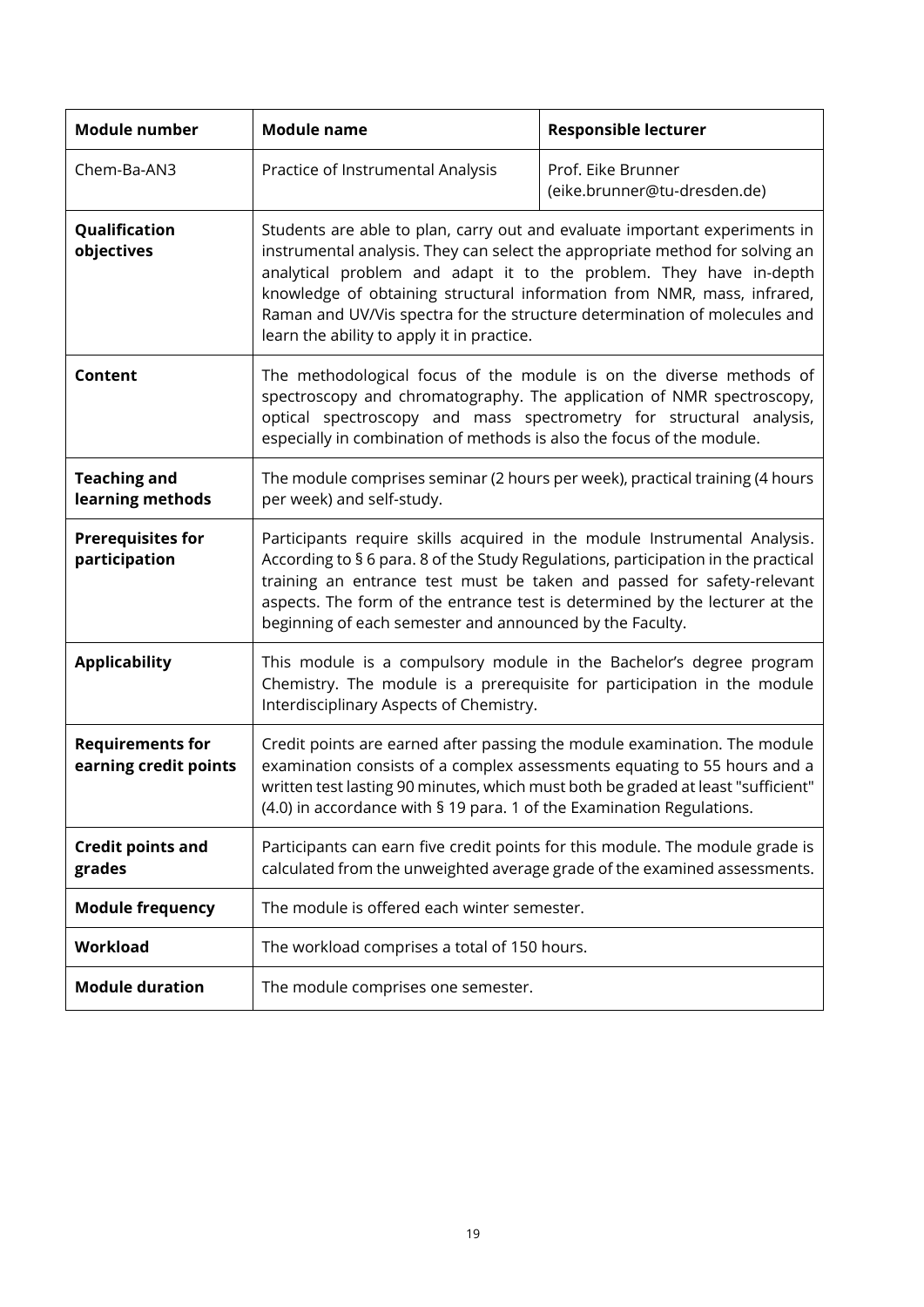| Module number                                    | <b>Module name</b>                                                                                                                                                                                                                                                                                                                                                                                                                                                                                       | <b>Responsible lecturer</b>                               |
|--------------------------------------------------|----------------------------------------------------------------------------------------------------------------------------------------------------------------------------------------------------------------------------------------------------------------------------------------------------------------------------------------------------------------------------------------------------------------------------------------------------------------------------------------------------------|-----------------------------------------------------------|
| Chem-Ba-OC1                                      | Fundamentals of Organic Chemistry                                                                                                                                                                                                                                                                                                                                                                                                                                                                        | Prof. Thomas Straßner<br>(thomas.strassner@tu-dresden.de) |
| Qualification<br>objectives                      | The students can present and explain the basics of organic chemistry. They<br>can explain important substance classes and functional groups and transfer<br>their reactions. They are able to present and transfer the relationships<br>between structure and reactivity and to apply the rules of nomenclature.<br>Thus, the students are capable of interdisciplinary thinking. In addition, they<br>have strengthened their problem-solving skills and their analytical-critical<br>thinking ability. |                                                           |
| Content                                          | The module teaches basic principles of organic chemistry concerning<br>structure, properties and characterization of organic compounds. Further<br>contents are important substance classes, functional groups and the rules of<br>nomenclature.                                                                                                                                                                                                                                                         |                                                           |
| <b>Teaching and</b><br>learning methods          | The module comprises lecture (3 hours per week), seminar (2 hours per week)<br>and self-study.                                                                                                                                                                                                                                                                                                                                                                                                           |                                                           |
| <b>Prerequisites for</b><br>participation        | Participants require skills acquired in the modules Chemistry of d-block<br>Elements and Coordination Chemistry, Instrumental Analysis as well as<br>Fundamentals of Physical Chemistry: Electrochemistry and Kinetics.                                                                                                                                                                                                                                                                                  |                                                           |
| <b>Applicability</b>                             | This module is a compulsory module in the Bachelor's degree program<br>Chemistry. The module is a prerequisite for participation in the modules<br>Preparative Inorganic Chemistry, Reaction Classes and Mechanisms of<br>Organic Chemistry as well as Orientation Module for Chemistry.                                                                                                                                                                                                                 |                                                           |
| <b>Requirements for</b><br>earning credit points | Credit points are earned after passing the module examination. The module<br>examination consists of a written test lasting 90 minutes.                                                                                                                                                                                                                                                                                                                                                                  |                                                           |
| <b>Credit points and</b><br>grades               | Participants can earn five credit points for this module. The module grade<br>corresponds to the grade of the examined assessment.                                                                                                                                                                                                                                                                                                                                                                       |                                                           |
| <b>Module frequency</b>                          | The module is offered each winter semester.                                                                                                                                                                                                                                                                                                                                                                                                                                                              |                                                           |
| Workload                                         | The workload comprises a total of 150 hours.                                                                                                                                                                                                                                                                                                                                                                                                                                                             |                                                           |
| <b>Module duration</b>                           | The module comprises one semester.                                                                                                                                                                                                                                                                                                                                                                                                                                                                       |                                                           |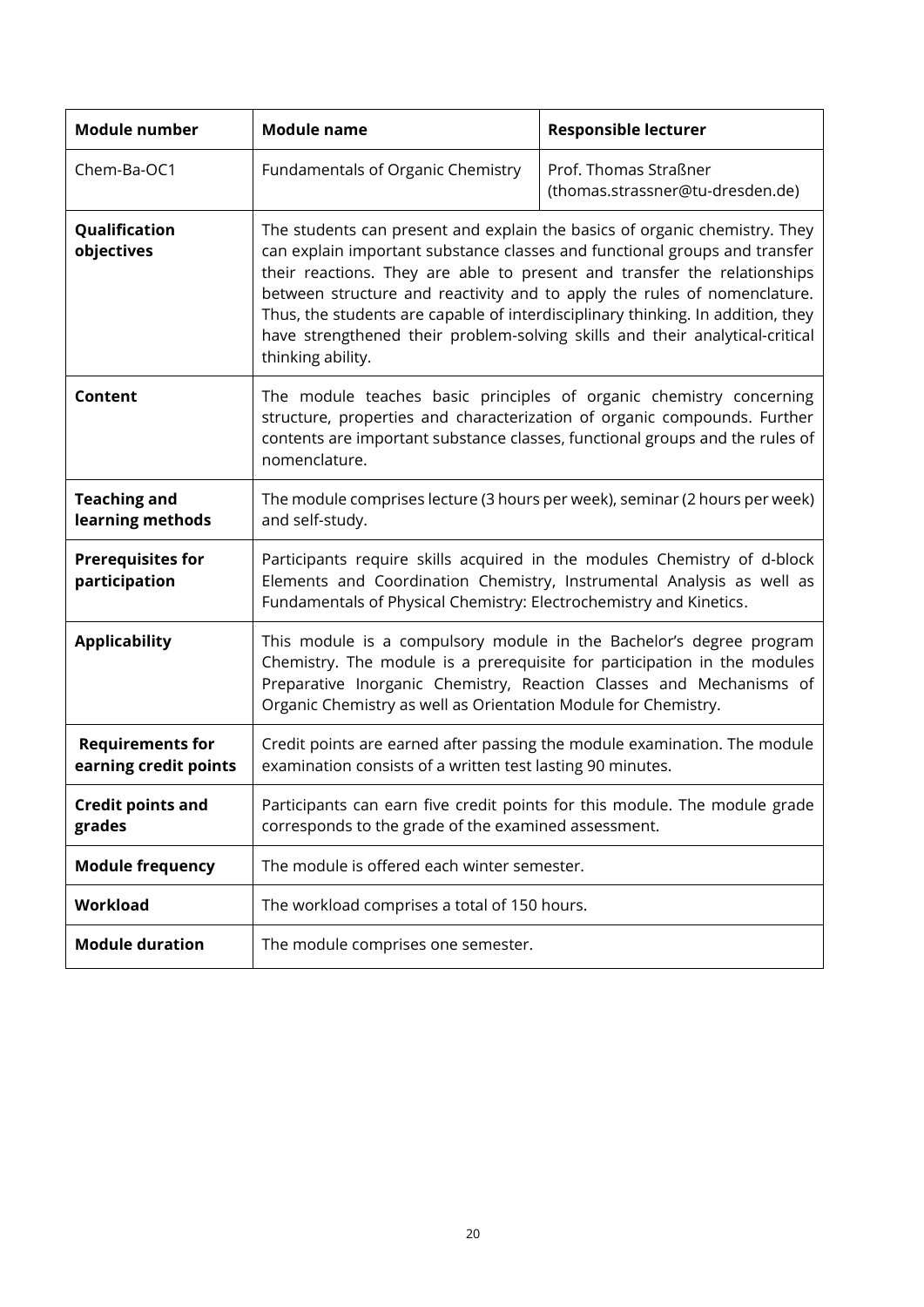| <b>Module number</b>                             | <b>Module name</b>                                                                                                                                                                                                                                                                                                                                                                                                                                                                                                                                                                                                                                             | <b>Responsible lecturer</b>                                             |
|--------------------------------------------------|----------------------------------------------------------------------------------------------------------------------------------------------------------------------------------------------------------------------------------------------------------------------------------------------------------------------------------------------------------------------------------------------------------------------------------------------------------------------------------------------------------------------------------------------------------------------------------------------------------------------------------------------------------------|-------------------------------------------------------------------------|
| Chem-Ba-OC2                                      | Reaction Classes and Mechanisms of<br>Organic Chemistry                                                                                                                                                                                                                                                                                                                                                                                                                                                                                                                                                                                                        | Prof. Hans-Joachim Knölker<br>(hans-joachim.knoelker@tu-<br>dresden.de) |
| Qualification<br>objectives                      | Students will be able to apply the methods of modern organic chemistry<br>based on reaction classes and their molecular mechanisms, as well as the<br>basic techniques of preparative organic chemistry. They will be able to<br>describe the essential knowledge of reaction classes and reaction<br>mechanisms of organic chemistry. Students will be able to describe the basic<br>transformations of organic chemistry and apply them in synthesis sequences.<br>They will be able to work in a chemical laboratory in a hazard-free manner<br>and handle chemicals appropriately so that they are capable of socially<br>responsible judgment and action. |                                                                         |
| <b>Content</b>                                   | The module covers reaction classes, reaction mechanisms, methods and<br>techniques of modern organic chemistry, and basic organic chemistry<br>transformations (such as substitution, elimination, addition, and pericyclic<br>reactions), including synthesis sequences.                                                                                                                                                                                                                                                                                                                                                                                      |                                                                         |
| <b>Teaching and</b><br>learning methods          | The module comprises lecture (3 hours per week), seminar (2 hours per<br>week), practical training (16 hours per week) and self-study.                                                                                                                                                                                                                                                                                                                                                                                                                                                                                                                         |                                                                         |
| <b>Prerequisites for</b><br>participation        | Participants require skills acquired in the module Fundamentals of Organic<br>Chemistry. According to § 6 para. 8 of the Study Regulations, participation in<br>the practical training an entrance test must be taken and passed for safety-<br>relevant aspects. The form of the entrance test is determined by the lecturer<br>at the beginning of each semester and announced by the Faculty.                                                                                                                                                                                                                                                               |                                                                         |
| <b>Applicability</b>                             | This module is a compulsory module in the Bachelor's degree program<br>Chemistry. The module is a prerequisite for participation in the modules<br>Modern<br>Methods of Organic Chemistry - Stereochemistry<br>and<br>Organometallics as well as Preparative Application of Modern Synthesis<br>Methods in Organic Chemistry.                                                                                                                                                                                                                                                                                                                                  |                                                                         |
| <b>Requirements for</b><br>earning credit points | Credit points are earned after passing the module examination. The module<br>examination consists of a written test lasting 90 minutes and a portfolio<br>equating to 10 hours, which must both be graded at least "sufficient" (4.0) in<br>accordance with § 19 para. 1 of the Examination Regulations.                                                                                                                                                                                                                                                                                                                                                       |                                                                         |
| <b>Credit points and</b><br>grades               | Participants can earn fifteen credit points for this module. The module grade<br>is calculated from the weighted average grade of the examined assessments.<br>The grade of the written test is weighted three times, the grade of the<br>portfolio one times.                                                                                                                                                                                                                                                                                                                                                                                                 |                                                                         |
| <b>Module frequency</b>                          | The module is offered each summer semester.                                                                                                                                                                                                                                                                                                                                                                                                                                                                                                                                                                                                                    |                                                                         |
| Workload                                         | The workload comprises a total of 450 hours.                                                                                                                                                                                                                                                                                                                                                                                                                                                                                                                                                                                                                   |                                                                         |
| <b>Module duration</b>                           | The module comprises one semester.                                                                                                                                                                                                                                                                                                                                                                                                                                                                                                                                                                                                                             |                                                                         |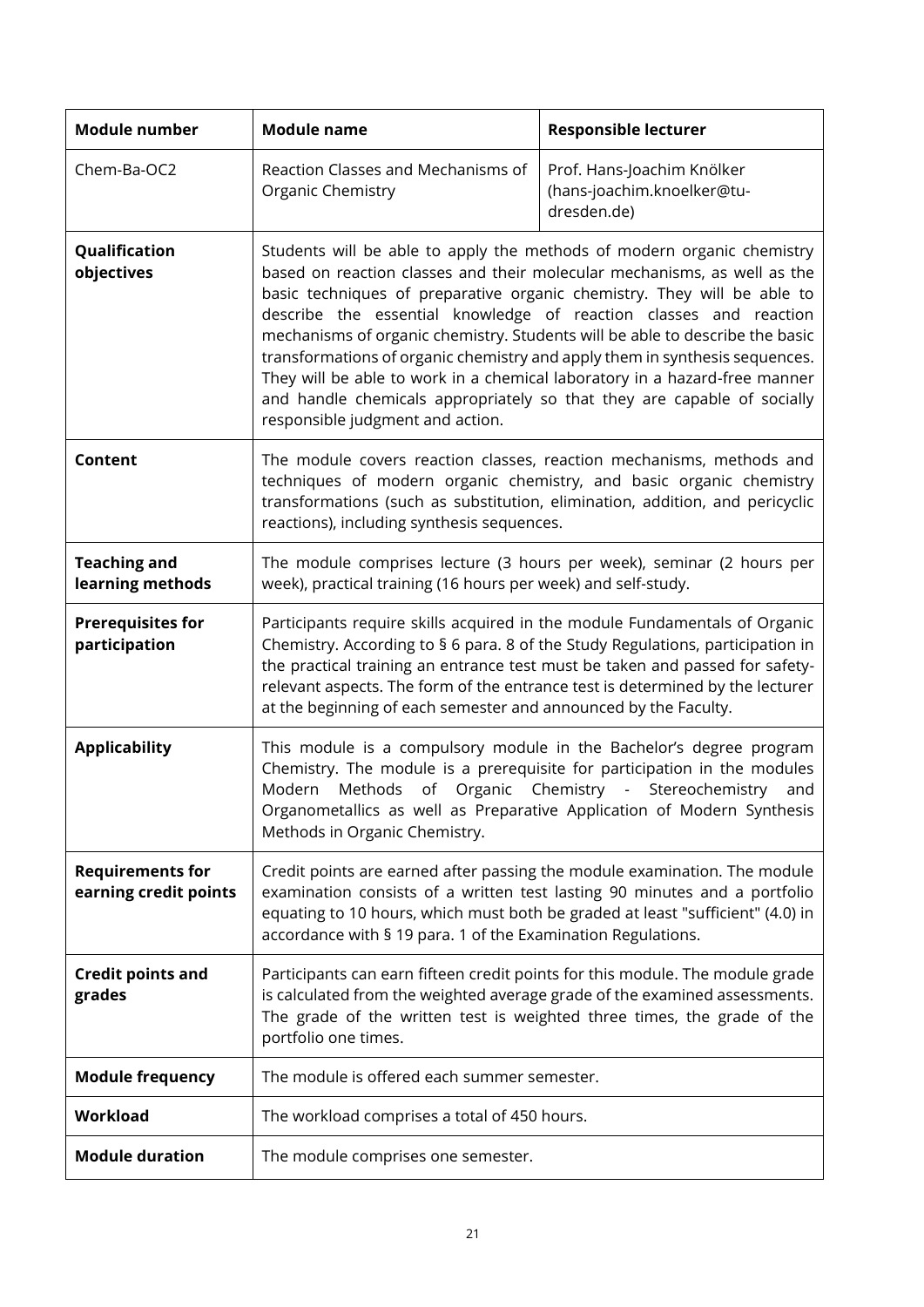| <b>Module number</b>                             | <b>Module name</b>                                                                                                                                                                                                                                                                                  | <b>Responsible lecturer</b>                            |
|--------------------------------------------------|-----------------------------------------------------------------------------------------------------------------------------------------------------------------------------------------------------------------------------------------------------------------------------------------------------|--------------------------------------------------------|
| Chem-Ba-OC3                                      | Modern Methods of Organic<br>Chemistry - Stereochemistry and<br>Organometallics                                                                                                                                                                                                                     | Prof. Bernd Plietker<br>(bernd.plietker@tu-dresden.de) |
| Qualification<br>objectives                      | The students master the theoretical basics for the syntheses of multistage<br>organic preparations. They can evaluate the different routes based on a<br>consideration of contemporary parameters (step economy, atom economy,<br>redox economy, etc.).                                             |                                                        |
| Content                                          | The module covers the field of synthetic organic chemistry with a focus on<br>the fundamentals of organometallic and organic catalysis and stereoselective<br>synthesis or catalysis. In addition, aspects of sustainability (step economics,<br>redox economics, etc.) are contents of the module. |                                                        |
| <b>Teaching and</b><br>learning methods          | The module comprises lecture (4 hours per week), seminar (2 hours per week)<br>and self-study.                                                                                                                                                                                                      |                                                        |
| <b>Prerequisites for</b><br>participation        | Participants require skills acquired in the module Reaction Classes and<br>Mechanisms of Organic Chemistry.                                                                                                                                                                                         |                                                        |
| <b>Applicability</b>                             | This module is a compulsory module in the Bachelor's degree program<br>Chemistry. The module is a prerequisite for participation in the module<br>Interdisciplinary Aspects of Chemistry.                                                                                                           |                                                        |
| <b>Requirements for</b><br>earning credit points | Credit points are earned after passing the module examination. The module<br>examination consists of a written test lasting 90 minutes.                                                                                                                                                             |                                                        |
| <b>Credit points and</b><br>grades               | Participants can earn five credit points for this module. The module grade<br>corresponds to the grade of the examined assessment.                                                                                                                                                                  |                                                        |
| <b>Module frequency</b>                          | The module is offered each winter semester.                                                                                                                                                                                                                                                         |                                                        |
| <b>Workload</b>                                  | The workload comprises a total of 150 hours.                                                                                                                                                                                                                                                        |                                                        |
| <b>Module duration</b>                           | The module comprises one semester.                                                                                                                                                                                                                                                                  |                                                        |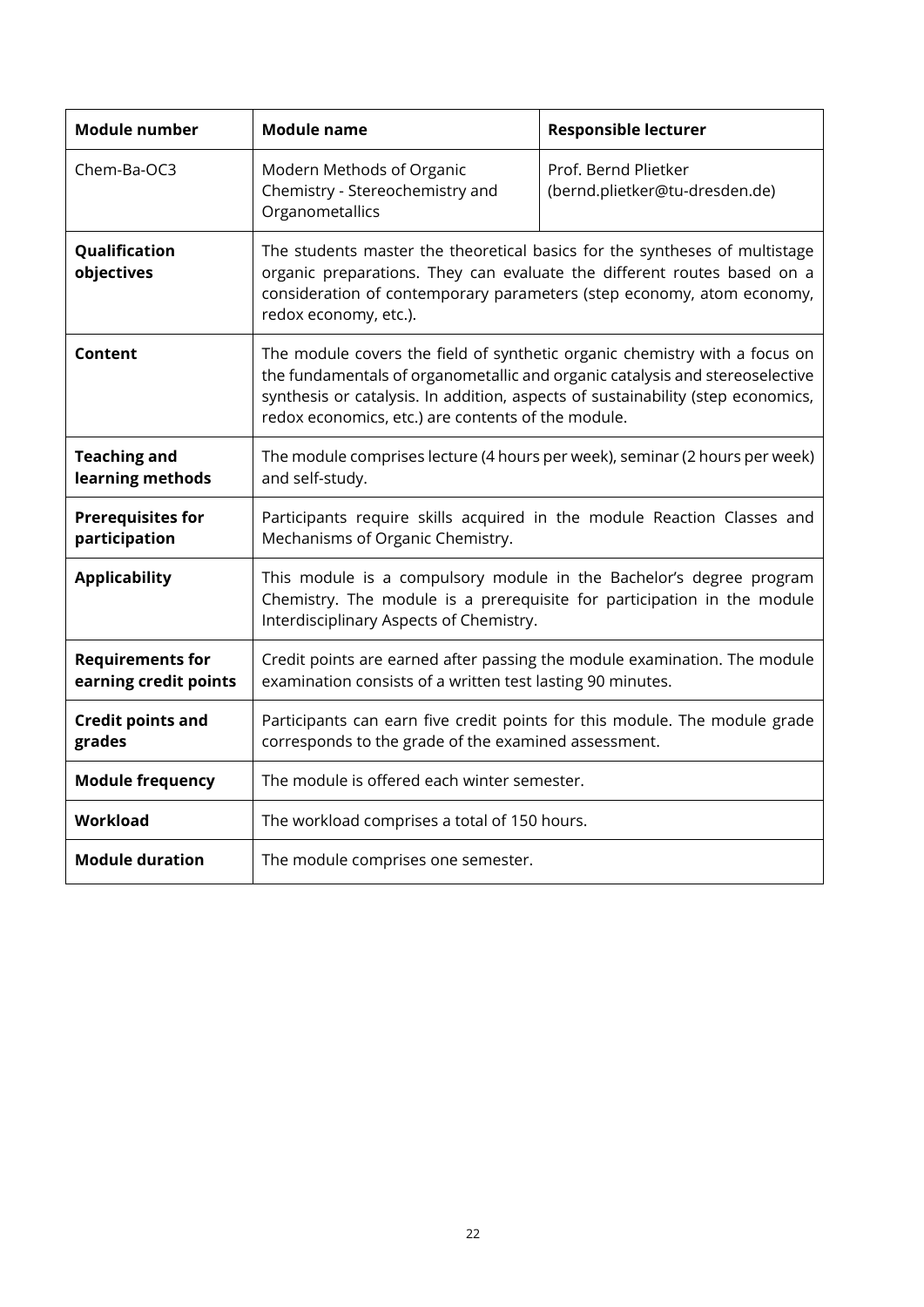| <b>Module number</b>                             | <b>Module name</b>                                                                                                                                                                                                                                                                                                                                                                                                     | <b>Responsible lecturer</b>                            |
|--------------------------------------------------|------------------------------------------------------------------------------------------------------------------------------------------------------------------------------------------------------------------------------------------------------------------------------------------------------------------------------------------------------------------------------------------------------------------------|--------------------------------------------------------|
| Chem-Ba-OC4                                      | Preparative Application of Modern<br>Synthesis Methods in Organic<br>Chemistry                                                                                                                                                                                                                                                                                                                                         | Prof. Bernd Plietker<br>(bernd.plietker@tu-dresden.de) |
| Qualification<br>objectives                      | Students are able to independently synthesize<br>multistep organic<br>preparations, purify them using chromatographic methods, and characterize<br>the products using modern spectroscopic methods.                                                                                                                                                                                                                    |                                                        |
| <b>Content</b>                                   | The module covers the field of synthetic organic chemistry, in particular<br>organic stereochemistry, stereoselective synthesis and applications of<br>modern organometallic reactions including catalysis. In addition, reactions<br>using an inert gas atmosphere and modern methods of purification of<br>substance mixtures by means of chromatographic methods are included in<br>the module.                     |                                                        |
| <b>Teaching and</b><br>learning methods          | The module comprises seminar (2 hours per week), practical training (7 hours<br>per week) and self-study.                                                                                                                                                                                                                                                                                                              |                                                        |
| <b>Prerequisites for</b><br>participation        | Participants require skills acquired in the modules Reaction Classes and<br>Mechanisms of Organic Chemistry. According to § 6 para. 8 of the Study<br>Regulations, participation in the practical training an entrance test must be<br>taken and passed for safety-relevant aspects. The form of the entrance test is<br>determined by the lecturer at the beginning of each semester and announced<br>by the Faculty. |                                                        |
| <b>Applicability</b>                             | This module is a compulsory module in the Bachelor's degree program<br>Chemistry. The module is a prerequisite for participation in the module<br>Interdisciplinary Aspects of Chemistry.                                                                                                                                                                                                                              |                                                        |
| <b>Requirements for</b><br>earning credit points | Credit points are earned after passing the module examination. The module<br>examination consists of a portfolio equating to 30 hours.                                                                                                                                                                                                                                                                                 |                                                        |
| <b>Credit points and</b><br>grades               | Participants can earn ten credit points for this module. The module grade<br>corresponds to the grade of the examined assessment.                                                                                                                                                                                                                                                                                      |                                                        |
| <b>Module frequency</b>                          | The module is offered each winter semester.                                                                                                                                                                                                                                                                                                                                                                            |                                                        |
| Workload                                         | The workload comprises a total of 300 hours.                                                                                                                                                                                                                                                                                                                                                                           |                                                        |
| <b>Module duration</b>                           | The module comprises one semester.                                                                                                                                                                                                                                                                                                                                                                                     |                                                        |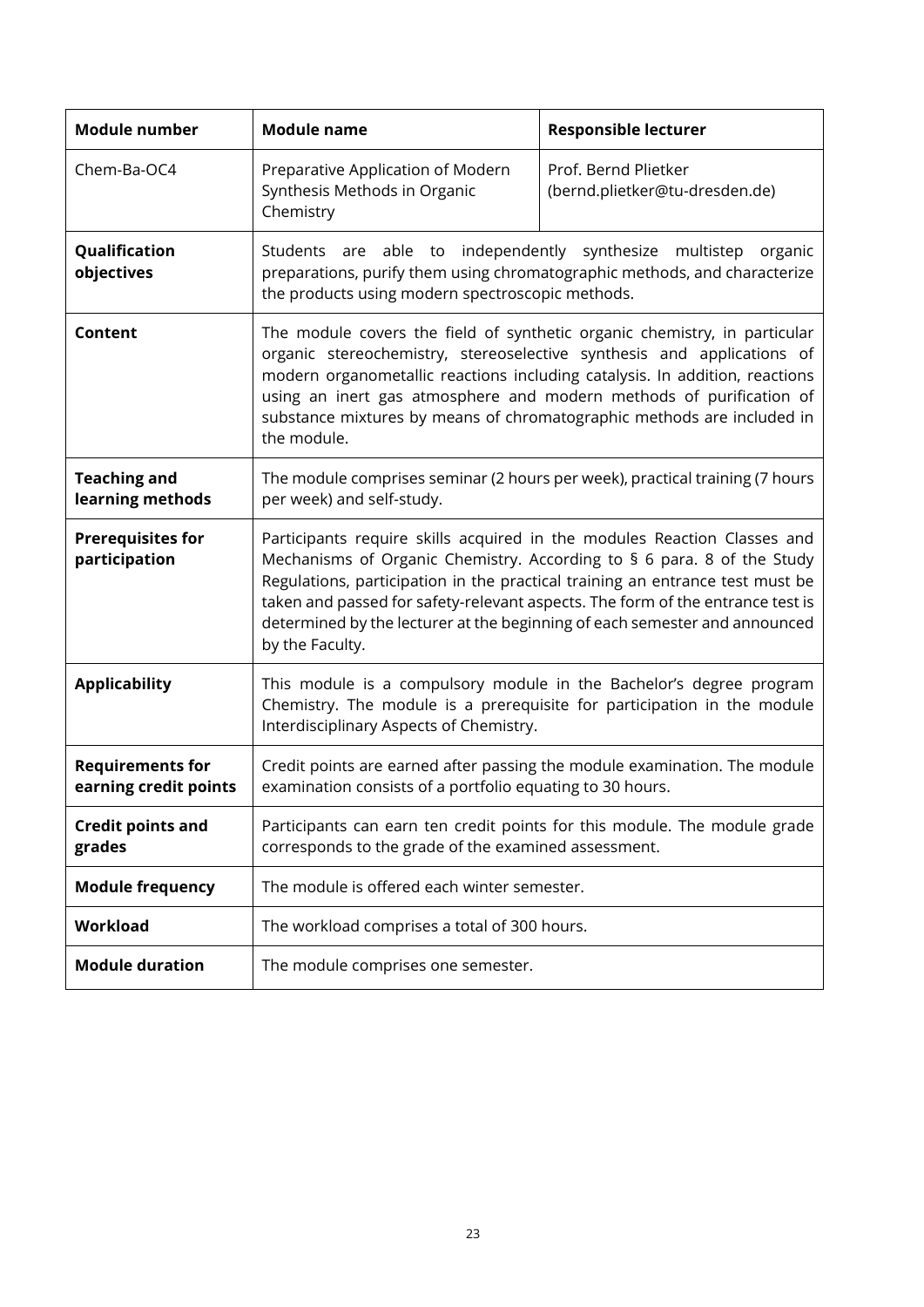| <b>Module number</b>                             | <b>Module name</b>                                                                                                                                                                                                                                                                                                                                                                                                                                                                                                                                                                                                                                                                                                                                                                                          | <b>Responsible lecturer</b>                                                                                                                    |
|--------------------------------------------------|-------------------------------------------------------------------------------------------------------------------------------------------------------------------------------------------------------------------------------------------------------------------------------------------------------------------------------------------------------------------------------------------------------------------------------------------------------------------------------------------------------------------------------------------------------------------------------------------------------------------------------------------------------------------------------------------------------------------------------------------------------------------------------------------------------------|------------------------------------------------------------------------------------------------------------------------------------------------|
| Chem-Ba-PC1                                      | Fundamentals of Physical Chemistry:<br>Thermodynamics                                                                                                                                                                                                                                                                                                                                                                                                                                                                                                                                                                                                                                                                                                                                                       | Prof. Alexander Eychmüller<br>(alexander.eychmueller@tu-<br>dresden.de)                                                                        |
| Qualification<br>objectives                      | Students will be able to understand and describe basic knowledge of<br>important parameters, definitions and equations of state of classical<br>thermodynamics. They are able to outline the main theorems of<br>thermodynamics and apply them to concrete problems. The students are also<br>able to describe physical-chemical phenomena as well as to convert<br>important parameters such as energies and quantities derived from them.<br>They are also familiar with selected applications from thermodynamics and<br>their significance for chemistry.                                                                                                                                                                                                                                               |                                                                                                                                                |
| Content                                          | The module covers mathematical fundamentals of physical chemistry,<br>systems, state functions, properties of gases, First Law of Thermodynamics<br>(work, energy, heat, internal energy, enthalpy), Second Law of<br>Thermodynamics (order and entropy, direction of processes, free energy, free<br>enthalpy, driving force of reactions, chemical equilibrium), phase boundaries<br>and phase transitions of pure substances, properties of interfaces. In<br>addition, the module includes selected technical applications (Linde gas<br>liquefaction, heat engines, heat pumps), thermodynamics of mixtures<br>(activities, Raoult's law, Henry's law), colligative properties (boiling point<br>increase, freezing point decrease, osmotic pressure), phase transitions of<br>multicomponent systems. |                                                                                                                                                |
| <b>Teaching and</b><br>learning methods          | The module comprises lecture (4 hours per week), seminar (2 hours per week)<br>and self-study.                                                                                                                                                                                                                                                                                                                                                                                                                                                                                                                                                                                                                                                                                                              |                                                                                                                                                |
| <b>Prerequisites for</b><br>participation        | Participants require knowledge of chemistry at university entrance-level<br>proficiency.                                                                                                                                                                                                                                                                                                                                                                                                                                                                                                                                                                                                                                                                                                                    |                                                                                                                                                |
| <b>Applicability</b>                             | Fundamentals of Physical Chemistry: Electrochemistry and Kinetics.                                                                                                                                                                                                                                                                                                                                                                                                                                                                                                                                                                                                                                                                                                                                          | This module is a compulsory module in the Bachelor's degree program<br>Chemistry. The module is a prerequisite for participation in the module |
| <b>Requirements for</b><br>earning credit points | performance is a module-accompanying test equating to 10 hours.                                                                                                                                                                                                                                                                                                                                                                                                                                                                                                                                                                                                                                                                                                                                             | Credit points are earned after passing the module examination. The module<br>examination consists of a written test lasting 120 minutes. Bonus |
| <b>Credit points and</b><br>grades               | Participants can earn five credit points for this module. The module grade<br>corresponds to the grade of the examined assessment.                                                                                                                                                                                                                                                                                                                                                                                                                                                                                                                                                                                                                                                                          |                                                                                                                                                |
| <b>Module frequency</b>                          | The module is offered each winter semester.                                                                                                                                                                                                                                                                                                                                                                                                                                                                                                                                                                                                                                                                                                                                                                 |                                                                                                                                                |
| <b>Workload</b>                                  | The workload comprises a total of 150 hours.                                                                                                                                                                                                                                                                                                                                                                                                                                                                                                                                                                                                                                                                                                                                                                |                                                                                                                                                |
| <b>Module duration</b>                           | The module comprises one semester.                                                                                                                                                                                                                                                                                                                                                                                                                                                                                                                                                                                                                                                                                                                                                                          |                                                                                                                                                |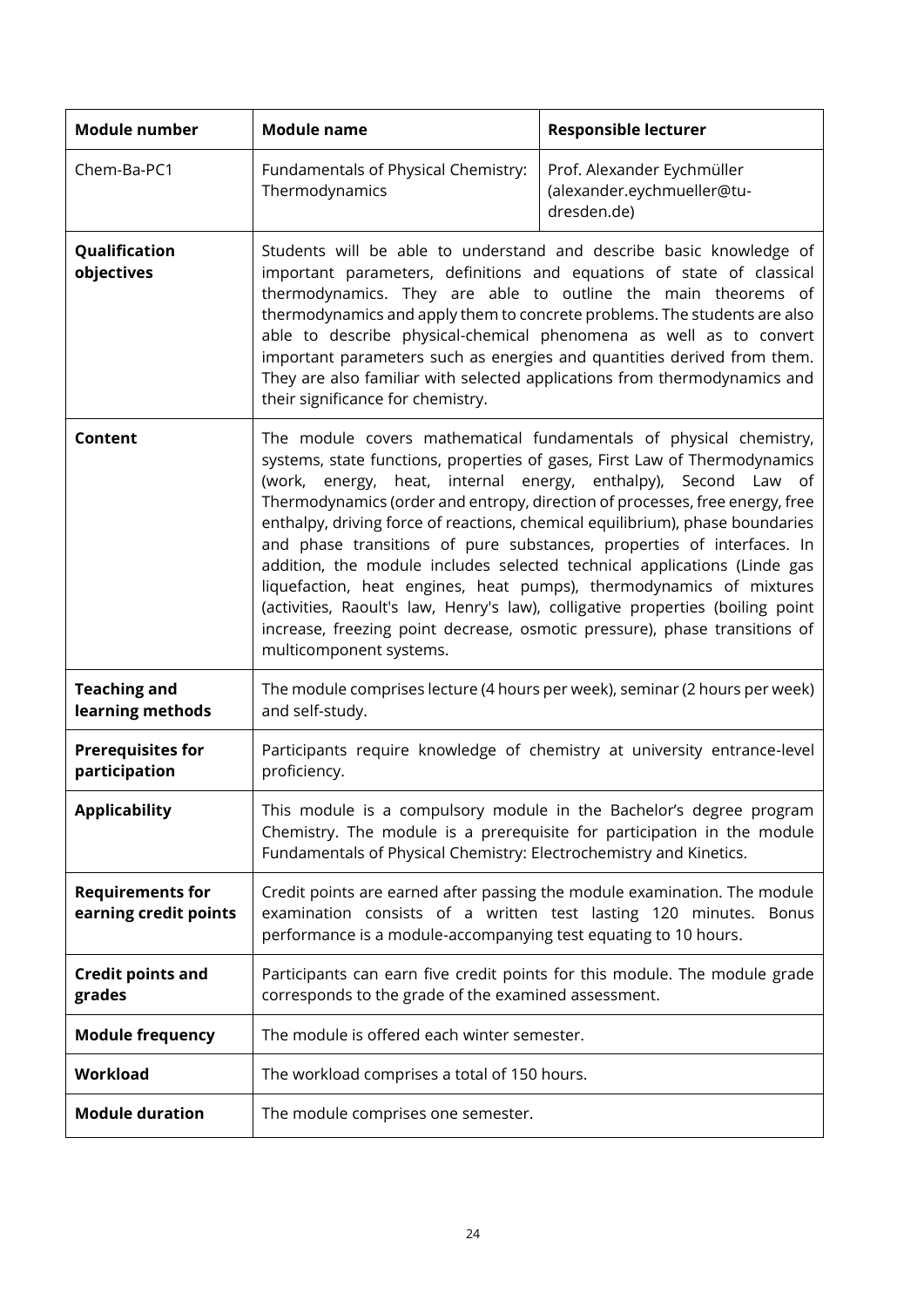| <b>Module number</b>                             | <b>Module name</b>                                                                                                                                                                                                                                                                                                                                                                                                                                                                                                                                                                                                                                                                                                                                                  | <b>Responsible lecturer</b>                                                 |
|--------------------------------------------------|---------------------------------------------------------------------------------------------------------------------------------------------------------------------------------------------------------------------------------------------------------------------------------------------------------------------------------------------------------------------------------------------------------------------------------------------------------------------------------------------------------------------------------------------------------------------------------------------------------------------------------------------------------------------------------------------------------------------------------------------------------------------|-----------------------------------------------------------------------------|
| Chem-Ba-PC2                                      | Fundamentals of Physical Chemistry:<br>Electrochemistry and Kinetics                                                                                                                                                                                                                                                                                                                                                                                                                                                                                                                                                                                                                                                                                                | Prof. Alexander Eychmüller<br>(alexander.eychmueller@tu-<br>dresden.de)     |
| Qualification<br>objectives                      | Students will be able to understand and outline basic principles of<br>electrochemistry and kinetics. They are able to both describe physical-<br>chemical phenomena from these subfields and calculate important<br>parameters such as standard potentials or activation energies. The students<br>are familiar with the structure and functioning of electrochemical cells and<br>are able to quantitatively determine conversion energies in electrochemical<br>processes. Furthermore, the students are able to set up and solve relevant<br>elementary reactions of kinetics. The students know selected applications<br>from electrochemistry (batteries, fuel cells, corrosion protection) and kinetics<br>(catalysis) and their significance for chemistry. |                                                                             |
| <b>Content</b>                                   | The module covers in-depth mathematical principles of physical chemistry,<br>electrochemical and galvanic cells, electrochemical voltage series, Nernst<br>equation, properties of electrolyte solutions (ionic mobilities, transfer<br>numbers), principles of batteries and fuel cells, kinetic equations, elementary<br>reactions, catalysis, mass transport, kinetic gas theory, impact theory.<br>Practical experiments on the above topics are also included.                                                                                                                                                                                                                                                                                                 |                                                                             |
| <b>Teaching and</b><br>learning methods          | The module comprises lecture (4 hours per week), seminar (2 hours per<br>week), practical training (4 hours per week) and self-study.                                                                                                                                                                                                                                                                                                                                                                                                                                                                                                                                                                                                                               |                                                                             |
| <b>Prerequisites for</b><br>participation        | Participants require skills acquired in the modules Fundamentals of<br>Mathematics for Chemistry and Food Chemistry, Physics for Chemists and<br>Food Chemists - Mechanics and Thermodynamics as well as Fundamentals of<br>Physical Chemistry: Thermodynamics. According to § 6 para. 8 of the Study<br>Regulations, participation in the practical training an entrance test must be<br>taken and passed for safety-relevant aspects. The form of the entrance test is<br>determined by the lecturer at the beginning of each semester and announced<br>by the Faculty.                                                                                                                                                                                           |                                                                             |
| <b>Applicability</b>                             | This module is a compulsory module in the Bachelor's degree program<br>Chemistry. The module is a prerequisite for participation in the modules<br>Practical Fundamentals of Physical and Theoretical Chemistry, Special<br>of Organic Chemistry.                                                                                                                                                                                                                                                                                                                                                                                                                                                                                                                   | Physical Chemistry, Concepts of Inorganic Chemistry as well as Fundamentals |
| <b>Requirements for</b><br>earning credit points | Credit points are earned after passing the module examination. The module<br>examination consists of a complex assessments equating to 20 hours. Bonus<br>performance is a module-accompanying test equating to 10 hours.                                                                                                                                                                                                                                                                                                                                                                                                                                                                                                                                           |                                                                             |
| <b>Credit points and</b><br>grades               | corresponds to the grade of the examined assessment.                                                                                                                                                                                                                                                                                                                                                                                                                                                                                                                                                                                                                                                                                                                | Participants can earn ten credit points for this module. The module grade   |
| <b>Module frequency</b>                          | The module is offered each summer semester.                                                                                                                                                                                                                                                                                                                                                                                                                                                                                                                                                                                                                                                                                                                         |                                                                             |
| Workload                                         | The workload comprises a total of 300 hours.                                                                                                                                                                                                                                                                                                                                                                                                                                                                                                                                                                                                                                                                                                                        |                                                                             |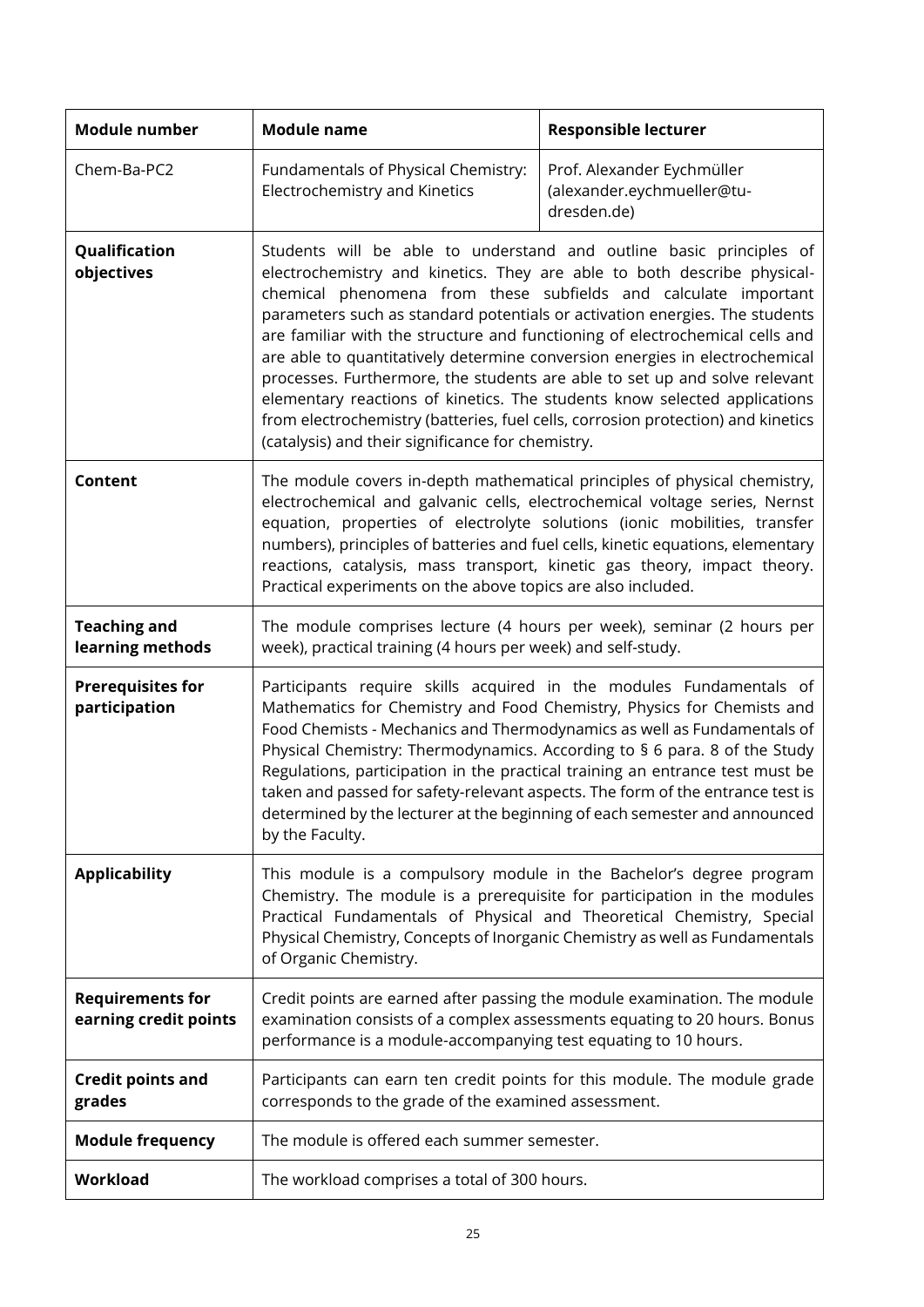| <b>Module duration</b> | The module comprises one semester. |
|------------------------|------------------------------------|
|------------------------|------------------------------------|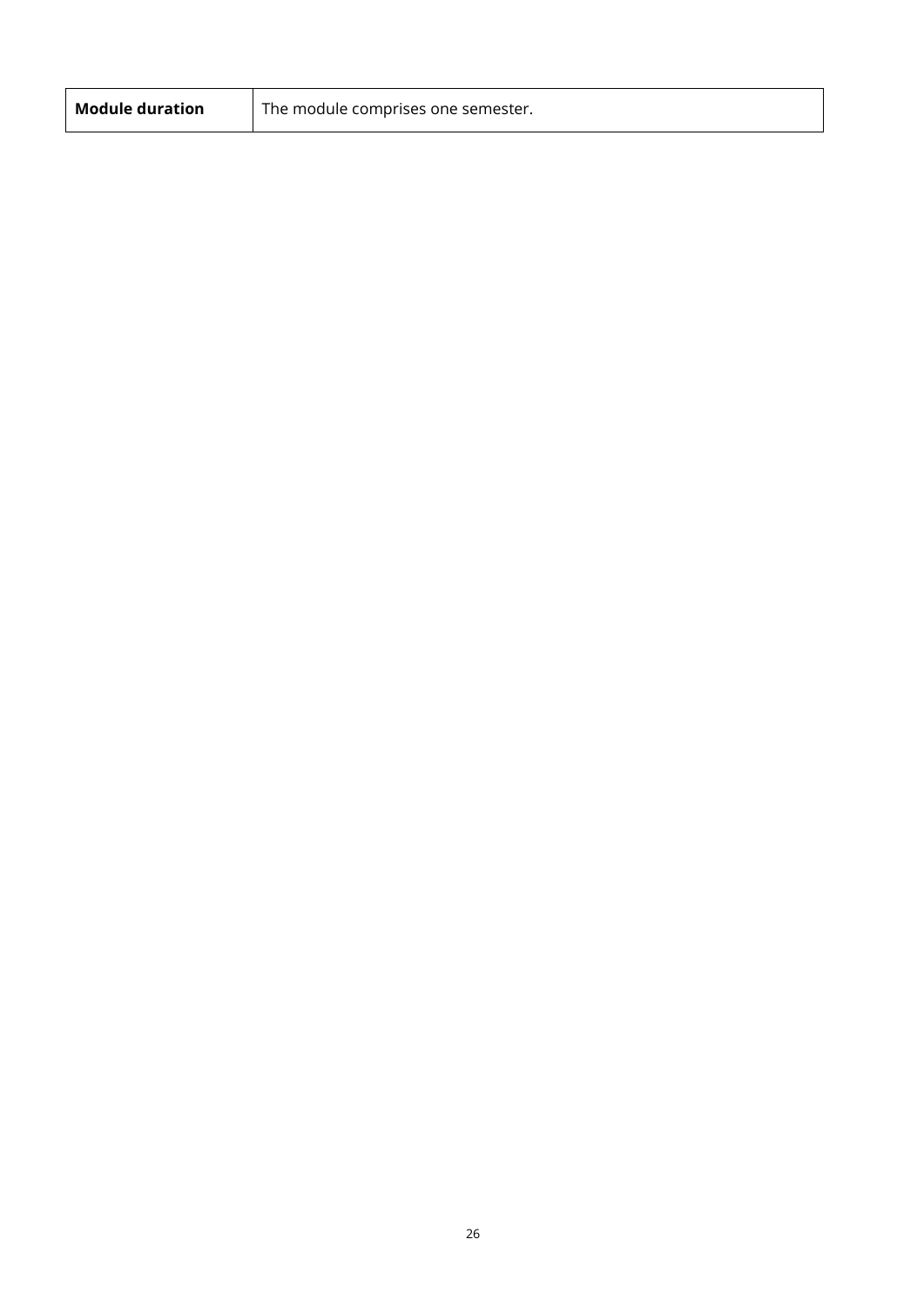| <b>Module number</b>                             | <b>Module name</b>                                                                                                                                                                                                                                                                                                                                                                                                                                                                                                                                                                                                                                                                                                                                                | <b>Responsible lecturer</b>                                                                                                                                                                                              |
|--------------------------------------------------|-------------------------------------------------------------------------------------------------------------------------------------------------------------------------------------------------------------------------------------------------------------------------------------------------------------------------------------------------------------------------------------------------------------------------------------------------------------------------------------------------------------------------------------------------------------------------------------------------------------------------------------------------------------------------------------------------------------------------------------------------------------------|--------------------------------------------------------------------------------------------------------------------------------------------------------------------------------------------------------------------------|
| Chem-Ba-PC3                                      | <b>Fundamentals of Theoretical</b><br>Chemistry                                                                                                                                                                                                                                                                                                                                                                                                                                                                                                                                                                                                                                                                                                                   | Prof. Thomas Heine<br>(thomas.heine@tu-dresden.de)                                                                                                                                                                       |
| Qualification<br>objectives                      | Students can independently solve chemically relevant problems using<br>modern theoretical methods and apply and interpret them to similar<br>problems. They understand the basic concepts of quantum mechanics, the<br>theory of chemical bonding, molecular spectroscopy as well as elementary<br>principles of quantum chemical calculation methods and are able to present<br>them. Thus, they have an understanding of the physical and chemical<br>properties of substances and their mathematical description.                                                                                                                                                                                                                                              |                                                                                                                                                                                                                          |
| <b>Content</b>                                   | The module covers the fundamentals of theoretical chemistry including the<br>quantum mechanical theory of chemical bonding and the mathematical and<br>physical principles required for this. The module covers the following topics:<br>Fundamentals of quantum mechanics, Schrödinger equation, vibrational and<br>rotational spectrum of diatomic molecules, hydrogen atom, atomic orbitals,<br>electron configuration, electron terms, molecular orbital theory, Hückel<br>molecular orbital theory, fundamentals of molecular spectroscopy, molecular<br>symmetry, introduction to Hartree-Fock theory and density functional theory,<br>and mathematical concepts (selected partial differential equations, spherical<br>coordinates, eigenvalue problems). |                                                                                                                                                                                                                          |
| <b>Teaching and</b><br>learning methods          | The module comprises lecture (3 hours per week), seminar (2 hours per week)<br>and self-study.                                                                                                                                                                                                                                                                                                                                                                                                                                                                                                                                                                                                                                                                    |                                                                                                                                                                                                                          |
| <b>Prerequisites for</b><br>participation        | Participants require skills acquired in the modules Fundamentals of<br>Mathematics for Chemistry and Food Chemistry as well as Physics for<br>Chemists and Food Chemists - Quantum Mechanics and Electricity Theory.                                                                                                                                                                                                                                                                                                                                                                                                                                                                                                                                              |                                                                                                                                                                                                                          |
| <b>Applicability</b>                             | Orientation Module for Chemistry.                                                                                                                                                                                                                                                                                                                                                                                                                                                                                                                                                                                                                                                                                                                                 | This module is a compulsory module in the Bachelor's degree program<br>Chemistry. The module is a prerequisite for participation in the modules<br>Special Physical Chemistry, Advanced Theoretical Chemistry as well as |
| <b>Requirements for</b><br>earning credit points | Credit points are earned after passing the module examination. The module<br>examination consists of a written test lasting 120 minutes. Bonus<br>performance is a module-accompanying test equating to 10 hours.                                                                                                                                                                                                                                                                                                                                                                                                                                                                                                                                                 |                                                                                                                                                                                                                          |
| <b>Credit points and</b><br>grades               | Participants can earn five credit points for this module. The module grade<br>corresponds to the grade of the examined assessment.                                                                                                                                                                                                                                                                                                                                                                                                                                                                                                                                                                                                                                |                                                                                                                                                                                                                          |
| <b>Module frequency</b>                          | The module is offered each winter semester.                                                                                                                                                                                                                                                                                                                                                                                                                                                                                                                                                                                                                                                                                                                       |                                                                                                                                                                                                                          |
| <b>Workload</b>                                  | The workload comprises a total of 150 hours.                                                                                                                                                                                                                                                                                                                                                                                                                                                                                                                                                                                                                                                                                                                      |                                                                                                                                                                                                                          |
| <b>Module duration</b>                           | The module comprises one semester.                                                                                                                                                                                                                                                                                                                                                                                                                                                                                                                                                                                                                                                                                                                                |                                                                                                                                                                                                                          |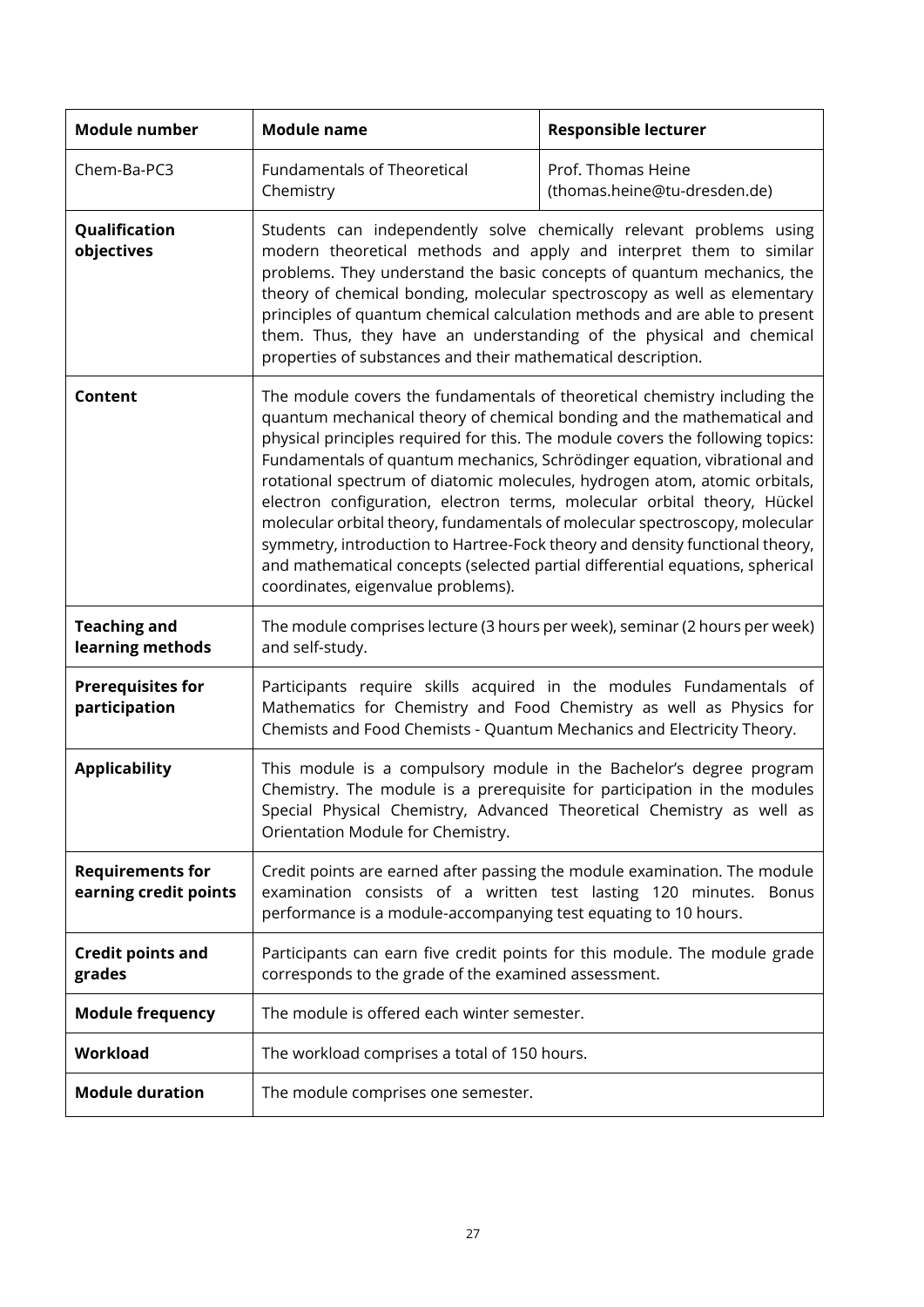| Module number                                    | <b>Module name</b>                                                                                                                                                                                                                                                                                                                                                                                                                                                                                                                                                                                                                                                                                                                                                                                                                                                                                                                                                                                                                                                       | <b>Responsible lecturer</b>                                             |
|--------------------------------------------------|--------------------------------------------------------------------------------------------------------------------------------------------------------------------------------------------------------------------------------------------------------------------------------------------------------------------------------------------------------------------------------------------------------------------------------------------------------------------------------------------------------------------------------------------------------------------------------------------------------------------------------------------------------------------------------------------------------------------------------------------------------------------------------------------------------------------------------------------------------------------------------------------------------------------------------------------------------------------------------------------------------------------------------------------------------------------------|-------------------------------------------------------------------------|
| Chem-Ba-PC4                                      | Practical Fundamentals of Physical<br>and Theoretical Chemistry                                                                                                                                                                                                                                                                                                                                                                                                                                                                                                                                                                                                                                                                                                                                                                                                                                                                                                                                                                                                          | Prof. Alexander Eychmüller<br>(alexander.eychmueller@tu-<br>dresden.de) |
| Qualification<br>objectives                      | Students are familiar with basic physical-chemical laws and fundamental<br>concepts of quantum mechanics through concrete applications and<br>calculations. They are proficient in investigations of energy transfer<br>processes, heat generation and conversion, phase transitions and phase<br>equilibria, reaction rates, conductivities, chemical and electrochemical<br>equilibria, surface phenomena, and energy and mass transport processes.<br>They are able to apply apparative tools of physical chemistry for the<br>characterization of processes and substances as well as to independently<br>solve simple chemically relevant problems using density functional theory.<br>They thus link their practical skills in the laboratory with their theoretical<br>knowledge. They are also able to perform quantum chemical calculations and<br>thus have an understanding of physical and chemical properties of<br>substances and their mathematical description. They can apply the solution<br>approaches to similar problems and interpret the results. |                                                                         |
| Content                                          | The module includes practical implementation on studies of energy transfer<br>processes, heat generation and conversion, phase transitions and phase<br>equilibria, reaction rates, conductivities, chemical and electrochemical<br>equilibria, surface phenomena, and energy and mass transport processes. In<br>addition, the module includes quantum chemical calculations, written<br>measured data processing and analysis, and the application of density<br>functional theory.                                                                                                                                                                                                                                                                                                                                                                                                                                                                                                                                                                                    |                                                                         |
| <b>Teaching and</b><br>learning methods          | The module comprises practical training (6 hours per week) and self-study.                                                                                                                                                                                                                                                                                                                                                                                                                                                                                                                                                                                                                                                                                                                                                                                                                                                                                                                                                                                               |                                                                         |
| <b>Prerequisites for</b><br>participation        | Participants require skills acquired in the modules Fundamentals of Physical<br>Chemistry: Electrochemistry and Kinetics as well as Physics for Chemists and<br>Food Chemists - Quantum Mechanics and Electricity Theory. According to § 6<br>para. 8 of the Study Regulations, participation in the practical training an<br>entrance test must be taken and passed for safety-relevant aspects. The form<br>of the entrance test is determined by the lecturer at the beginning of each<br>semester and announced by the Faculty.                                                                                                                                                                                                                                                                                                                                                                                                                                                                                                                                      |                                                                         |
| <b>Applicability</b>                             | This module is a compulsory module in the Bachelor's degree program<br>Chemistry. The module is a prerequisite for participation in the modules<br>Special Physical Chemistry as well as Advanced Theoretical Chemistry.                                                                                                                                                                                                                                                                                                                                                                                                                                                                                                                                                                                                                                                                                                                                                                                                                                                 |                                                                         |
| <b>Requirements for</b><br>earning credit points | Credit points are earned after passing the module examination. The module<br>examination consists of a complex assessments equating to 36 hours.                                                                                                                                                                                                                                                                                                                                                                                                                                                                                                                                                                                                                                                                                                                                                                                                                                                                                                                         |                                                                         |
| <b>Credit points and</b><br>grades               | Participants can earn five credit points for this module. The module grade<br>corresponds to the grade of the examined assessment.                                                                                                                                                                                                                                                                                                                                                                                                                                                                                                                                                                                                                                                                                                                                                                                                                                                                                                                                       |                                                                         |
| <b>Module frequency</b>                          | The module is offered each winter semester.                                                                                                                                                                                                                                                                                                                                                                                                                                                                                                                                                                                                                                                                                                                                                                                                                                                                                                                                                                                                                              |                                                                         |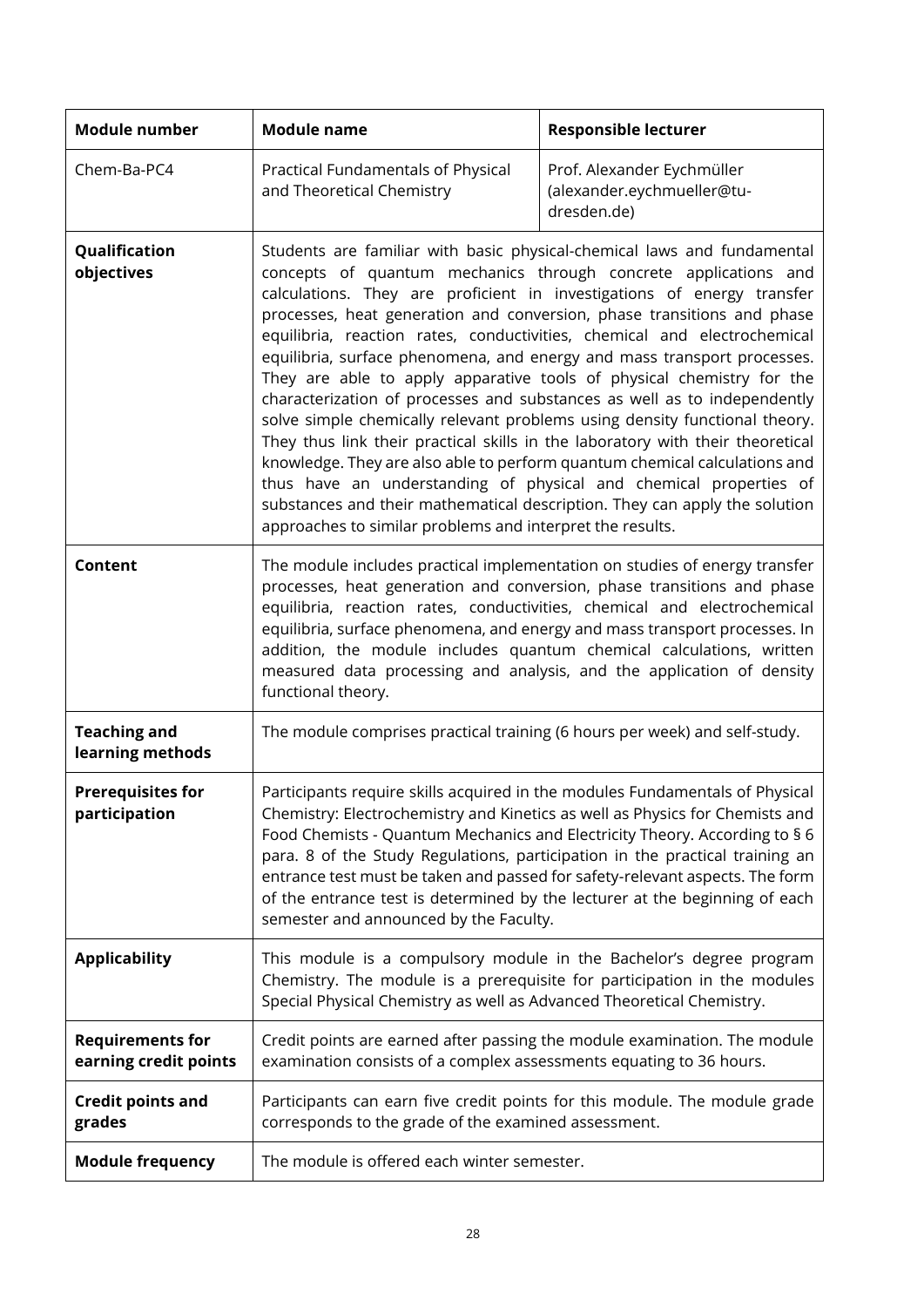| Workload               | The workload comprises a total of 150 hours. |
|------------------------|----------------------------------------------|
| <b>Module duration</b> | The module comprises one semester.           |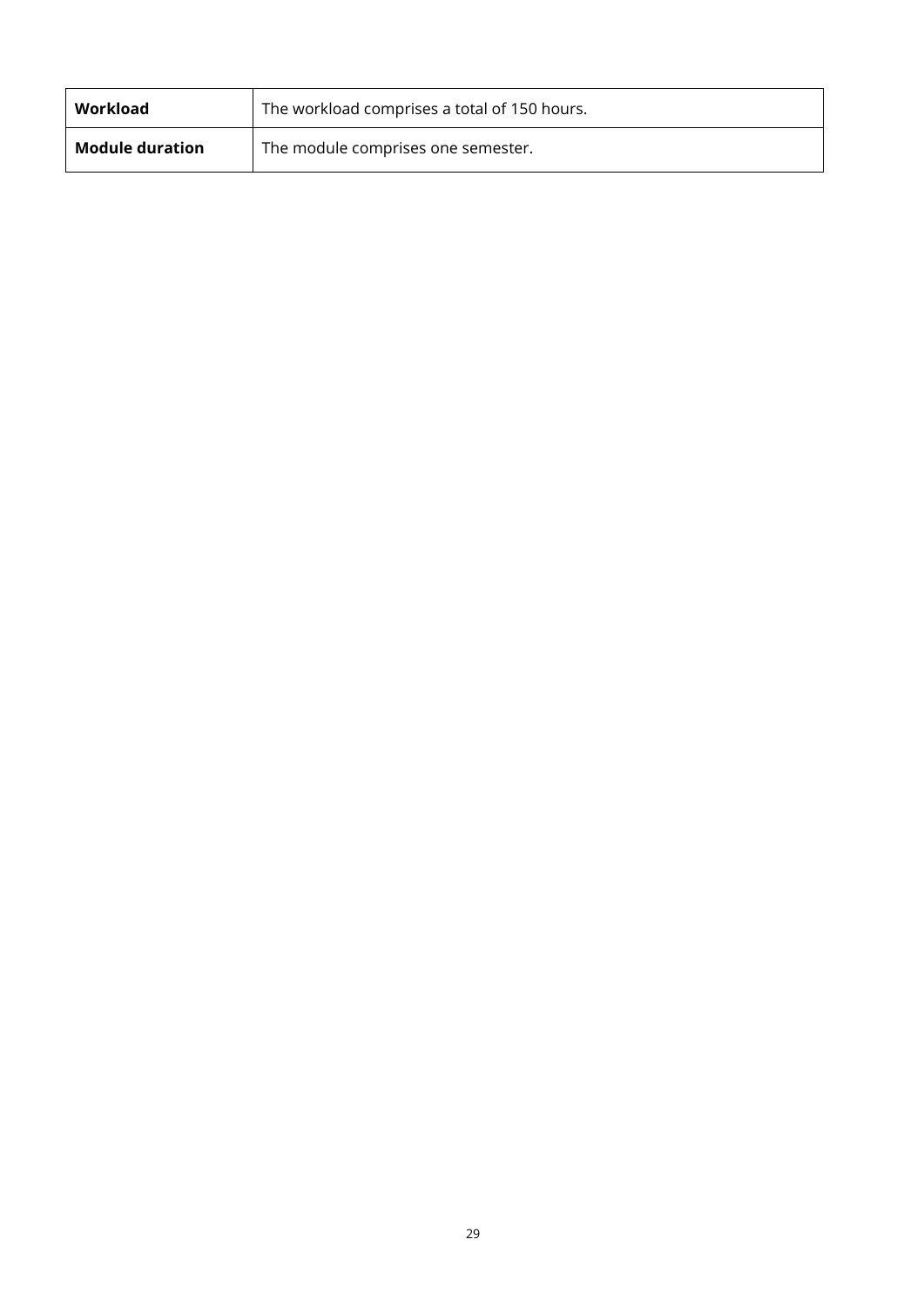| Module number                                    | <b>Module name</b>                                                                                                                                                                                                                                                                                                                                                                                                                                                                                                                                                                                                                                                                                                                                                                 | <b>Responsible lecturer</b>                            |  |  |  |
|--------------------------------------------------|------------------------------------------------------------------------------------------------------------------------------------------------------------------------------------------------------------------------------------------------------------------------------------------------------------------------------------------------------------------------------------------------------------------------------------------------------------------------------------------------------------------------------------------------------------------------------------------------------------------------------------------------------------------------------------------------------------------------------------------------------------------------------------|--------------------------------------------------------|--|--|--|
| Chem-Ba-PC5                                      | <b>Special Physical Chemistry</b>                                                                                                                                                                                                                                                                                                                                                                                                                                                                                                                                                                                                                                                                                                                                                  | Prof. Inez Weidinger<br>(inez.weidinger@tu-dresden.de) |  |  |  |
| Qualification<br>objectives                      | Students will be able to describe and present their in-depth knowledge of<br>photochemistry and electrochemistry. They are able to outline and practically<br>perform photochemical characterization methods (UV-Vis absorption as well<br>as luminescence spectroscopy). Students also know the mechanisms of<br>electrochemical reactions and are able to apply and interpret common<br>electrochemical methods. They will be familiar with selected electrochemical<br>applications in engineering and industry. The students are able to apply their<br>knowledge to problems in their field and to independently deepen the<br>acquired knowledge.                                                                                                                            |                                                        |  |  |  |
| Content                                          | The module includes photochemistry and electrochemistry as well as<br>selected problems from mathematics and physics relevant to these topics. In<br>particular, the module covers the following topics: Photochemistry: radiative<br>and non-radiative transitions, transition probabilities and prohibitions,<br>elementary photochemical reactions, chemistry of excited molecules, energy<br>and electron transfer. Electrochemistry: Electrochemical interface processes<br>current density, overvoltage, Butler-Volmer<br>(exchange<br>equation),<br>electrochemical techniques (cyclic voltammetry, linear sweep voltammetry,<br>impedance spectroscopy), electrochemical interfaces, electron transfer<br>theory, design and operation of modern batteries and fuel cells. |                                                        |  |  |  |
| <b>Teaching and</b><br>learning methods          | The module comprises lecture (2 hours per week), seminar (1 hour per week),<br>practical training (2 hours per week) and self-study.                                                                                                                                                                                                                                                                                                                                                                                                                                                                                                                                                                                                                                               |                                                        |  |  |  |
| <b>Prerequisites for</b><br>participation        | Participants require skills acquired in the modules Fundamentals of Physical<br>Chemistry: Electrochemistry and Kinetics, Fundamentals of Theoretical<br>Chemistry as well as Practical Fundamentals of Physical and Theoretical<br>Chemistry. According to § 6 para. 8 of the Study Regulations, participation in<br>the practical training an entrance test must be taken and passed for safety-<br>relevant aspects. The form of the entrance test is determined by the lecturer<br>at the beginning of each semester and announced by the Faculty.                                                                                                                                                                                                                             |                                                        |  |  |  |
| <b>Applicability</b>                             | This module is a compulsory module in the Bachelor's degree program<br>Chemistry. The module is a prerequisite for participation in the module<br>Interdisciplinary Aspects of Chemistry.                                                                                                                                                                                                                                                                                                                                                                                                                                                                                                                                                                                          |                                                        |  |  |  |
| <b>Requirements for</b><br>earning credit points | Credit points are earned after passing the module examination. The module<br>examination consists of a written test lasting 90 minutes and a portfolio<br>equating to 6 hours, which must both be graded at least "sufficient" (4.0) in<br>accordance with § 19 para. 1 of the Examination Regulations.                                                                                                                                                                                                                                                                                                                                                                                                                                                                            |                                                        |  |  |  |
| <b>Credit points and</b><br>grades               | Participants can earn five credit points for this module. The module grade is<br>calculated from the weighted average grade of the examined assessments.<br>The grade of the written test is weighted three times, the grade of the<br>portfolio two times.                                                                                                                                                                                                                                                                                                                                                                                                                                                                                                                        |                                                        |  |  |  |
| <b>Module frequency</b>                          | The module is offered each summer semester.                                                                                                                                                                                                                                                                                                                                                                                                                                                                                                                                                                                                                                                                                                                                        |                                                        |  |  |  |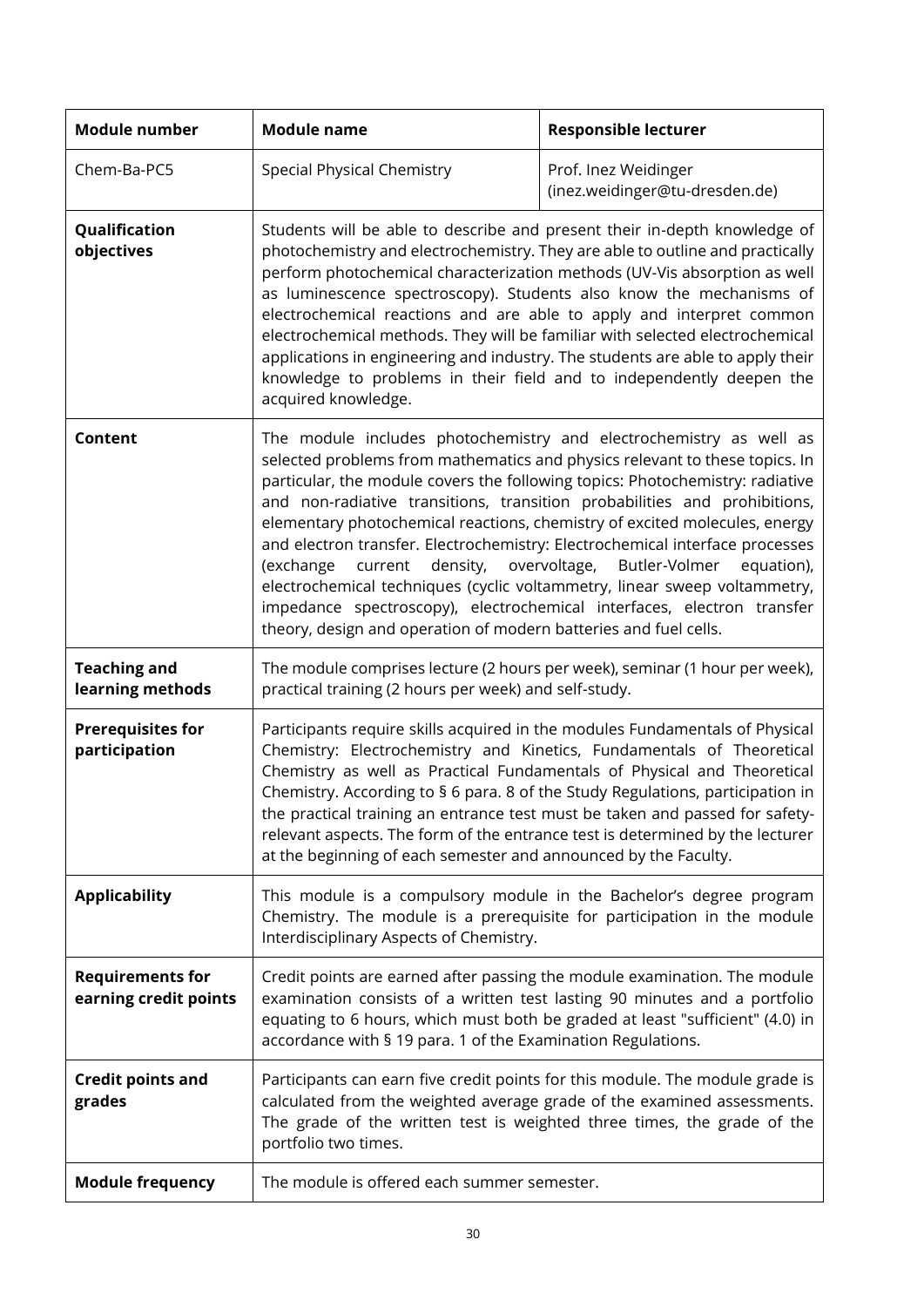| Workload               | The workload comprises a total of 150 hours. |
|------------------------|----------------------------------------------|
| <b>Module duration</b> | The module comprises one semester.           |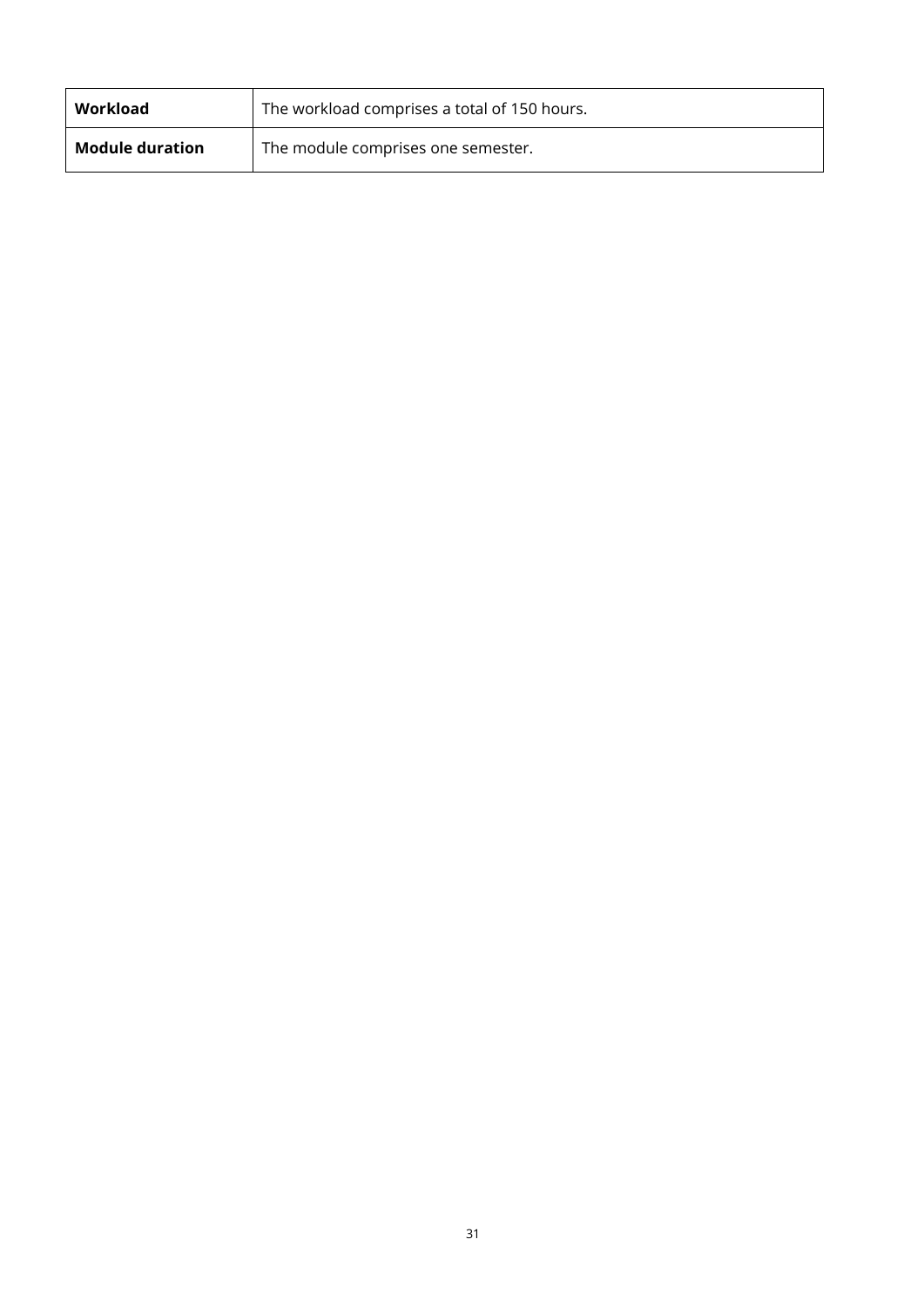| <b>Module number</b>                             | <b>Module name</b>                                                                                                                                                                                                                                                                                                                                                                                                                                                                                                                                                                                                                        | <b>Responsible lecturer</b>                                              |  |  |
|--------------------------------------------------|-------------------------------------------------------------------------------------------------------------------------------------------------------------------------------------------------------------------------------------------------------------------------------------------------------------------------------------------------------------------------------------------------------------------------------------------------------------------------------------------------------------------------------------------------------------------------------------------------------------------------------------------|--------------------------------------------------------------------------|--|--|
| Chem-Ba-PC6                                      | Advanced Theoretical Chemistry                                                                                                                                                                                                                                                                                                                                                                                                                                                                                                                                                                                                            | Prof. Thomas Heine<br>(thomas.heine@tu-dresden.de)                       |  |  |
| Qualification<br>objectives                      | Students can understand and apply the incorporation of modern theoretical<br>and statistical approaches in the solution of synthetic and analytical<br>the methods and can apply and interpret them independently.                                                                                                                                                                                                                                                                                                                                                                                                                        | problems. They are familiar with the mathematical-physical background of |  |  |
| Content                                          | The module covers topics in quantum and computational chemistry,<br>statistical thermodynamics, and selected problems from mathematics and<br>physics relevant to these topics. It covers the following concepts of quantum<br>chemistry: quantum chemical computational methods (RF formalism,<br>electron correlation, DFT methods, LCAO methods), calculation of molecular<br>structures and reaction pathways. It includes the following concepts of<br>statistical thermodynamics: Boltzmann distribution, molecular and canonical<br>sums of states, their meaning and calculation, thermodynamics of ideal gas<br>and ideal solid. |                                                                          |  |  |
| <b>Teaching and</b><br>learning methods          | The module comprises lecture (2 hours per week), seminar (1 hour per week),<br>practical training (2 hours per week) and self-study.                                                                                                                                                                                                                                                                                                                                                                                                                                                                                                      |                                                                          |  |  |
| <b>Prerequisites for</b><br>participation        | Participants require skills acquired in the modules Fundamentals of<br>Theoretical Chemistry as well as Practical Fundamentals of Physical and<br>Theoretical Chemistry. According to § 6 para. 8 of the Study Regulations,<br>participation in the practical training an entrance test must be taken and<br>passed for safety-relevant aspects. The form of the entrance test is<br>determined by the lecturer at the beginning of each semester and announced<br>by the Faculty.                                                                                                                                                        |                                                                          |  |  |
| <b>Applicability</b>                             | This module is a compulsory module in the Bachelor's degree program<br>Chemistry. The module is a prerequisite for participation in the module<br>Interdisciplinary Aspects of Chemistry.                                                                                                                                                                                                                                                                                                                                                                                                                                                 |                                                                          |  |  |
| <b>Requirements for</b><br>earning credit points | Credit points are earned after passing the module examination. The module<br>examination consists of a written test lasting 90 minutes and a portfolio<br>equating to 9 hours, which must both be graded at least "sufficient" (4.0) in<br>accordance with § 19 para. 1 of the Examination Regulations.                                                                                                                                                                                                                                                                                                                                   |                                                                          |  |  |
| <b>Credit points and</b><br>grades               | Participants can earn five credit points for this module. The module grade is<br>calculated from the weighted average grade of the examined assessments.<br>The grade of the written test is weighted three times, the grade of the<br>portfolio two times.                                                                                                                                                                                                                                                                                                                                                                               |                                                                          |  |  |
| <b>Module frequency</b>                          | The module is offered each winter semester.                                                                                                                                                                                                                                                                                                                                                                                                                                                                                                                                                                                               |                                                                          |  |  |
| <b>Workload</b>                                  | The workload comprises a total of 150 hours.                                                                                                                                                                                                                                                                                                                                                                                                                                                                                                                                                                                              |                                                                          |  |  |
| <b>Module duration</b>                           | The module comprises one semester.                                                                                                                                                                                                                                                                                                                                                                                                                                                                                                                                                                                                        |                                                                          |  |  |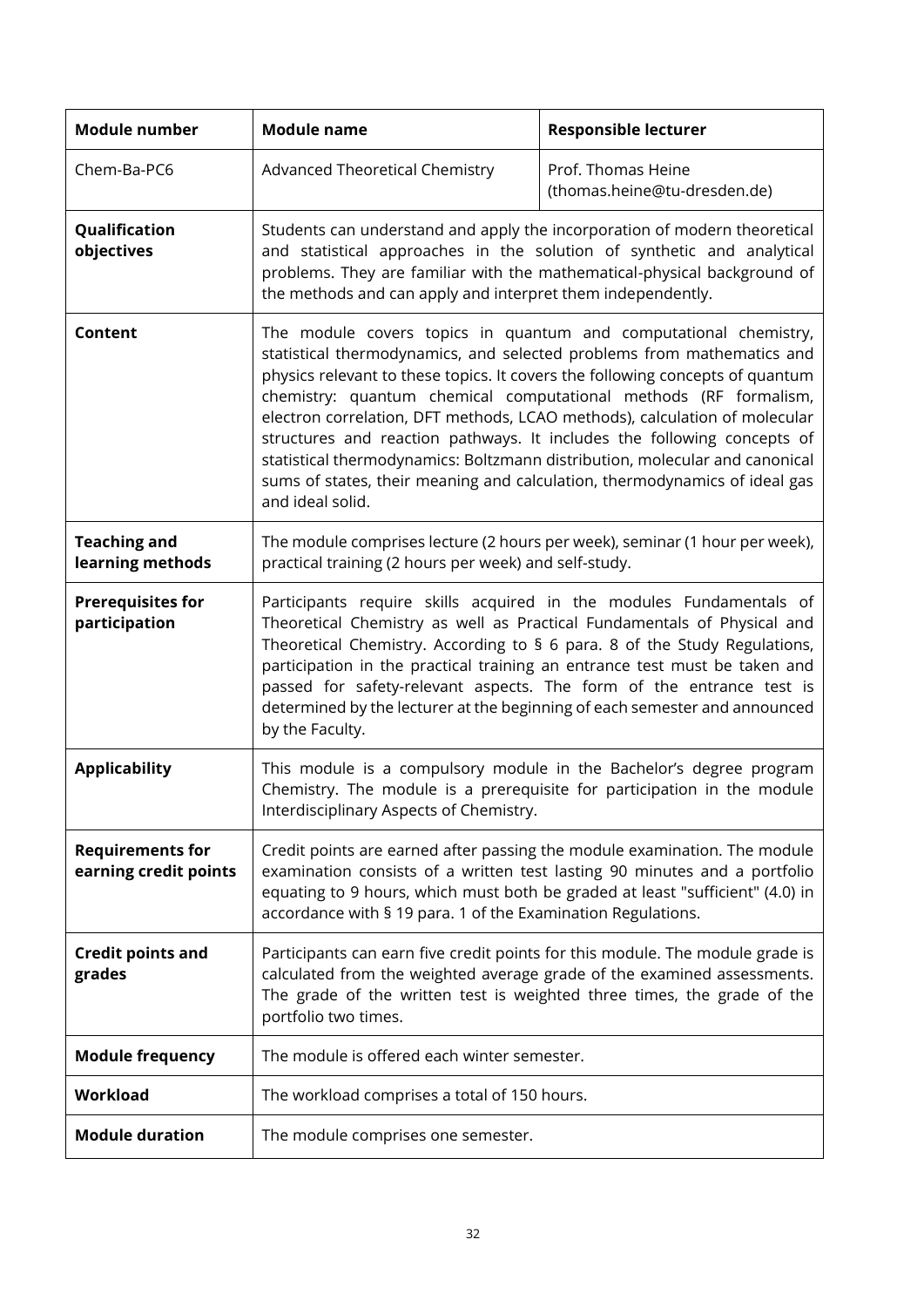| <b>Module number</b>                             | <b>Module name</b>                                                                                                                                                                                                                                                                                                                                                                                                                                                                                                                                                                                                                                                                                                                                                                                                                                                                                    | <b>Responsible lecturer</b>                                                                                                                                                                                                                                                                              |  |  |
|--------------------------------------------------|-------------------------------------------------------------------------------------------------------------------------------------------------------------------------------------------------------------------------------------------------------------------------------------------------------------------------------------------------------------------------------------------------------------------------------------------------------------------------------------------------------------------------------------------------------------------------------------------------------------------------------------------------------------------------------------------------------------------------------------------------------------------------------------------------------------------------------------------------------------------------------------------------------|----------------------------------------------------------------------------------------------------------------------------------------------------------------------------------------------------------------------------------------------------------------------------------------------------------|--|--|
| Chem-Ba-OTM                                      | Orientation Module for Chemistry                                                                                                                                                                                                                                                                                                                                                                                                                                                                                                                                                                                                                                                                                                                                                                                                                                                                      | Prof. Jan J. Weigand<br>(jan.weigand@tu-dresden.de)                                                                                                                                                                                                                                                      |  |  |
|                                                  |                                                                                                                                                                                                                                                                                                                                                                                                                                                                                                                                                                                                                                                                                                                                                                                                                                                                                                       | <b>Additional lectures:</b><br>Prof. Tobias Gulder<br>(tobias.gulder@tu-dresden.de);<br>Prof. Rainer Jordan<br>(rainer.jordan@tu-dresden.de)                                                                                                                                                             |  |  |
| Qualification<br>objectives                      | The students know technical key terms and core concepts of biochemistry.<br>They are able to describe the biomolecular structure of the cell as well as the<br>properties and functions of the most important biomacromolecules. They will<br>be able to classify polymers as indispensable materials for applications in<br>daily use, engineering, nanotechnology and biomedicine. Students will also<br>be able to outline the fundamentals of the characteristic process and<br>technical reaction routes as well as the material interrelationships in<br>industrial chemistry.                                                                                                                                                                                                                                                                                                                  |                                                                                                                                                                                                                                                                                                          |  |  |
| Content                                          | The module covers the basics of biochemistry, macromolecular chemistry<br>and technical chemistry. The module covers the structure, physical-chemical<br>properties, occurrence and functions of cells and biological macromolecules<br>(e.g. carbohydrates, lipids, nucleic acids, proteins), selected methods in<br>biochemistry (e.g. purification of proteins, determination of protein<br>structures, function of enzymes), basic concepts of macromolecular<br>chemistry, formation mechanisms, correlations between chemical and<br>physical structure and the polymer properties up to the processing of<br>polymers to fibers, plastics, adhesives, coatings and special applications.<br>Furthermore, the module covers thermodynamic and kinetic principles of<br>simple and complex chemical reactions as well as the principles for<br>characterization and design of chemical reactors. |                                                                                                                                                                                                                                                                                                          |  |  |
| <b>Teaching and</b><br>learning methods          | The module comprises lecture (6 hours per week) and self-study.                                                                                                                                                                                                                                                                                                                                                                                                                                                                                                                                                                                                                                                                                                                                                                                                                                       |                                                                                                                                                                                                                                                                                                          |  |  |
| <b>Prerequisites for</b><br>participation        | of Theoretical Chemistry.                                                                                                                                                                                                                                                                                                                                                                                                                                                                                                                                                                                                                                                                                                                                                                                                                                                                             | Participants require skills acquired in the modules Fundamentals of<br>Mathematics for Chemistry and Food Chemistry, Physics for Chemists and<br>Food Chemists - Quantum Mechanics and Electricity Theory, Fundamentals of<br>Organic Chemistry, Concepts of Inorganic Chemistry as well as Fundamentals |  |  |
| <b>Applicability</b>                             | Fundamentals of Technical Chemistry.                                                                                                                                                                                                                                                                                                                                                                                                                                                                                                                                                                                                                                                                                                                                                                                                                                                                  | This module is a compulsory module in the Bachelor's degree program<br>Chemistry. The module is a prerequisite for participation in the modules<br>Fundamentals of Biochemistry, Macromolecular Chemistry as well as                                                                                     |  |  |
| <b>Requirements for</b><br>earning credit points | examination consists of a written test lasting 180 minutes.                                                                                                                                                                                                                                                                                                                                                                                                                                                                                                                                                                                                                                                                                                                                                                                                                                           | Credit points are earned after passing the module examination. The module                                                                                                                                                                                                                                |  |  |
| <b>Credit points and</b><br>grades               | corresponds to the grade of the examined assessment.                                                                                                                                                                                                                                                                                                                                                                                                                                                                                                                                                                                                                                                                                                                                                                                                                                                  | Participants can earn five credit points for this module. The module grade                                                                                                                                                                                                                               |  |  |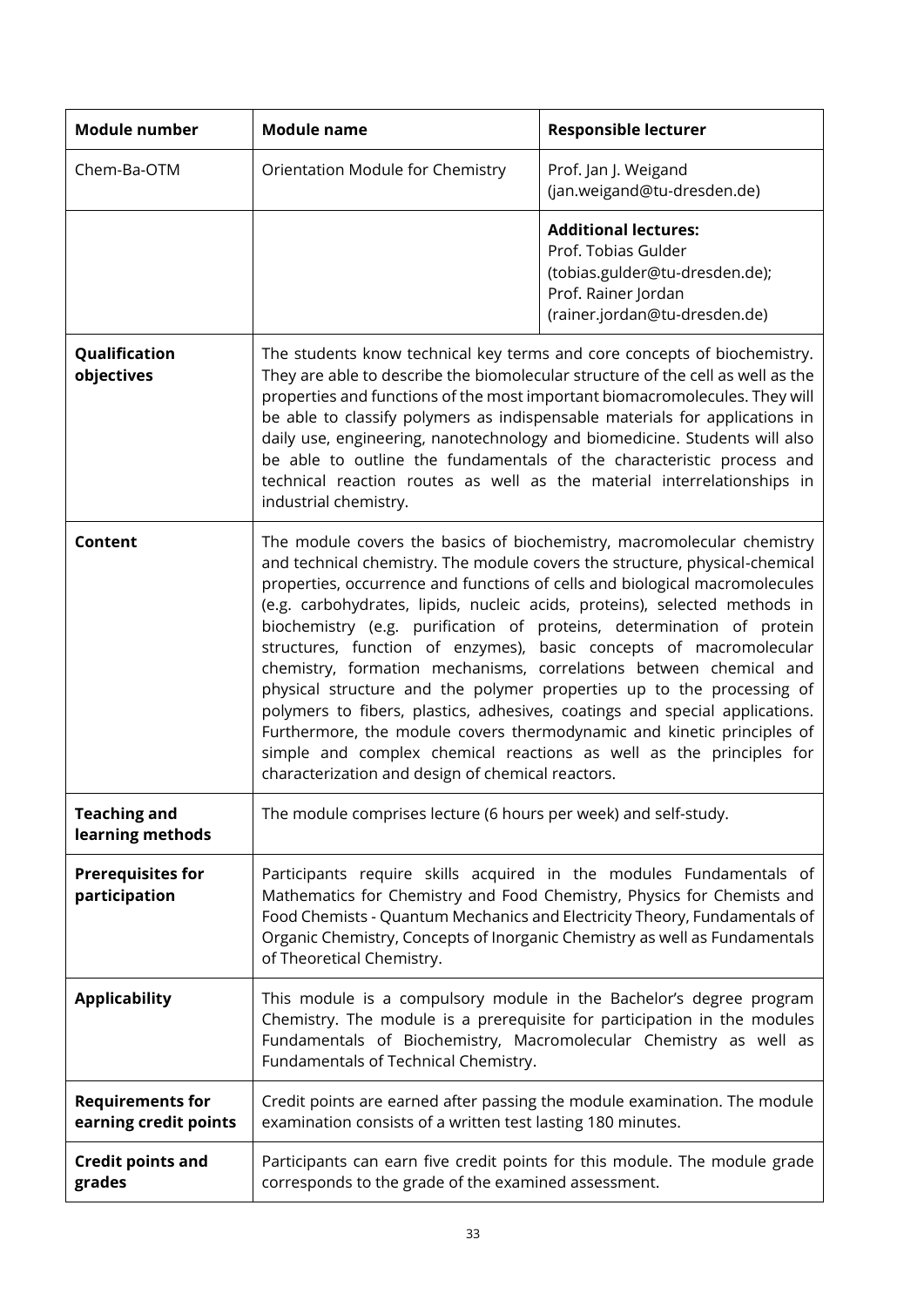| <b>Module frequency</b> | The module is offered each summer semester.  |  |
|-------------------------|----------------------------------------------|--|
| Workload                | The workload comprises a total of 150 hours. |  |
| <b>Module duration</b>  | The module comprises one semester.           |  |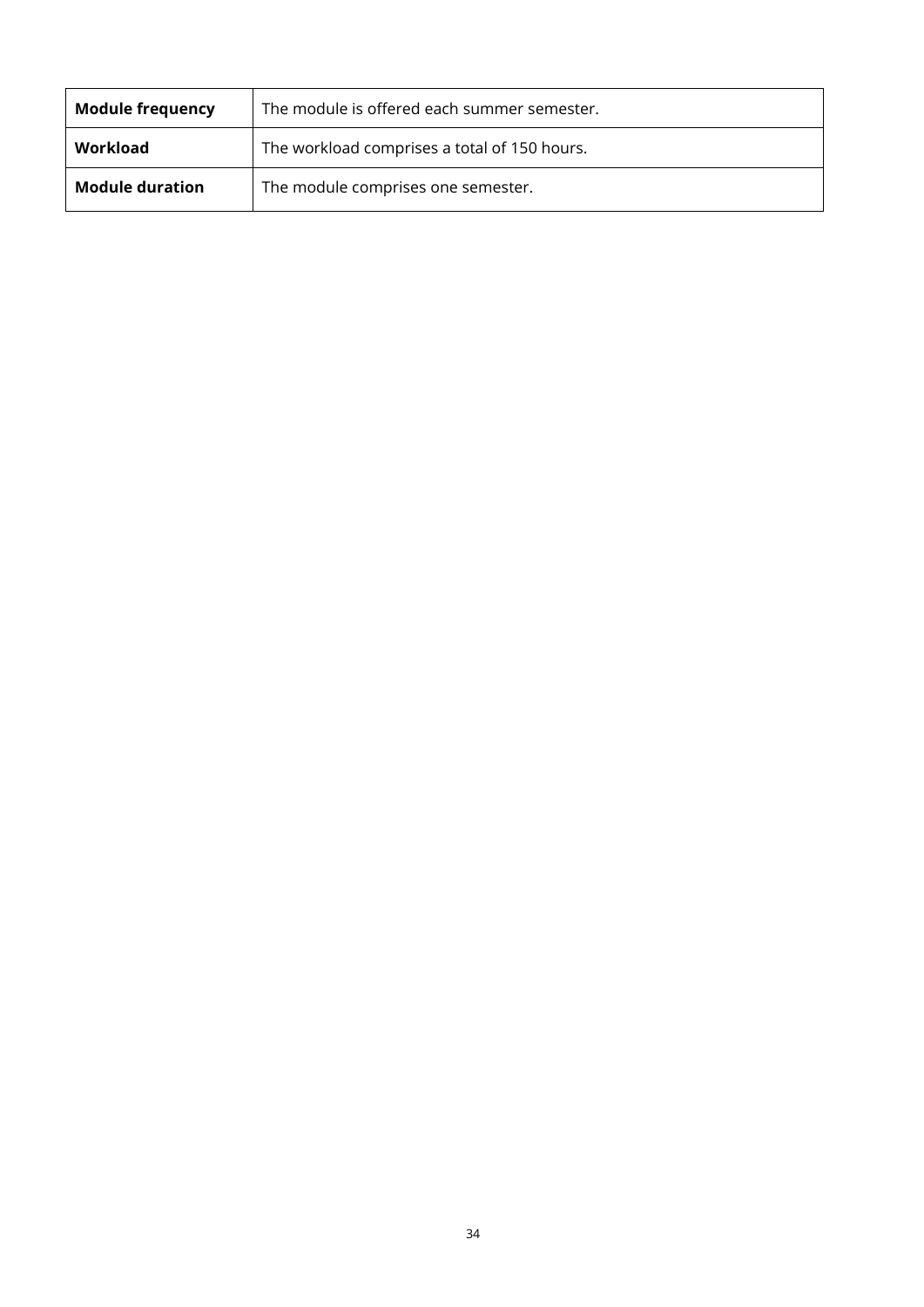| <b>Module number</b>                             | <b>Module name</b>                                                                                                                                                                                                                                                                                                                                                                                                                                                                                         | <b>Responsible lecturer</b>                                                                                                                                                                                                                                                                                                                                                                                                                                                                                                                                                                           |  |  |  |  |
|--------------------------------------------------|------------------------------------------------------------------------------------------------------------------------------------------------------------------------------------------------------------------------------------------------------------------------------------------------------------------------------------------------------------------------------------------------------------------------------------------------------------------------------------------------------------|-------------------------------------------------------------------------------------------------------------------------------------------------------------------------------------------------------------------------------------------------------------------------------------------------------------------------------------------------------------------------------------------------------------------------------------------------------------------------------------------------------------------------------------------------------------------------------------------------------|--|--|--|--|
| Chem-Ba-WP1                                      | Fundamentals of Biochemistry                                                                                                                                                                                                                                                                                                                                                                                                                                                                               | Prof. Tobias Gulder<br>(tobias.gulder@tu-dresden.de)                                                                                                                                                                                                                                                                                                                                                                                                                                                                                                                                                  |  |  |  |  |
| Qualification<br>objectives                      |                                                                                                                                                                                                                                                                                                                                                                                                                                                                                                            | Students are able to present their in-depth knowledge regarding the function<br>of biomacromolecules and the regulation and interaction of the main<br>metabolic pathways. They understand the mechanistic details of the<br>individual enzymatic reactions from the main metabolic pathways and can<br>transfer these to other enzyme reactions. They have skills to understand<br>biochemical relationships especially of human metabolism and to apply their<br>knowledge constructively in the medical field. In addition, they have<br>strengthened their communication skills through teamwork. |  |  |  |  |
| Content                                          | The module covers the most important relationships between the utilization<br>of nutrients, the principles of cellular energy metabolism (e.g. fermentation,<br>oxidative phosphorylation) and the production of cellular building blocks and<br>biomolecules. It covers in detail enzyme reactions and reaction mechanisms,<br>for example, from glycolysis, the citrate cycle, and the formation and<br>degradation of important biomolecules (for example, nucleotides, fatty acids,<br>carbohydrates). |                                                                                                                                                                                                                                                                                                                                                                                                                                                                                                                                                                                                       |  |  |  |  |
| <b>Teaching and</b><br>learning methods          | The module comprises lecture (2 hours per week), seminar (2 hours per<br>week), practical training (8 hours per week) and self-study. According to § 6<br>para. 7 of the Study Regulations, participation in the practical training is<br>limited to a total of 25 participants only.                                                                                                                                                                                                                      |                                                                                                                                                                                                                                                                                                                                                                                                                                                                                                                                                                                                       |  |  |  |  |
| <b>Prerequisites for</b><br>participation        | Participants require skills acquired in the module Orientation Module for<br>Chemistry. According to § 6 para. 8 of the Study Regulations, participation in<br>the practical training an entrance test must be taken and passed for safety-<br>relevant aspects. The form of the entrance test is determined by the lecturer<br>at the beginning of each semester and announced by the Faculty.                                                                                                            |                                                                                                                                                                                                                                                                                                                                                                                                                                                                                                                                                                                                       |  |  |  |  |
| <b>Applicability</b>                             | degree program Chemistry, one of which must be chosen.                                                                                                                                                                                                                                                                                                                                                                                                                                                     | This module is one of three elective compulsory modules of the Bachelor's                                                                                                                                                                                                                                                                                                                                                                                                                                                                                                                             |  |  |  |  |
| <b>Requirements for</b><br>earning credit points | examination consists of a complex assessments equating to 40 hours.                                                                                                                                                                                                                                                                                                                                                                                                                                        | Credit points are earned after passing the module examination. The module                                                                                                                                                                                                                                                                                                                                                                                                                                                                                                                             |  |  |  |  |
| <b>Credit points and</b><br>grades               | corresponds to the grade of the examined assessment.                                                                                                                                                                                                                                                                                                                                                                                                                                                       | Participants can earn ten credit points for this module. The module grade                                                                                                                                                                                                                                                                                                                                                                                                                                                                                                                             |  |  |  |  |
| <b>Module frequency</b>                          | The module is offered each winter semester.                                                                                                                                                                                                                                                                                                                                                                                                                                                                |                                                                                                                                                                                                                                                                                                                                                                                                                                                                                                                                                                                                       |  |  |  |  |
| <b>Workload</b>                                  | The workload comprises a total of 300 hours.                                                                                                                                                                                                                                                                                                                                                                                                                                                               |                                                                                                                                                                                                                                                                                                                                                                                                                                                                                                                                                                                                       |  |  |  |  |
| <b>Module duration</b>                           | The module comprises one semester.                                                                                                                                                                                                                                                                                                                                                                                                                                                                         |                                                                                                                                                                                                                                                                                                                                                                                                                                                                                                                                                                                                       |  |  |  |  |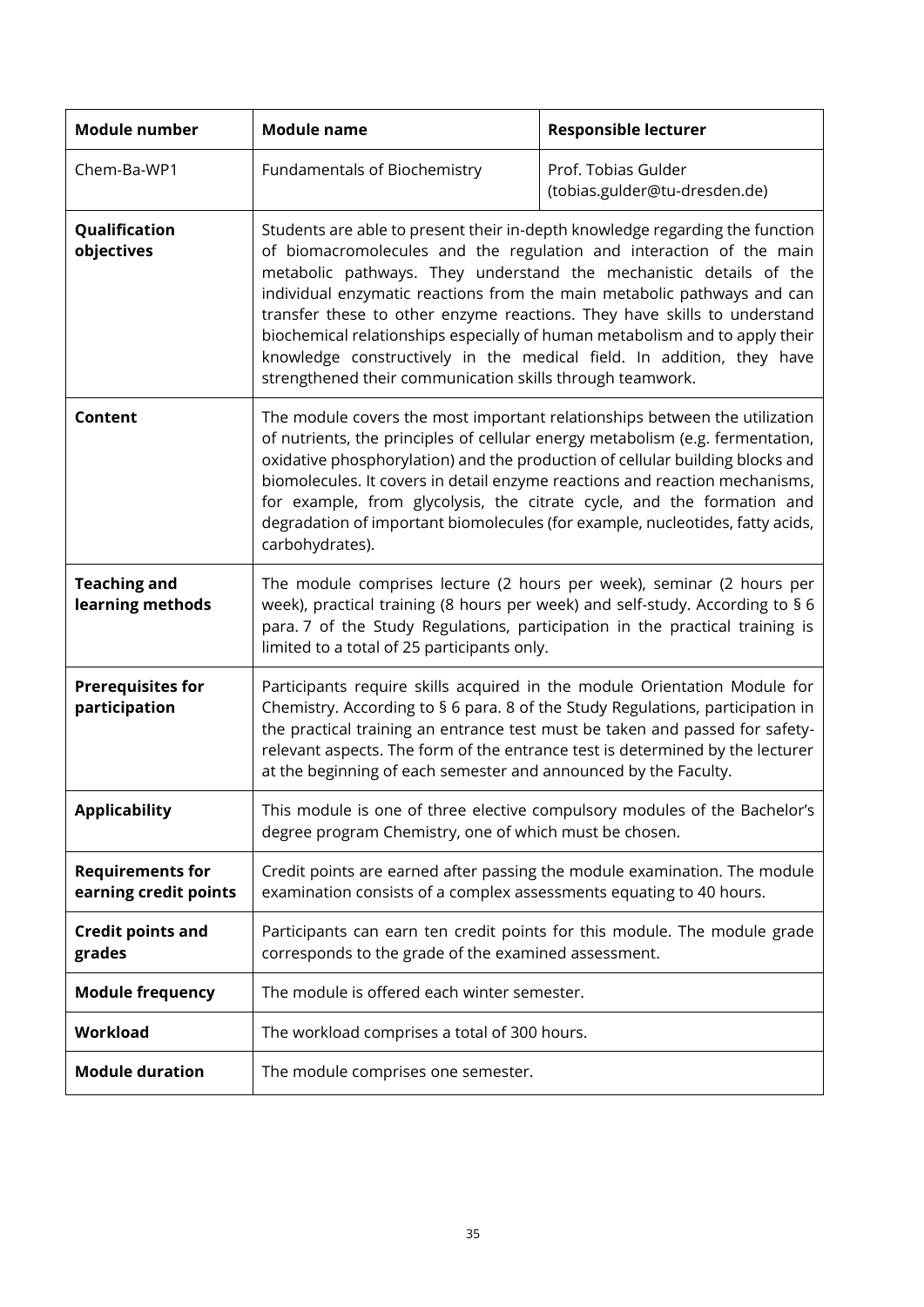| <b>Module number</b>                             | <b>Module name</b>                                                                                                                                                                                                                                                                                                                                                                                                                                                                                                    | <b>Responsible lecturer</b>                                               |  |  |  |
|--------------------------------------------------|-----------------------------------------------------------------------------------------------------------------------------------------------------------------------------------------------------------------------------------------------------------------------------------------------------------------------------------------------------------------------------------------------------------------------------------------------------------------------------------------------------------------------|---------------------------------------------------------------------------|--|--|--|
| Chem-Ba-WP2                                      | Macromolecular Chemistry                                                                                                                                                                                                                                                                                                                                                                                                                                                                                              | Prof. Rainer Jordan<br>(rainer.jordan@tu-dresden.de)                      |  |  |  |
| Qualification<br>objectives                      | Students are able to apply basic and advanced types of polymerization. In the<br>characterization of polymers, students are able to use the theoretically<br>acquired knowledge to classify the results of common methods. Students will<br>be able to describe processing methods and conditions for polymer classes.<br>Students have developed their presentation skills and can summarize<br>important facts to application examples. They have also strengthened their<br>communication skills through teamwork. |                                                                           |  |  |  |
| Content                                          | The module covers the advanced fundamentals of macromolecular<br>chemistry, i.e. more complex relationships between chemical and physical<br>structure and polymer properties as well as processing of polymers into<br>fibers, plastics, adhesives, coatings and special applications. Furthermore, the<br>module includes the complexes (free) radical and controlled radical<br>polymerization, ionic polymerization, polycondensation,<br>molar<br>mass<br>determination as well as kinetic investigations.       |                                                                           |  |  |  |
| <b>Teaching and</b><br>learning methods          | The module comprises lecture (2 hours per week), seminar (2 hours per<br>week), practical training (8 hours per week) and self-study. According to § 6<br>para. 7 of the Study Regulations, participation in the practical training is<br>limited to a total of 25 participants only.                                                                                                                                                                                                                                 |                                                                           |  |  |  |
| <b>Prerequisites for</b><br>participation        | Participants require skills acquired in the module Orientation Module for<br>Chemistry. According to § 6 para. 8 of the Study Regulations, participation in<br>the practical training an entrance test must be taken and passed for safety-<br>relevant aspects. The form of the entrance test is determined by the lecturer<br>at the beginning of each semester and announced by the Faculty.                                                                                                                       |                                                                           |  |  |  |
| <b>Applicability</b>                             | degree program Chemistry, one of which must be chosen.                                                                                                                                                                                                                                                                                                                                                                                                                                                                | This module is one of three elective compulsory modules of the Bachelor's |  |  |  |
| <b>Requirements for</b><br>earning credit points | examination consists of a complex assessments equating to 40 hours.                                                                                                                                                                                                                                                                                                                                                                                                                                                   | Credit points are earned after passing the module examination. The module |  |  |  |
| <b>Credit points and</b><br>grades               | corresponds to the grade of the examined assessment.                                                                                                                                                                                                                                                                                                                                                                                                                                                                  | Participants can earn ten credit points for this module. The module grade |  |  |  |
| <b>Module frequency</b>                          | The module is offered each winter semester.                                                                                                                                                                                                                                                                                                                                                                                                                                                                           |                                                                           |  |  |  |
| <b>Workload</b>                                  | The workload comprises a total of 300 hours.                                                                                                                                                                                                                                                                                                                                                                                                                                                                          |                                                                           |  |  |  |
| <b>Module duration</b>                           | The module comprises one semester.                                                                                                                                                                                                                                                                                                                                                                                                                                                                                    |                                                                           |  |  |  |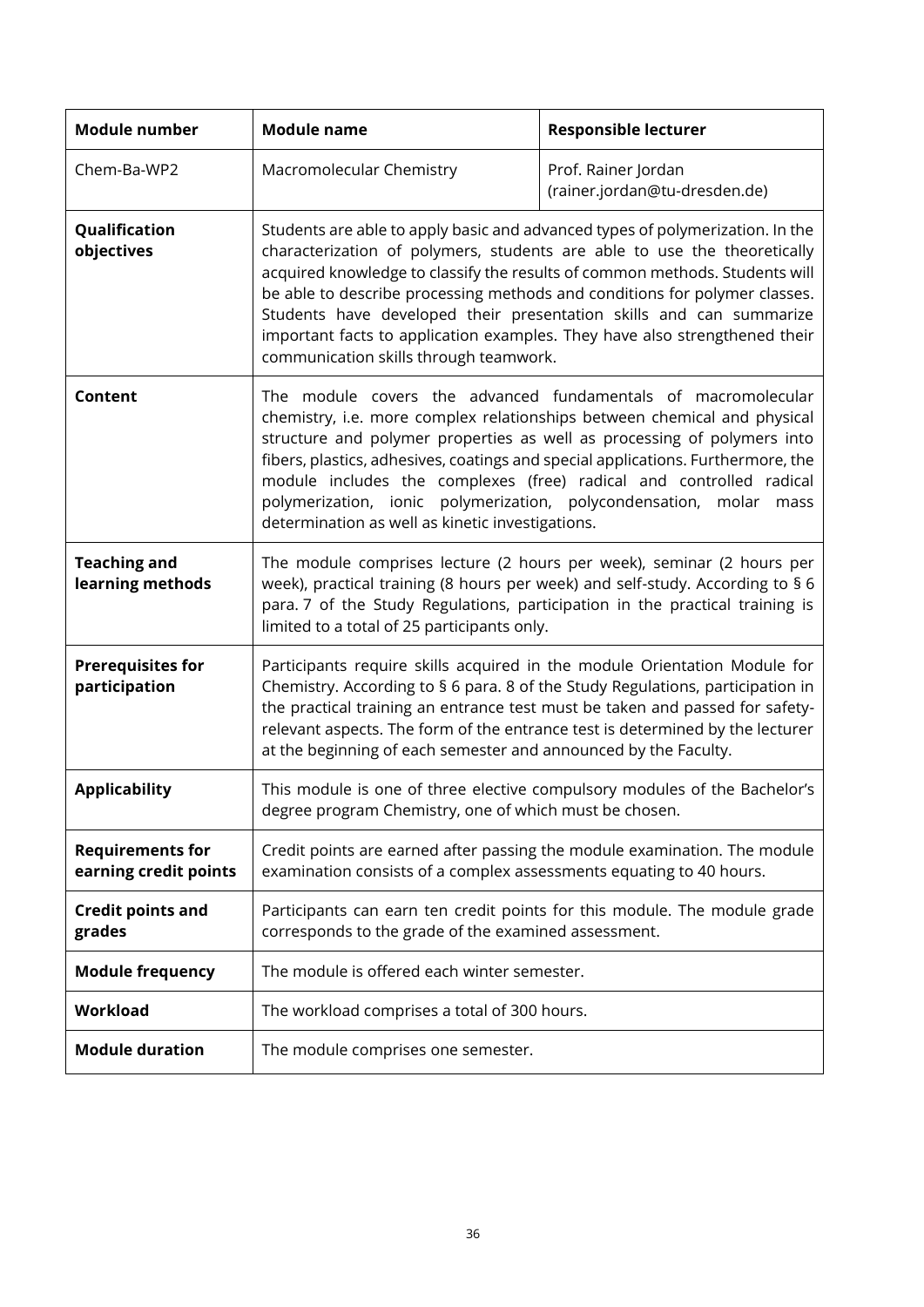| <b>Module number</b>                             | <b>Module name</b>                                                                                                                                                                                                                                                                                                                                                                                                                                                                                                                                                                       | <b>Responsible lecturer</b>                                                                                                                                                                                                                                                                                                                                                                                                                                     |  |  |  |  |
|--------------------------------------------------|------------------------------------------------------------------------------------------------------------------------------------------------------------------------------------------------------------------------------------------------------------------------------------------------------------------------------------------------------------------------------------------------------------------------------------------------------------------------------------------------------------------------------------------------------------------------------------------|-----------------------------------------------------------------------------------------------------------------------------------------------------------------------------------------------------------------------------------------------------------------------------------------------------------------------------------------------------------------------------------------------------------------------------------------------------------------|--|--|--|--|
| Chem-Ba-WP3                                      | <b>Fundamentals of Technical</b><br>Chemistry                                                                                                                                                                                                                                                                                                                                                                                                                                                                                                                                            | Prof. Jan J. Weigand<br>(jan.weigand@tu-dresden.de)                                                                                                                                                                                                                                                                                                                                                                                                             |  |  |  |  |
| Qualification<br>objectives                      | through teamwork.                                                                                                                                                                                                                                                                                                                                                                                                                                                                                                                                                                        | The students are able to apply the basic knowledge of thermodynamics and<br>kinetics of chemical reactions as well as of phase transitions, the physical-<br>chemical fundamentals for the design of process units for thermal and<br>mechanical material separation as well as for principle possibilities of<br>reaction control with the corresponding measurement and control<br>technology. In addition, they have strengthened their communication skills |  |  |  |  |
| Content                                          | The module includes fundamentals of chemical reaction engineering<br>(residence time behavior and conversion in chemical reactors, determination<br>of the heat balance of different reactor types), basic thermal and mechanical<br>operations (thermal separation processes, such as rectification, extraction,<br>adsorption), chemical process technologies<br>(measurement,<br>control,<br>regulation of chemical/biochemical process stages, raw material processing<br>technologies, electrochemistry and food technology), and selected<br>chemical/biocatalytic process stages. |                                                                                                                                                                                                                                                                                                                                                                                                                                                                 |  |  |  |  |
| <b>Teaching and</b><br>learning methods          | The module comprises lecture (2 hours per week), seminar (2 hours per<br>week), practical training (8 hours per week) and self-study. According to § 6<br>para. 7 of the Study Regulations, participation in the practical training is<br>limited to a total of 25 participants only.                                                                                                                                                                                                                                                                                                    |                                                                                                                                                                                                                                                                                                                                                                                                                                                                 |  |  |  |  |
| <b>Prerequisites for</b><br>participation        | Participants require skills acquired in the module Orientation Module for<br>Chemistry. According to § 6 para. 8 of the Study Regulations, participation in<br>the practical training an entrance test must be taken and passed for safety-<br>relevant aspects. The form of the entrance test is determined by the lecturer<br>at the beginning of each semester and announced by the Faculty.                                                                                                                                                                                          |                                                                                                                                                                                                                                                                                                                                                                                                                                                                 |  |  |  |  |
| <b>Applicability</b>                             | This module is one of three elective compulsory modules of the Bachelor's<br>degree program Chemistry, one of which must be chosen.                                                                                                                                                                                                                                                                                                                                                                                                                                                      |                                                                                                                                                                                                                                                                                                                                                                                                                                                                 |  |  |  |  |
| <b>Requirements for</b><br>earning credit points | Credit points are earned after passing the module examination. The module<br>examination consists of a complex assessments equating to 40 hours.                                                                                                                                                                                                                                                                                                                                                                                                                                         |                                                                                                                                                                                                                                                                                                                                                                                                                                                                 |  |  |  |  |
| <b>Credit points and</b><br>grades               | corresponds to the grade of the examined assessment.                                                                                                                                                                                                                                                                                                                                                                                                                                                                                                                                     | Participants can earn ten credit points for this module. The module grade                                                                                                                                                                                                                                                                                                                                                                                       |  |  |  |  |
| <b>Module frequency</b>                          | The module is offered each winter semester.                                                                                                                                                                                                                                                                                                                                                                                                                                                                                                                                              |                                                                                                                                                                                                                                                                                                                                                                                                                                                                 |  |  |  |  |
| Workload                                         | The workload comprises a total of 300 hours.                                                                                                                                                                                                                                                                                                                                                                                                                                                                                                                                             |                                                                                                                                                                                                                                                                                                                                                                                                                                                                 |  |  |  |  |
| <b>Module duration</b>                           | The module comprises one semester.                                                                                                                                                                                                                                                                                                                                                                                                                                                                                                                                                       |                                                                                                                                                                                                                                                                                                                                                                                                                                                                 |  |  |  |  |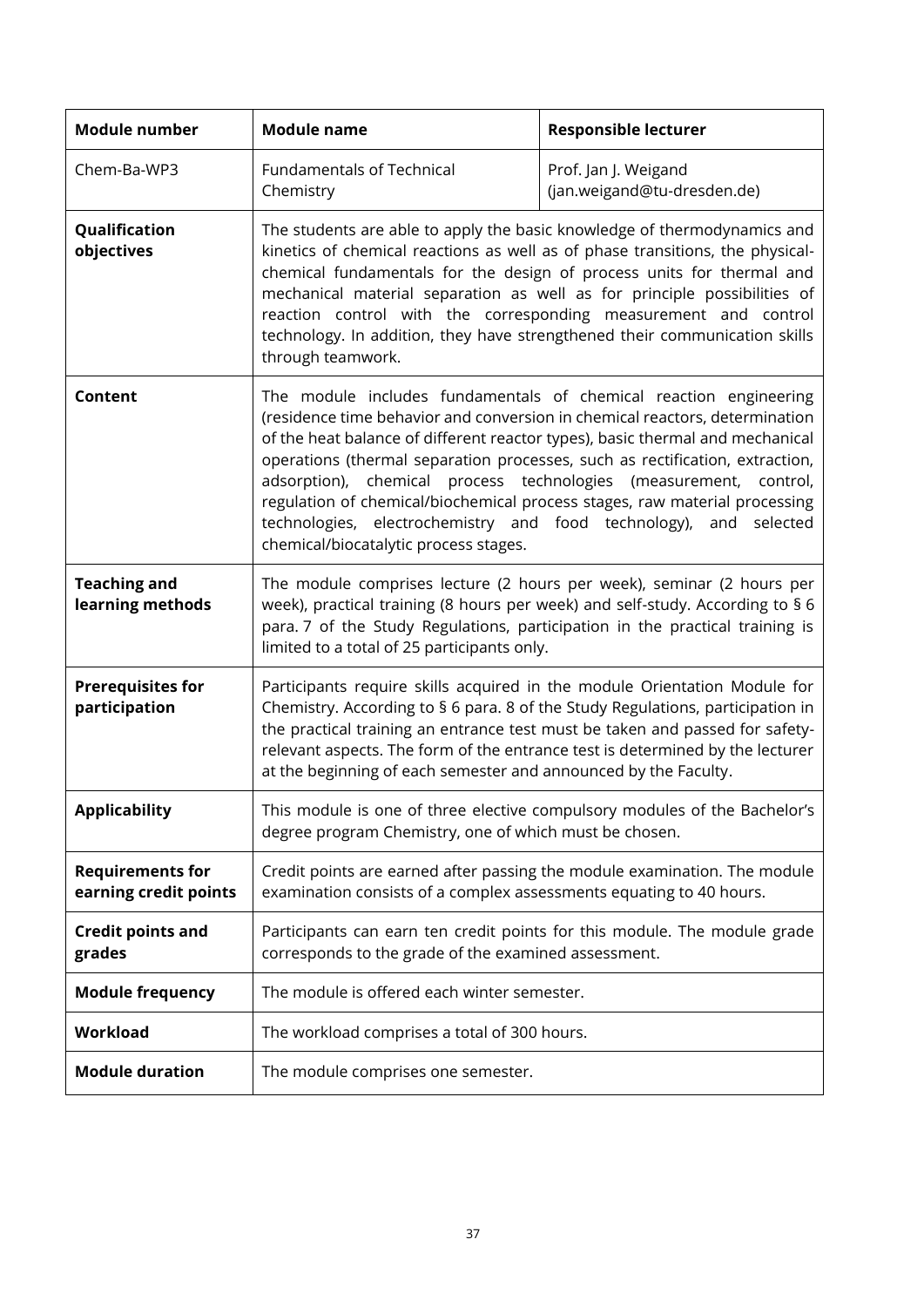| Module number                                    | <b>Module name</b>                                                                                                                                                                                                                                                                                                                                                                                                                                                                                                                                                                           | <b>Responsible lecturer</b>                                                                                                                            |  |  |
|--------------------------------------------------|----------------------------------------------------------------------------------------------------------------------------------------------------------------------------------------------------------------------------------------------------------------------------------------------------------------------------------------------------------------------------------------------------------------------------------------------------------------------------------------------------------------------------------------------------------------------------------------------|--------------------------------------------------------------------------------------------------------------------------------------------------------|--|--|
| Chem-Ba-ENG                                      | English for Chemists                                                                                                                                                                                                                                                                                                                                                                                                                                                                                                                                                                         | Studiendekan/in der Chemie<br>(studiendekan_chm@chemie.tu-<br>dresden.de)                                                                              |  |  |
| Qualification<br>objectives                      | Students possess the ability to communicate independently in written and<br>oral English at level B2+ of the Common European Framework of Reference<br>for Languages. This includes the comprehension of complex science- and<br>subject-related texts. Students are able to express themselves clearly, in<br>detail and fluently in writing and orally using complex linguistic structures<br>(such as explaining and arguing) and an extensive general as well as limited<br>specialized vocabulary on selected topics in their field in international<br>contexts (scientific language). |                                                                                                                                                        |  |  |
| Content                                          | The content of the module is oral and written exchange in English in the areas<br>of study, research and science in the field of chemistry. Here, particular focus<br>is placed on the rule of scientific probity and scientific practice.                                                                                                                                                                                                                                                                                                                                                   |                                                                                                                                                        |  |  |
| <b>Teaching and</b><br>learning methods          | The module comprises lecture (2 hours per week), seminar (2 hours per week)<br>and self-study. According to § 6 para. 4 sentence 2 of the Study Regulations,<br>the courses will be held in English.                                                                                                                                                                                                                                                                                                                                                                                         |                                                                                                                                                        |  |  |
| <b>Prerequisites for</b><br>participation        | None.                                                                                                                                                                                                                                                                                                                                                                                                                                                                                                                                                                                        |                                                                                                                                                        |  |  |
| <b>Applicability</b>                             | This module is a compulsory module in the Bachelor's degree program<br>Chemistry.                                                                                                                                                                                                                                                                                                                                                                                                                                                                                                            |                                                                                                                                                        |  |  |
| <b>Requirements for</b><br>earning credit points |                                                                                                                                                                                                                                                                                                                                                                                                                                                                                                                                                                                              | Credit points are earned after passing the module examination. The module<br>examination consists of ungraded language examination lasting 25 minutes. |  |  |
| <b>Credit points and</b><br>grades               | examination will only be graded as either "pass" or "fail".                                                                                                                                                                                                                                                                                                                                                                                                                                                                                                                                  | Participants can earn five credit points for this module. The module                                                                                   |  |  |
| <b>Module frequency</b>                          | The module is offered each summer semester.                                                                                                                                                                                                                                                                                                                                                                                                                                                                                                                                                  |                                                                                                                                                        |  |  |
| Workload                                         | The workload comprises a total of 150 hours.                                                                                                                                                                                                                                                                                                                                                                                                                                                                                                                                                 |                                                                                                                                                        |  |  |
| <b>Module duration</b>                           | The module comprises one semester.                                                                                                                                                                                                                                                                                                                                                                                                                                                                                                                                                           |                                                                                                                                                        |  |  |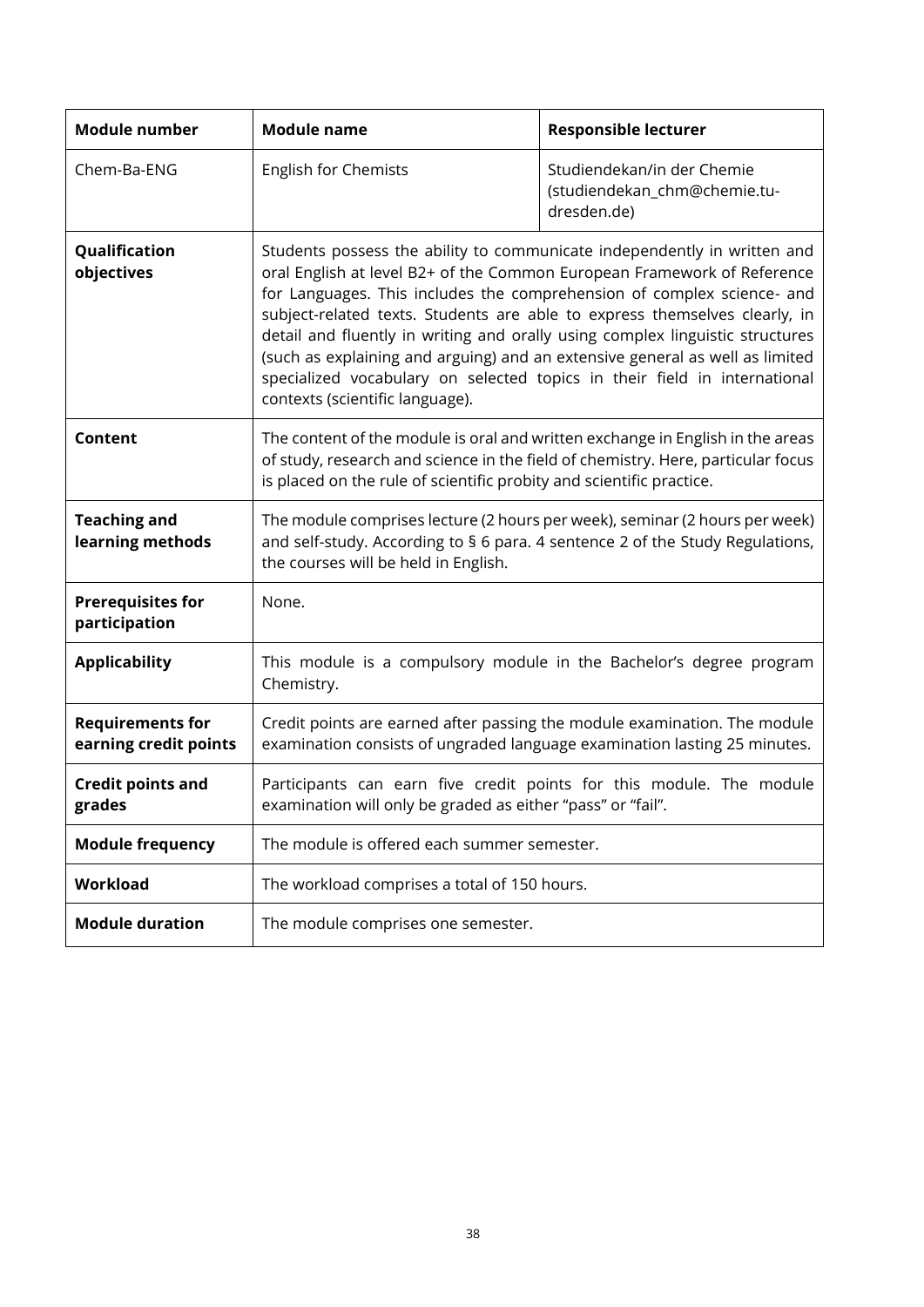| <b>Module number</b>                             | <b>Module name</b>                                                                                                                                                                                                                                                                                                                                                                                                                                                                                                                                                                                                                                                                                                                                                               | <b>Responsible lecturer</b>                                                                                                                                                                                                                                                                                             |  |  |
|--------------------------------------------------|----------------------------------------------------------------------------------------------------------------------------------------------------------------------------------------------------------------------------------------------------------------------------------------------------------------------------------------------------------------------------------------------------------------------------------------------------------------------------------------------------------------------------------------------------------------------------------------------------------------------------------------------------------------------------------------------------------------------------------------------------------------------------------|-------------------------------------------------------------------------------------------------------------------------------------------------------------------------------------------------------------------------------------------------------------------------------------------------------------------------|--|--|
| Chem-Ba-FAC                                      | Interdisciplinary Aspects of<br>Chemistry                                                                                                                                                                                                                                                                                                                                                                                                                                                                                                                                                                                                                                                                                                                                        | Studiendekan/in der Chemie<br>(studiendekan_chm@chemie.tu-<br>dresden.de)                                                                                                                                                                                                                                               |  |  |
| Qualification<br>objectives                      | Students reflect on the fundamentals of inorganic, organic, physical and<br>that their oral expression and presentation skills are strengthened.                                                                                                                                                                                                                                                                                                                                                                                                                                                                                                                                                                                                                                 | analytical chemistry and master the use of chemical databases. They<br>understand the interrelationships of the individual disciplines and can link the<br>contents with each other. This enables them to think in an interdisciplinary<br>and reflective manner. They are able to reinforce their own argumentation so |  |  |
| Content                                          | The module covers in-depth knowledge of the sub-disciplines inorganic<br>chemistry, organic chemistry, analytical chemistry and physical chemistry,<br>focusing on the cross-references between the individual disciplines.<br>Furthermore, the module includes selected examples, i.e. so-called "case<br>studies", and the associated connection to the coherence of the subject of<br>chemistry, as well as outlooks on current issues in basic and application-<br>oriented research. The module also covers the basics of information retrieval<br>in chemistry using chemical databases. This includes the use of electronic<br>research systems, search strategies, working with logical operators and the<br>transfer of information between different database systems. |                                                                                                                                                                                                                                                                                                                         |  |  |
| <b>Teaching and</b><br>learning methods          | The module comprises lecture (4 hours per week), seminar (2 hours per week)<br>and self-study.                                                                                                                                                                                                                                                                                                                                                                                                                                                                                                                                                                                                                                                                                   |                                                                                                                                                                                                                                                                                                                         |  |  |
| <b>Prerequisites for</b><br>participation        | Participants require skills acquired in the module Preparative Inorganic<br>Chemistry, Practice of Instrumental Analysis, Modern Methods of Organic<br>Chemistry - Stereochemistry and Organometallics, Preparative Application of<br>Modern Synthesis Methods in Organic Chemistry, Special Physical Chemistry<br>as well as Advanced Theoretical Chemistry.                                                                                                                                                                                                                                                                                                                                                                                                                    |                                                                                                                                                                                                                                                                                                                         |  |  |
| <b>Applicability</b>                             | Chemistry.                                                                                                                                                                                                                                                                                                                                                                                                                                                                                                                                                                                                                                                                                                                                                                       | This module is a compulsory module in the Bachelor's degree program                                                                                                                                                                                                                                                     |  |  |
| <b>Requirements for</b><br>earning credit points | examination consists of a complex assessments equating to 10 hours.                                                                                                                                                                                                                                                                                                                                                                                                                                                                                                                                                                                                                                                                                                              | Credit points are earned after passing the module examination. The module                                                                                                                                                                                                                                               |  |  |
| <b>Credit points and</b><br>grades               | corresponds to the grade of the examined assessment.                                                                                                                                                                                                                                                                                                                                                                                                                                                                                                                                                                                                                                                                                                                             | Participants can earn fifteen credit points for this module. The module grade                                                                                                                                                                                                                                           |  |  |
| <b>Module frequency</b>                          | The module is offered each summer semester.                                                                                                                                                                                                                                                                                                                                                                                                                                                                                                                                                                                                                                                                                                                                      |                                                                                                                                                                                                                                                                                                                         |  |  |
| <b>Workload</b>                                  | The workload comprises a total of 450 hours.                                                                                                                                                                                                                                                                                                                                                                                                                                                                                                                                                                                                                                                                                                                                     |                                                                                                                                                                                                                                                                                                                         |  |  |
| <b>Module duration</b>                           | The module comprises one semester.                                                                                                                                                                                                                                                                                                                                                                                                                                                                                                                                                                                                                                                                                                                                               |                                                                                                                                                                                                                                                                                                                         |  |  |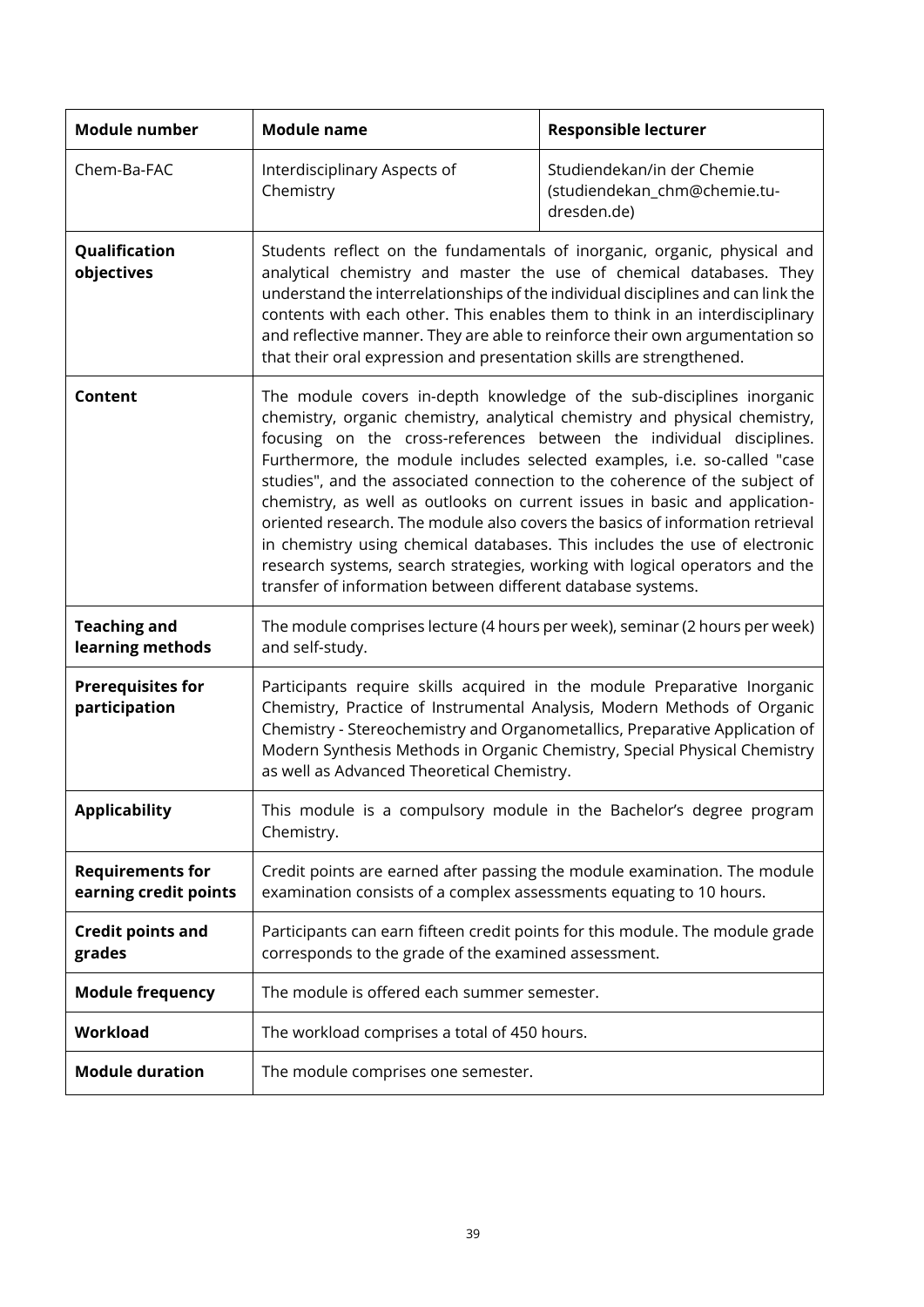## **Annex 2: Study schedule**

with type and scope of courses given in hrs/week as well as required work, the type, scope and format of which can be found in the module descriptions

<span id="page-39-0"></span>

| <b>Module</b> |                                        | <b>1st Semester</b> | 2nd Semester | 3rd Semester | 4th Semester | 5th Semester (M) | 6th Semester | <b>CP</b>       |
|---------------|----------------------------------------|---------------------|--------------|--------------|--------------|------------------|--------------|-----------------|
| number        | <b>Module name</b>                     | L/S/ P/E            | L/S/ P/E     | L/S/ P/E     | L/S/ P/E     | L/S/P/E          | L/S/P/E      |                 |
|               | Fundamentals of Mathematics for        | 3/0/0/4             |              |              |              |                  |              |                 |
| Chem-Ba-MAT   | Chemistry and Food Chemistry           | Ex                  |              |              |              |                  |              | 5               |
| Chem-Ba-PH1   | Physics for Chemists and Food Chemists | 2/2/0/0             |              |              |              |                  |              | 5               |
|               | - Mechanics and Thermodynamics         | Ex                  |              |              |              |                  |              |                 |
|               | Physics for Chemists and Food Chemists |                     | 2/2/2/0      |              |              |                  |              |                 |
| Chem-Ba-PH2   | - Quantum Mechanics and Electricity    |                     | 2xEx         |              |              |                  |              | 5               |
|               | Theory                                 |                     |              |              |              |                  |              |                 |
| Chem-Ba-AC1   | Chemistry of Main Group Elements       | 4/2/6/0             |              |              |              |                  |              | 10 <sup>°</sup> |
|               |                                        | 2x Ex               |              |              |              |                  |              |                 |
| Chem-Ba-AC2   | Chemistry of d-block Elements and      |                     | 3/2/8/0      |              |              |                  |              | 10 <sup>°</sup> |
|               | <b>Coordination Chemistry</b>          |                     | 2xEx         | 6/2/0/2      |              |                  |              |                 |
| Chem-Ba-AC3   | Concepts of Inorganic Chemistry        |                     |              | P-Ex, Ex     |              |                  |              | 10 <sup>°</sup> |
|               |                                        |                     |              |              | 0/2/6/0      |                  |              |                 |
| Chem-Ba-AC4   | Preparative Inorganic Chemistry        |                     |              |              | P-Ex, Ex     |                  |              | 5               |
|               |                                        | 4/1/0/0             |              |              |              |                  |              |                 |
| Chem-Ba-AN1   | General and Analytical Chemistry       | Ex                  |              |              |              |                  |              | 5               |
|               |                                        |                     | 5/0/0/0      |              |              |                  |              |                 |
| Chem-Ba-AN2   | <b>Instrumental Analysis</b>           |                     | Ex           |              |              |                  |              | 5               |
| Chem-Ba-AN3   | Practice of Instrumental Analysis      |                     |              | 0/2/4/0      |              |                  |              | 5               |
|               |                                        |                     |              | 2xEx         |              |                  |              |                 |
| Chem-Ba-OC1   | Fundamentals of Organic Chemistry      |                     |              | 3/2/0/0      |              |                  |              | 5               |
|               |                                        |                     |              | Ex           |              |                  |              |                 |
| Chem-Ba-OC2   | Reaction Classes and Mechanisms of     |                     |              |              | 3/2/16/0     |                  |              | 15              |
|               | Organic Chemistry                      |                     |              |              | 2xEx         |                  |              |                 |
| Chem-Ba-OC3   | Modern Methods of Organic Chemistry -  |                     |              |              |              | 4/2/0/0          |              | 5               |
|               | Stereochemistry and Organometallics    |                     |              |              |              | Ex               |              |                 |
| Chem-Ba-OC4   | Preparative Application of Modern      |                     |              |              |              | 0/2/7/0          |              | 10 <sup>°</sup> |
|               | Synthesis Methods in Organic Chemistry |                     |              |              |              | Ex               |              |                 |